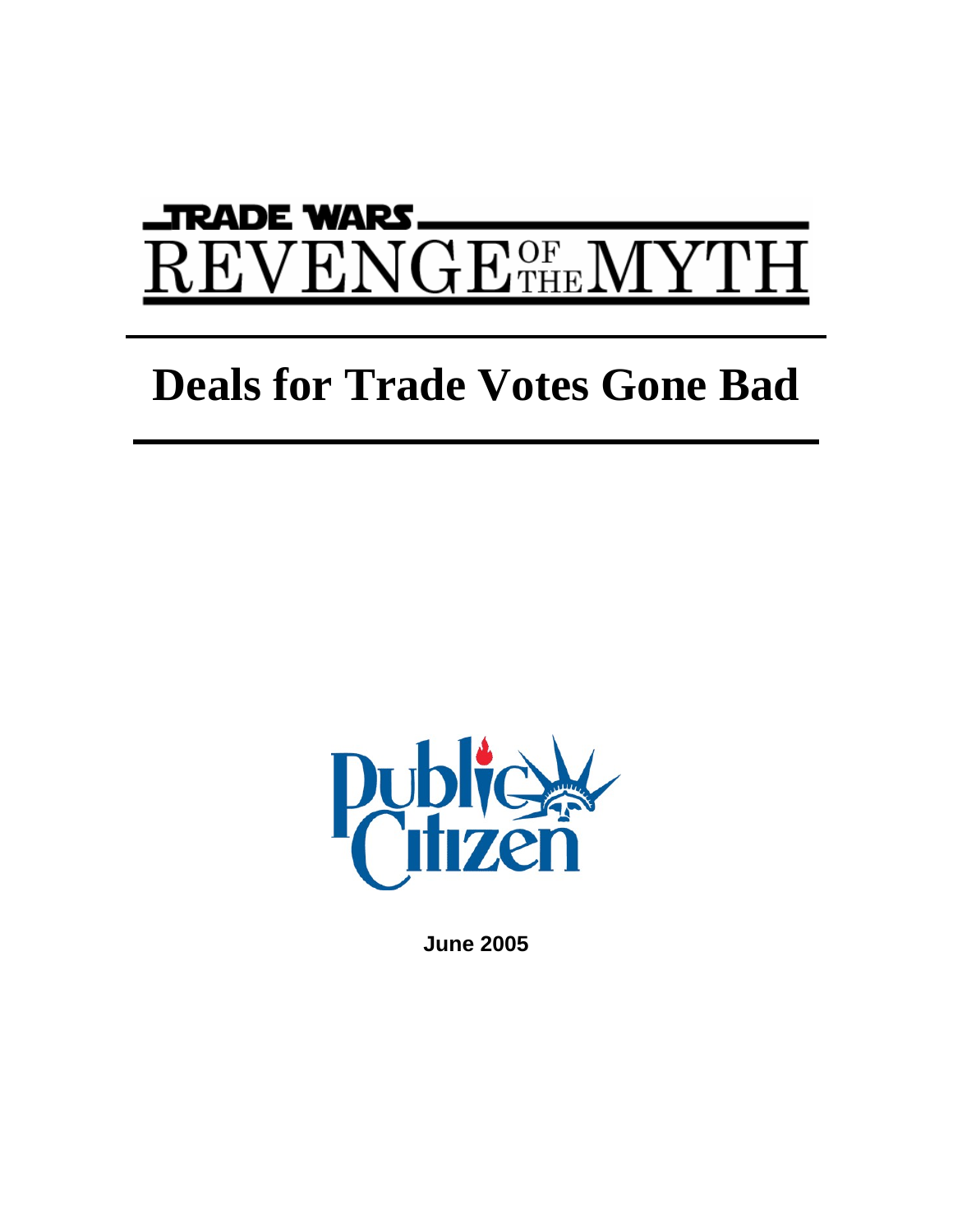© 2005 by Public Citizen's Global Trade Watch. All rights reserved. No part of this document may be reproduced or utilized in any form or by any means, electronic or mechanical, including photography, recording, or by information exchange and retrieval systems, without written permission from the authors.

Public Citizen is a nonprofit membership organization in Washington, D.C., dedicated to advancing consumer rights through lobbying, litigation, research, publications and information services. Since its founding by Ralph Nader in 1971, Public Citizen has fought for consumer rights in the marketplace, for safe and secure health care, for fair trade, for clean and safe energy sources, and for corporate and government accountability. Visit our web page at http://www.citizen.org.

Acknowledgments: This report was written by Todd Tucker, Brandon Wu and Alyssa Prorok. The authors would like to thank Paul Adler, Eliza Brinkmeyer, Tony Corbo, Elizabeth Drake, Susan Ellsworth, Lina Gomez, David Kamin, Patricia Lovera, Travis McArthur, Nanine Meiklejohn, Kathy Ozer, Tyson Slocum, Tom "Smitty" Smith, Margarete Strand, Jamie Strawbridge, Michele Varnhagen, Jeff Vogt, Lori Wallach, and David Waskow for their help with this document, as well as the authors of previous Public Citizen's Global Trade Watch deals reports, including Gabriella Boyer, Mike Dolan, Tamar Malley, Chris McGinn, Robert Naiman, Darshana Patel, and Patrick Woodall. Special thanks go to James Meehan for help with the title logo. We also thank all the officials at various local, international, and executive and legislative branch agencies that helped field our inquiries.

Additional copies of this document are available from:

Public Citizen's Global Trade Watch 215 Pennsylvania Ave SE, Washington, DC 20003 (202) 546-4996 PC Product ID No.: E9016

#### **Other Titles by Public Citizen's Global Trade Watch:**

Fool Me Twice? Chamber of Commerce Distorts NAFTA Record, Hides CAFTA Costs (Mar.05)

NAFTA's Threat to Sovereignty and Democracy: The Record of NAFTA Chapter 11 Investor-State Cases 1994-2005 (February 2005)

Another Americas is Possible: The Impact of NAFTA on the U.S. Latino Community and Lessons for Future Trade Agreements, written with Labor Council for Latin American Advancement (LCLAA) (August 2004)

Whose Trade Organization?: A Comprehensive Guide to the WTO (New Press, 2004)

No FTAA: Everything You Need to Know to Stop NAFTA Expansion (November 2003)

The WTO Comes to Dinner: U.S. Implementation of Trade Rules Bypasses Food Safety Requirements (July 2003)

Trade Adjustment Assistance: Too Little Too Late (August 2002)

NAFTA Chapter 11 Investor-to-State Cases: Bankrupting Democracy (September 2001) *(español, portugûes)*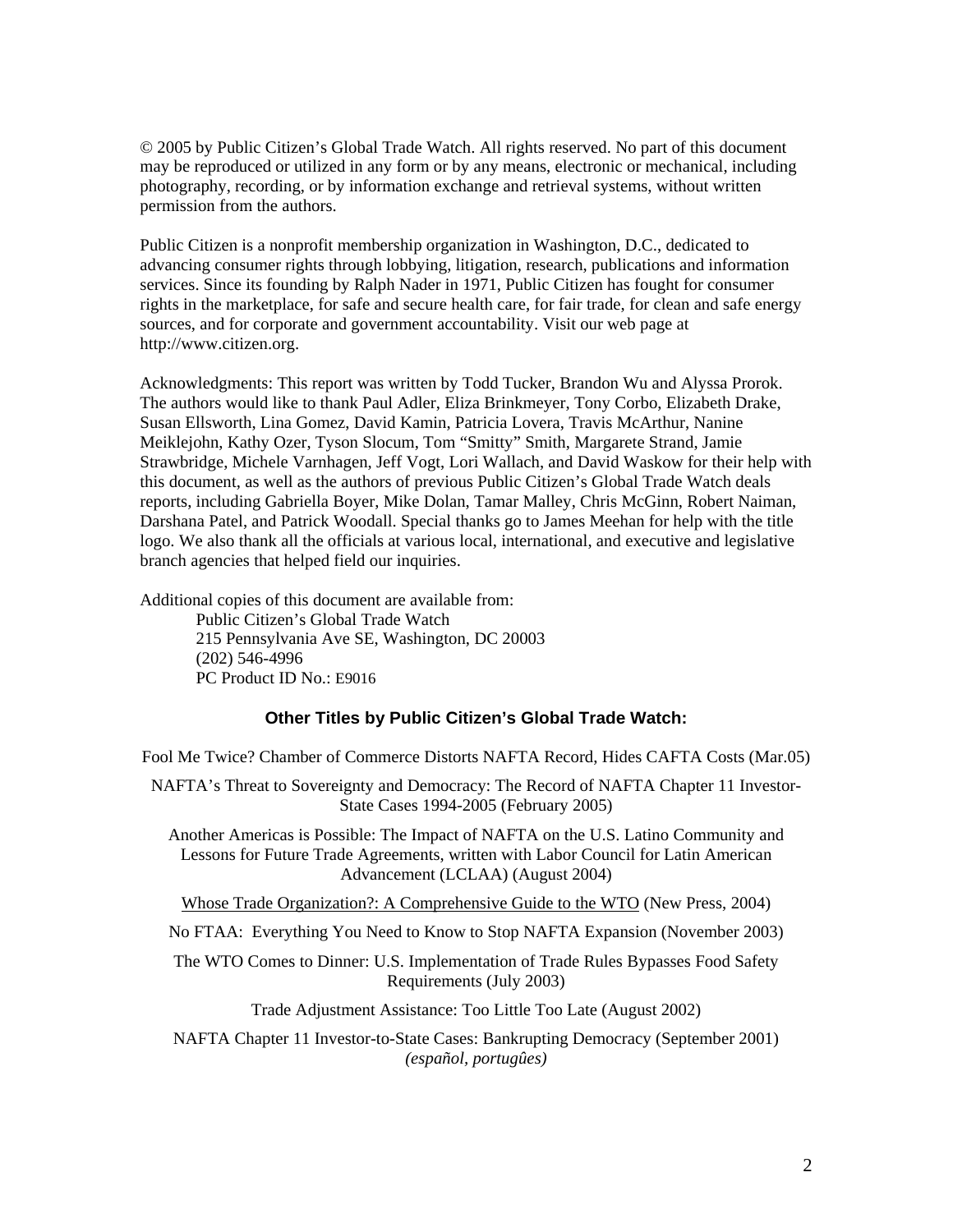# **Table of Contents**

| NAFTA and Mexican Cut Flower Imports 10                            |  |
|--------------------------------------------------------------------|--|
|                                                                    |  |
|                                                                    |  |
| III. Textile and Apparel Broken Promises: More Customs Inspectors, |  |
|                                                                    |  |
|                                                                    |  |
|                                                                    |  |
|                                                                    |  |
| Tactics of the Bush Administration for CAFTA15                     |  |
|                                                                    |  |
| IV. Broken Trade Adjustment Assistance Funding, Program            |  |
|                                                                    |  |
|                                                                    |  |
|                                                                    |  |
|                                                                    |  |
| V. Community Development Promises: Too Little, Too Late 22         |  |
| VI. Promised Funding for Labor Institutions, Capacity Building     |  |
|                                                                    |  |
|                                                                    |  |
| NAALC and CLC: NAFTA's Labor Side Agreement 24                     |  |
|                                                                    |  |
| VII. Environmental Capacity Building and Institution Funding       |  |
|                                                                    |  |
| <b>CAFTA Environmental Cooperation Agreement 26</b>                |  |
| <b>NAFTA and Environmental Promises: Commission for</b>            |  |
|                                                                    |  |
|                                                                    |  |
|                                                                    |  |
| <b>Border Environmental Cooperation Commission and the</b>         |  |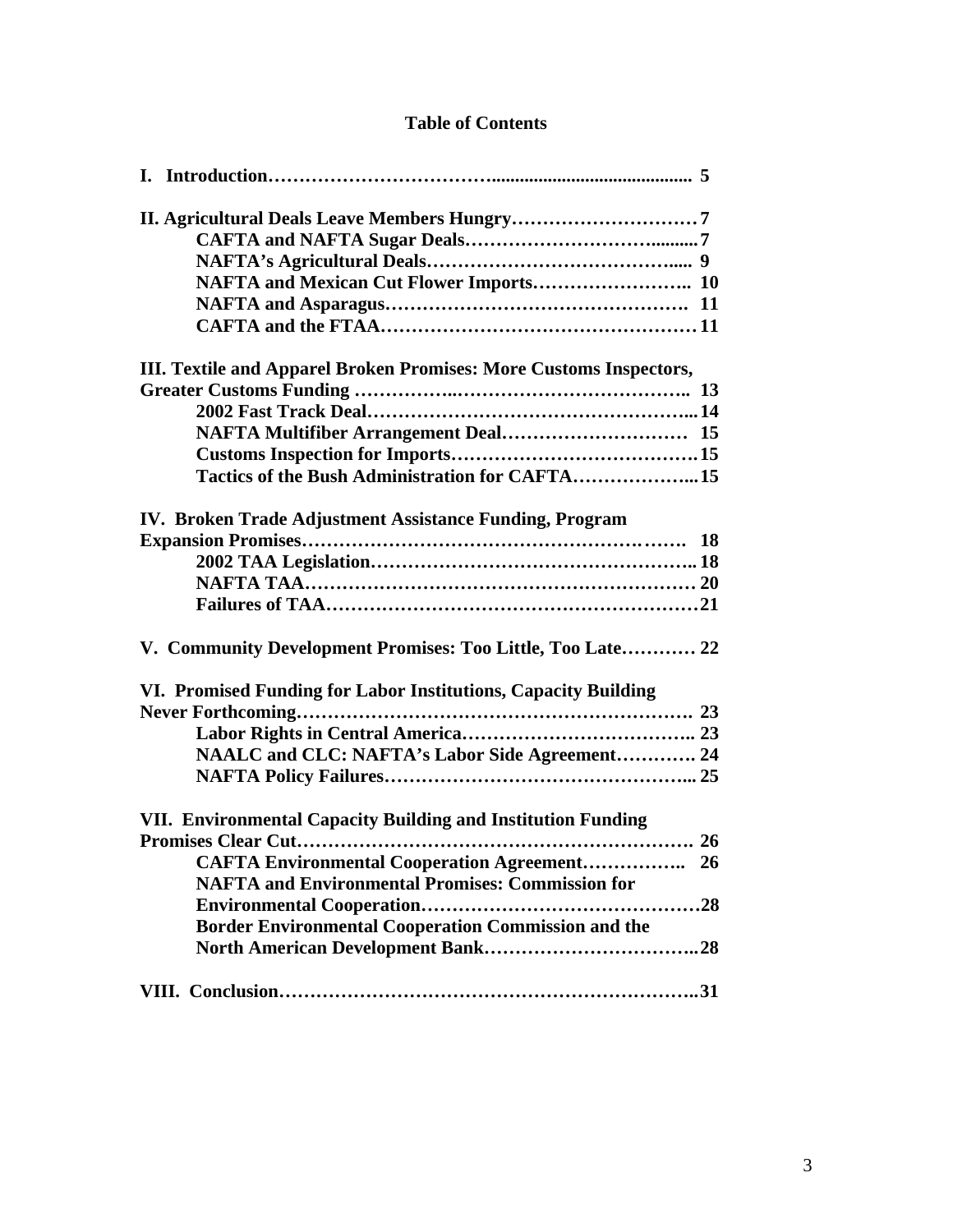# **List of Boxes:**

| <b>Box 1: Stringent WTO Limits on Use of Safeguards Mean an Administration</b> |
|--------------------------------------------------------------------------------|
| Promise to Protect Agriculture Today can be Thrown Out by WTO in               |
|                                                                                |
| Box 2: Taking a Deal that Helps "Save" CAFTA Incurs Liability for FTAA's       |
|                                                                                |
| Box 3: Past Commodity Deals Leave Members Hungry 13                            |
| Box 4: How and How Not to Do a Trade Deal                                      |
| Not Recommended Tactic: Vote First, When Deal Delivery Uncertain17             |
| Box 5: Lingering Voter Anger Can Lead to Primary and General Election          |
|                                                                                |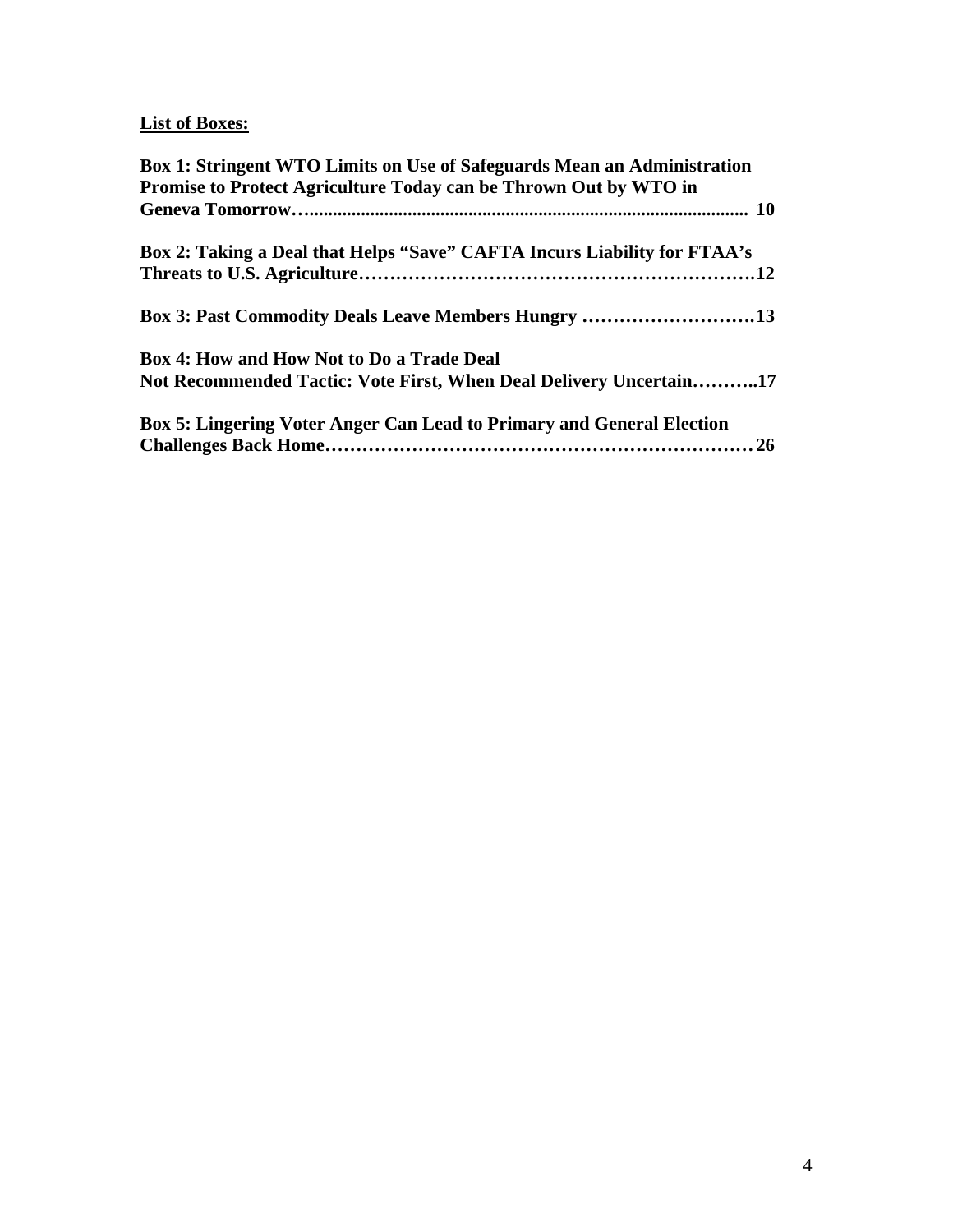# **Introduction: Take Caution When Considering a Trade Deal -- Voter Ire Lingers as the Trade Agreement is Implemented, But Most Promised Policy Changes and Goodies are Never Delivered**

Proponents of the Central America Free Trade Agreement (CAFTA) are finding themselves trapped in a lobbying marathon comparable to watching the entire Star Wars series in the order the movies were made: six episodes in and you're just getting back to where you started, while the economy is slipping rapidly toward the Dark Side. Eleven years of the economic, environmental, social and political results of the North American Free Trade Agreement (NAFTA) have made CAFTA-NAFTA expansion a hard sell in the U.S. Congress. "Free trade" Democrats won't support CAFTA because it rolls back the stronger labor rights protections required in the existing Caribbean Basin Initiative (CBI) rules now governing trade with the CAFTA target countries, extends NAFTA model foreign investor protections that have been used to attack key health and environmental laws, and contains patent rules which will increase drug prices in Central America. Farm state Representatives from both parties are increasingly critical of the trade model CAFTA extends as they have seen farm incomes decline even as the volume of trade flows increases. Additionally, a block of Republican votes from sugar cane and sugar beet districts vows to oppose CAFTA unless sugar is removed from the deal. Meanwhile, Republicans from textile and apparel districts view CAFTA's looser rules of origin as eliminating the special demand for U.S. fabric that the CBI program's rules of origin created, thus creating a back door for yet more imports of Chinese textile and apparel products. Democratic and GOP Congresspeople alike are hearing from small business people in their districts that CAFTA-NAFTA expansion will push more U.S. manufacturers out of business while providing potential gains only to the largest companies.

One year after CAFTA was signed, the pro-CAFTA lobby has been unable to secure a majority in Congress willing to support the deal. According to press accounts, there appears to be a deficit of 30-40 votes for CAFTA, with additional Members of Congress announcing their opposition to the agreement nearly every day.<sup>[1](#page-40-0)</sup>

If the history of previous difficult Congressional trade votes is any indication, the Bush administration increasingly will resort to desperate tactics to try to obtain the votes needed to pass CAFTA. Given the significant level of U.S. public opposition to NAFTA and thus to its expansion, the administration and Congressional pro-CAFTA leaders increasingly are giving up on selling the pact on its merits. They have begun to try to woo yes votes with offers to create political cover for reticent Members of Congress by promising to negotiate changes to CAFTA *after it is implemented.* Imminently expected – and equally silly – will be the promises to fund programs (often the same funding for the same programs never delivered on in past trade vote deals) to "mitigate" the feared consequences of a trade model facing high public skepticism.

Based on past trade fights, one can anticipate promises to safeguard specific agricultural commodities or funding for studies on specific commodities; to add more customs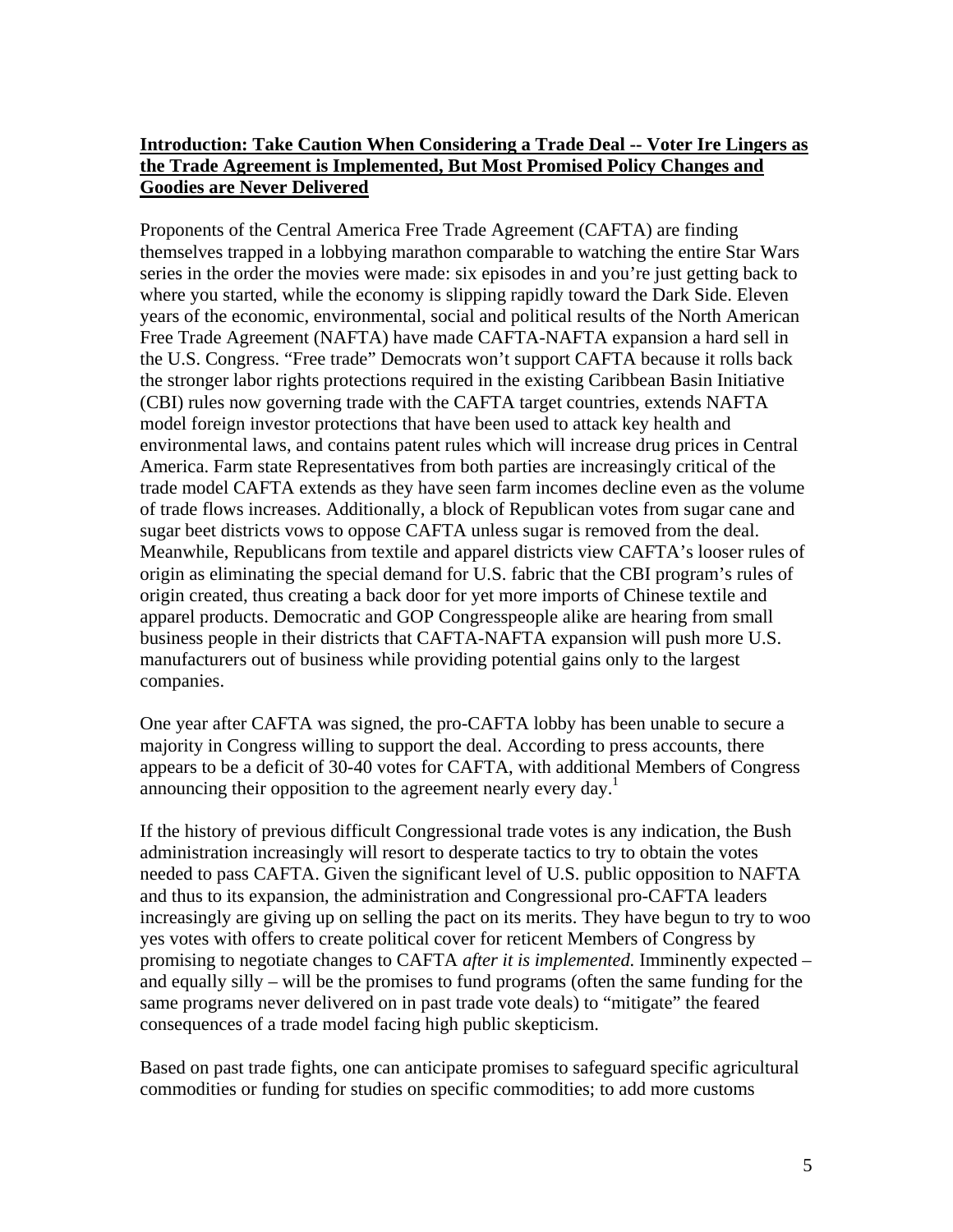inspections to try to counter textile and apparel imports not meeting rules of origin; to fund a greater level of food safety inspection; to provide labor and/or environmental "trade capacity building" monies; and to establish funds for new "parallel" labor or environmental institutions, or to increase the funding or scope of Trade Adjustment Assistance (TAA). Unlike the pure pork barrel vote-buying promises that may well also be tried soon (promises for goodies like funding for highways, bridges, or universities), these policy-related promises are designed to put a gloss on the agreement and give political cover to Members of Congress.

This report examines the history of such exchanges, showing the enormous political liability for the buyer of relying on trade deal making. After reviewing all 93 trade vote deals we could unearth starting in 1992 with NAFTA, we found that only 11 percent of the policy deals were kept. We found a bipartisan standard of betrayal covering the first and current Bush administrations and two Clinton terms. Indeed, while only 31 percent of the pure pork barrel deals have gotten funded in the past, systematically, the "policy" related deals have proven to provide no cover over the long term. Why? Because when the underlying provisions of trade deals are bad, the negative outcomes of the agreement only multiply over time, while memories of deals, even those few that went fulfilled, fade quickly.

This report documents the failure of successive Democratic and Republican administrations and Congresses to fund or otherwise effectively implement the traderelated promised programs. While many of these deals – and the authorization for their funding at set amounts – *were included in the actual trade agreement's implementing legislation*, funds for the promised programs were either not appropriated or not funded at the level promised. The few programs that were fully funded initially either saw funding dwindle over time or, in the case of the NAFTA border clean-up NADBank, simply failed to function as promised. As memories of NAFTA deals fade in public opinion, the damage an implemented trade agreement can deliver continues. The promises made to assuage the concerns of fence-sitters during previous trade debates have regularly left such members severely exposed. Not surprisingly, many of today's CAFTA opponents are those who were stung by past trade vote promises gone bad.

The annex to this report lists every policy or pork barrel deal for past trade votes since 1992, which Congresspeople took the deals, and what happened. As well, for the major policy deals made over trade votes, we examine in detail the discrepancy between funding that was authorized by various trade agreement implementing legislations, funding that was actually appropriated in subsequent bills and budgets, and the amount of funding that industry experts estimated would have been necessary for the promised programs. We find that Members of Congress who traded their votes for policy promises often saw these promises unfulfilled, offering an important warning to Members of Congress who may be searching for similar "cover" and compromises as the administration intensifies its efforts to find a majority during a potential CAFTA vote.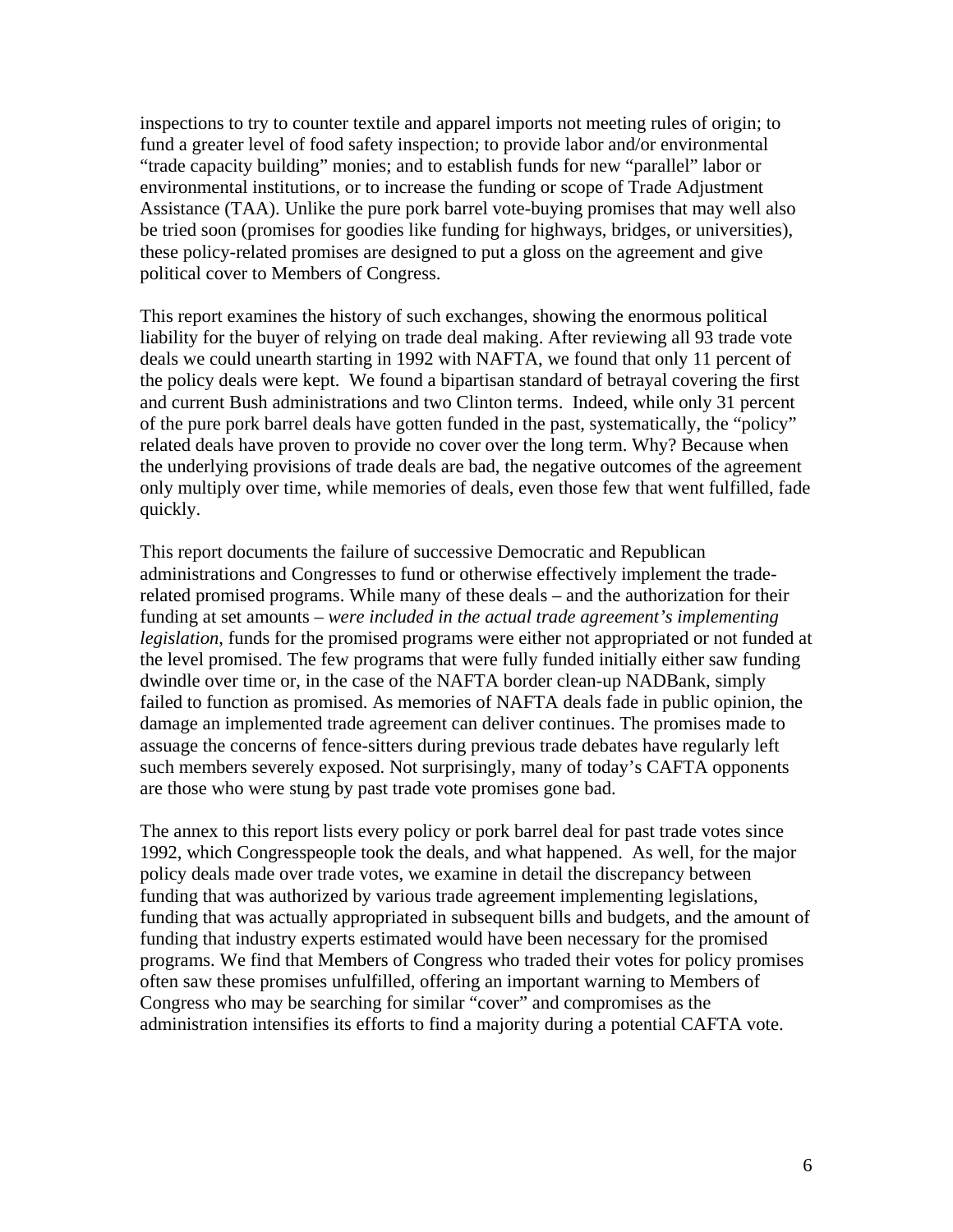#### **Promised Agricultural Deals Leave Members Hungry**

One time-honored form of Congressional trade vote deal making is that geared towards Members with agricultural interests in their districts: namely, the promise to shield commodities from the fallout of increased trade flows through the use of safeguards, countervailing duties (CVDs), anti-dumping mechanisms (ADMs), and even outright compensation. Yet the record of such promises demonstrates that this kind of deal rarely results in actual safeguards. Instead, an endless release of studies detailing import surges is issued by the International Trade Commission and no action to implement safeguards on trade is taken.

As the United States is expected to become a net food importer in 2005 for the first time since 1959, support for more-of-the-same trade policy in rural America has declined, to the point where even the normally pro-trade National Association of State Departments of Agriculture passed a resolution opposing the proposed CAFTA.<sup>[2](#page-40-1)</sup> Moreover, the state farm bureaus of Louisiana, North Dakota, Colorado and Idaho have voted to oppose CAFTA on the basis of sugar concerns, and not much support is expected from the state organizations in Florida and Minnesota.<sup>[3](#page-40-2)</sup>

Much of the flood of imports is in the products in which the United States was once considered the leading exporter (such as beef and poultry), while U.S. exports of cotton, soy, and red meat have declined dramatically in recent years,<sup>[4](#page-40-3)</sup> in many cases failing to meet rates of growth promised by proponents of NAFTA and World Trade Organization (WTO) membership ten years ago.<sup>5</sup> Meanwhile, under current trade policy, export prices for key U.S. crops have fallen to levels substantially below the cost of production, while consumer prices have increased. Since 1996, U.S. crop prices have generally declined about 40 percent,<sup>6</sup> while the cost of running a farm has risen by 40 percent.<sup>7</sup> [A](#page-40-6) dramatic loss of U.S. family farms accompanies sharp falls in income for the poorest farmers under the NAFTA-WTO model. The United States lost 226,695 small and family farms between 1994 and  $2003$ ,<sup>8</sup> while average net cash farm income for the very poorest farmers dropped to an astounding \$5,228.90 in 2003, a colossal 200 percent drop since NAFTA and the WTO went into effect.<sup>[9](#page-40-8)</sup> According to government data, however, real prices for food eaten at home in the U.S. rose by 30 percent during the WTO era (1994 and  $2004$ ,<sup>10</sup> even as prices paid to farmers plummeted.

Nonetheless, the Bush administration has been actively lobbying Members of Congress with agricultural concerns to gain their support for CAFTA. CAFTA proponents have pointed to a sugar compensation mechanism in CAFTA – which would give the United States the option of buying out Central American sugar importers rather than allow them to use their increased quotas under the agreement – in their attempts to reassure Members of Congress with sugar cane or sugar beets in their district.<sup>11</sup> But estimates of the cost of running such a buy-out program exceed \$28 million annually.<sup>12</sup> The notion that Congress would appropriate any funds – much less millions – in order to pay other countries' sugar producers a subsidy *not* to export is laughable, especially given Bush administration and Congressional proposed cuts in U.S. farm spending programs.[13 M](#page-40-12)oreover, use of the sugar compensation mechanism option is discretionary, meaning there is no meaningful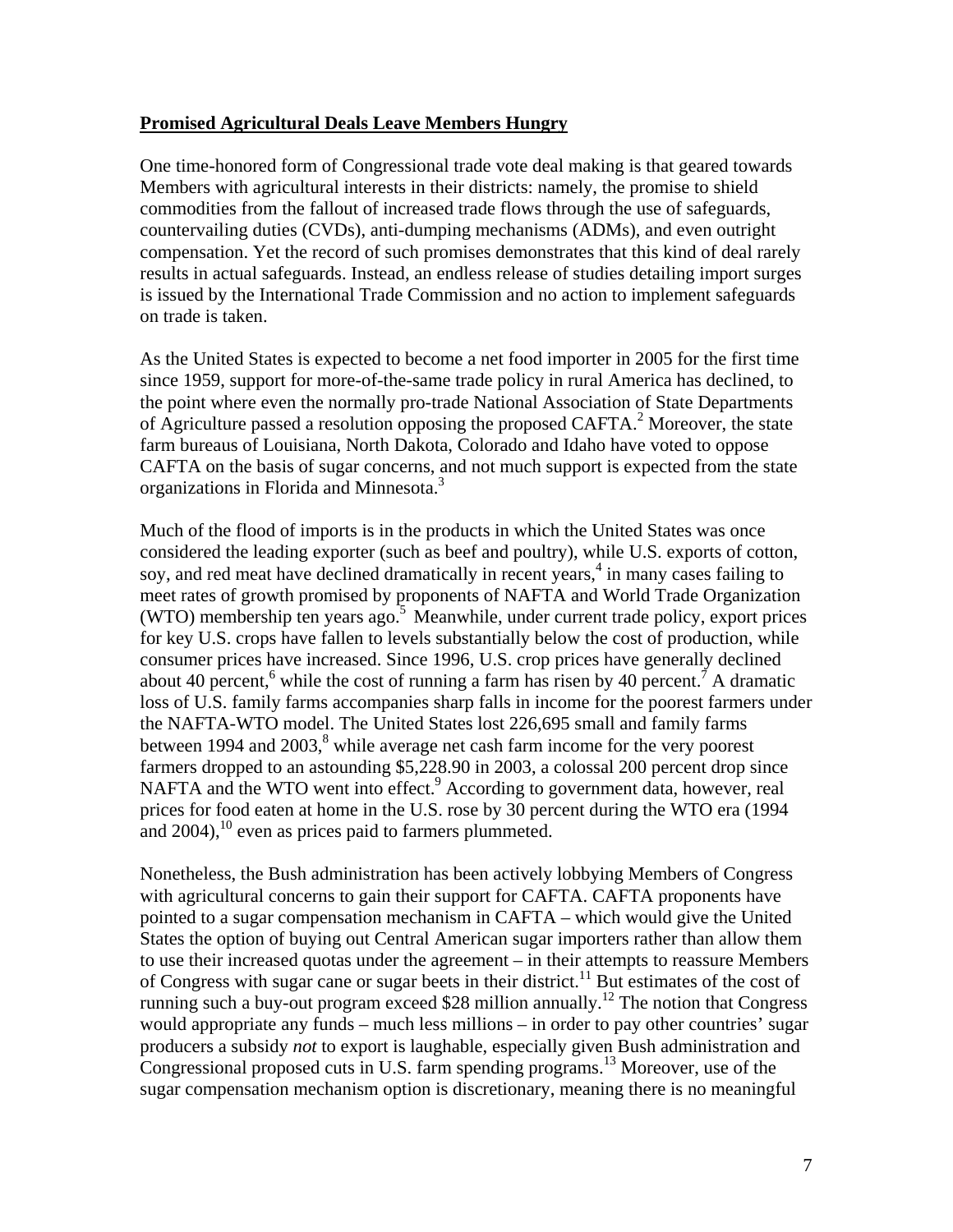way of ensuring its application even if the funding were available.<sup>14</sup> Even if legislation were passed taking away the administration's absolute discretion in the CAFTA text regarding whether to trigger this option, it is inconceivable that the public, press or a majority in Congress would tolerate such payments.

Pro-CAFTA forces have also hinted at other "sugar deals." Some measures that have been suggested would allow new U.S. sugar imports to be limited to ethanol form, while another proposal suggested reallocating the amount of sugar import quotas that the United States assigns to various countries under WTO auspices. A third proposal involved a government buyout of the entire industry, a proposal in which, as a sugar industry representative said, the industry is "totally uninterested."<sup>15</sup>

Wisely, the sugar industry and the Members of Congress representing cane and beet farmers are not being lured by such deals. One reason may be a hard lesson learned during the NAFTA debate. During NAFTA, a last minute deal was struck for the U.S. sugar and sugar-processing industry that took the form of a side letter to NAFTA that ostensibly would work to reduce the amount of sugar that Mexico could export to the United States. The letter's text limited Mexican sugar access to the United States to 250,000 metric tons of surplus production during the transition years of  $2001-07<sup>16</sup>$  In addition, the letter included an amendment to the original formula for calculating the Mexican sugar surplus which *excluded* from the calculation sugar displaced by the use of high fructose corn syrup (HFCS). Thus, the old formula (which counted Mexican sugar production less Mexican domestic sugar consumption) was replaced with a new way to calculate whether exports were allowed (Mexican sugar production less the sum of Mexican domestic sugar *and* HFCS consumption).

The sugar side letter was included as an attachment to the legal text in the version of NAFTA that passed the U.S. Congress. However, the side letter reportedly was not included in the version that passed Mexico's Congress. Mexico subsequently rejected the side letter's validity, while the United States maintains it is valid.<sup>17</sup> When the United States unilaterally calculated allowable Mexican sugar export volumes under NAFTA according to the U.S. side letter formula, Mexico retaliated by launching an anti-dumping measure against U.S. exports of HFCS into the Mexican market. When a WTO panel ruled that this was inconsistent with Mexico's WTO obligations, Mexico responded by levying a tax on drinks containing high fructose corn syrup, thereby penalizing U.S. exporters of HFCS.<sup>18</sup> The United States is currently pursuing a WTO case against Mexico for this tax, so far without progress.<sup>19</sup> The U.S. Trade Representative's office has indicated that it may be abandoning the original U.S. interpretation of the side letter, putting further uncertainty on whether this NAFTA promise will stand the test of time.<sup>20</sup>

The first lesson of this NAFTA example is that even if a promised change is institutionalized in an official side document ostensibly agreed to and obviously signed by all parties, only the language in an agreement's core text can be relied upon to be a binding, legal commitment. Second, deals for one commodity can have unforeseeable effects on the U.S. interest – in this case, on High Fructose Corn Syrup. The Bush administration has rejected calls to renegotiate CAFTA's actual sugar provisions. After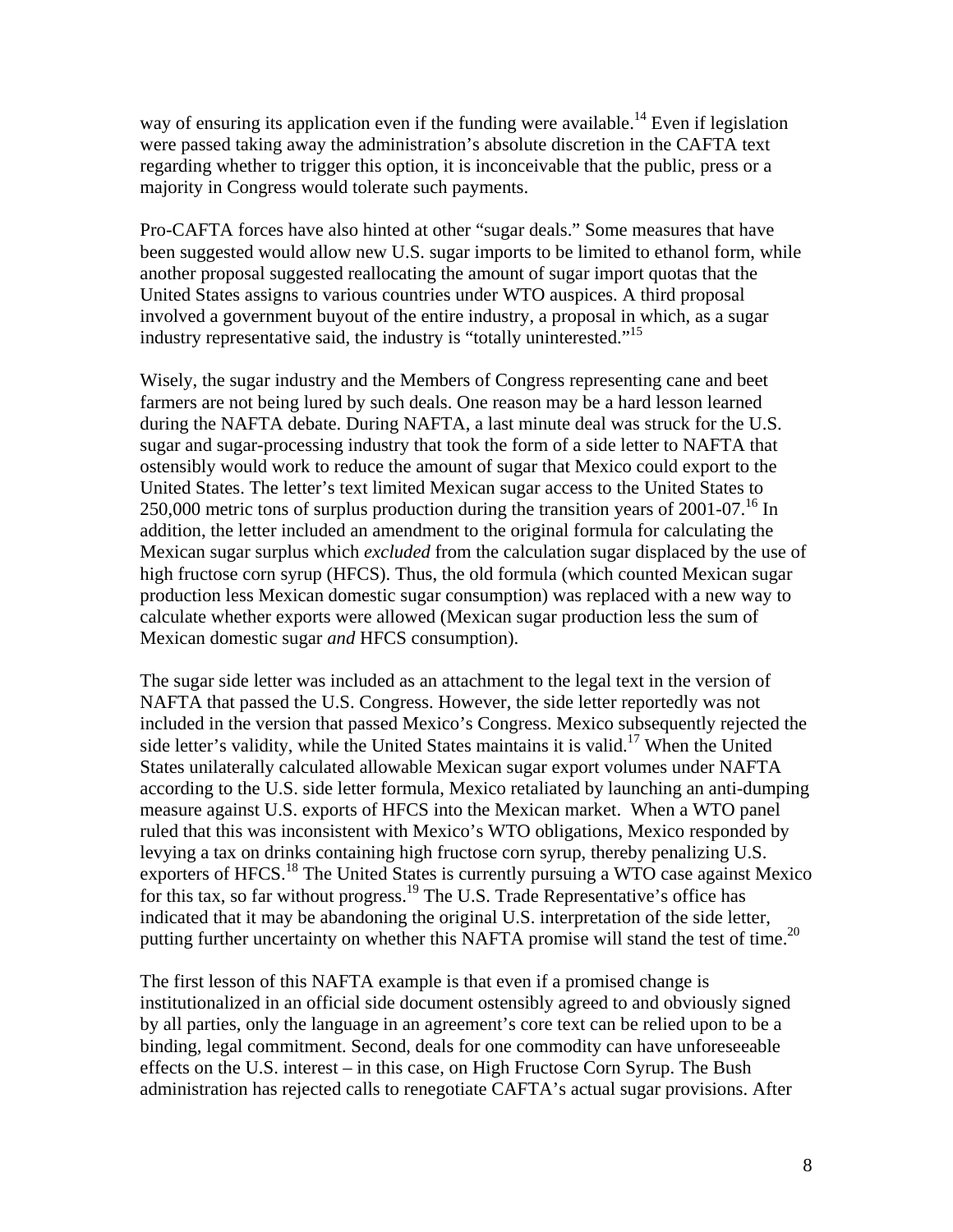the experience of the NAFTA sugar side letter, sugar interests have learned that for changes in a trade pact to be real, they must be in the actual agreement's text. Bizarrely, other interests seemed to have learned nothing from the record of broken deals. Given the sting of failed side letter deals in NAFTA – which were often changes to the pact ostensibly agreed to and signed by the countries in advance – it is bizarre to seek to get consensus from the other six nations to renegotiate changes that some textile industry interests have come out in support of CAFTA in exchange for a promise from the Bush administration in market access and rules of origin on pocket linings *after the pact goes into effect* [see page 16 for more details on this deal]. Given how the breaking of this deal is clearly foreseeable, it is no surprise most Members of Congress who care about these issues and who were undecided on CAFTA before this deal remain undecided or leaning against.

Failed agricultural deals swapped for trade votes have a long history in Congress. During the NAFTA debate, the Clinton administration made several promises in order to obtain the votes of members from agricultural districts. In particular, Clinton promised that the U.S. International Trade Commission (USITC) would take special actions to vigilantly monitor imports of tomatoes, peppers, asparagus, cut flowers, and other products, and to take expedited action to guard against import surges by imposing safeguard measures such as new tariffs to counter import floods.

At the time of the NAFTA debate, Florida vegetable growers were concerned that imports of Mexican-grown crops would devastate the state's \$4.8 billion winter agricultural sector. $21$  One of the most infamous NAFTA agriculture deals concerned tomatoes. In a letter from the Clinton administration to the Florida Fruit and Vegetable Association, the U.S. Trade Representative at the time promised that the USITC would monitor imports of Mexican vegetables and "*expedite* any request for relief under the fast track provisional relief procedures," which could provide safeguards to domestic farmers through tariffs.<sup>22</sup> Numerous Florida House Members relied on this promise – which was laid our in detail with new, special USITC fast-track review and safeguard provisions – to support NAFTA.

The Clinton administration never fulfilled this promise. The USITC monitored the surge of imported tomatoes and has extensively documented the U.S. tomato industry's demise.<sup>23</sup> Total tomato imports into the U.S. grew by 137 percent from 1994 to 2003,<sup>[24](#page-40-23)</sup> yet both the current Bush administration and the previous Clinton administration have refused to take action based on the data.<sup>25</sup> Despite the promise to Florida's growers, the Clinton administration suspended the process to impose countervailing tariffs. The Bush administration has also refused to take action, which serves as a reminder that while trade agreements stay in effect indefinitely, administrations making promises stay in office maximally for eight years, while Members of Congress may well outlast them.

Many Florida Democrats and Republicans were under political attack for their NAFTA "yes" votes as the Florida industry was decimated. In 1996, the Clinton administration came to an agreement with the Mexican government and growers that would allow Mexico to export tomatoes into the U.S. market, so long as these exports were sold at a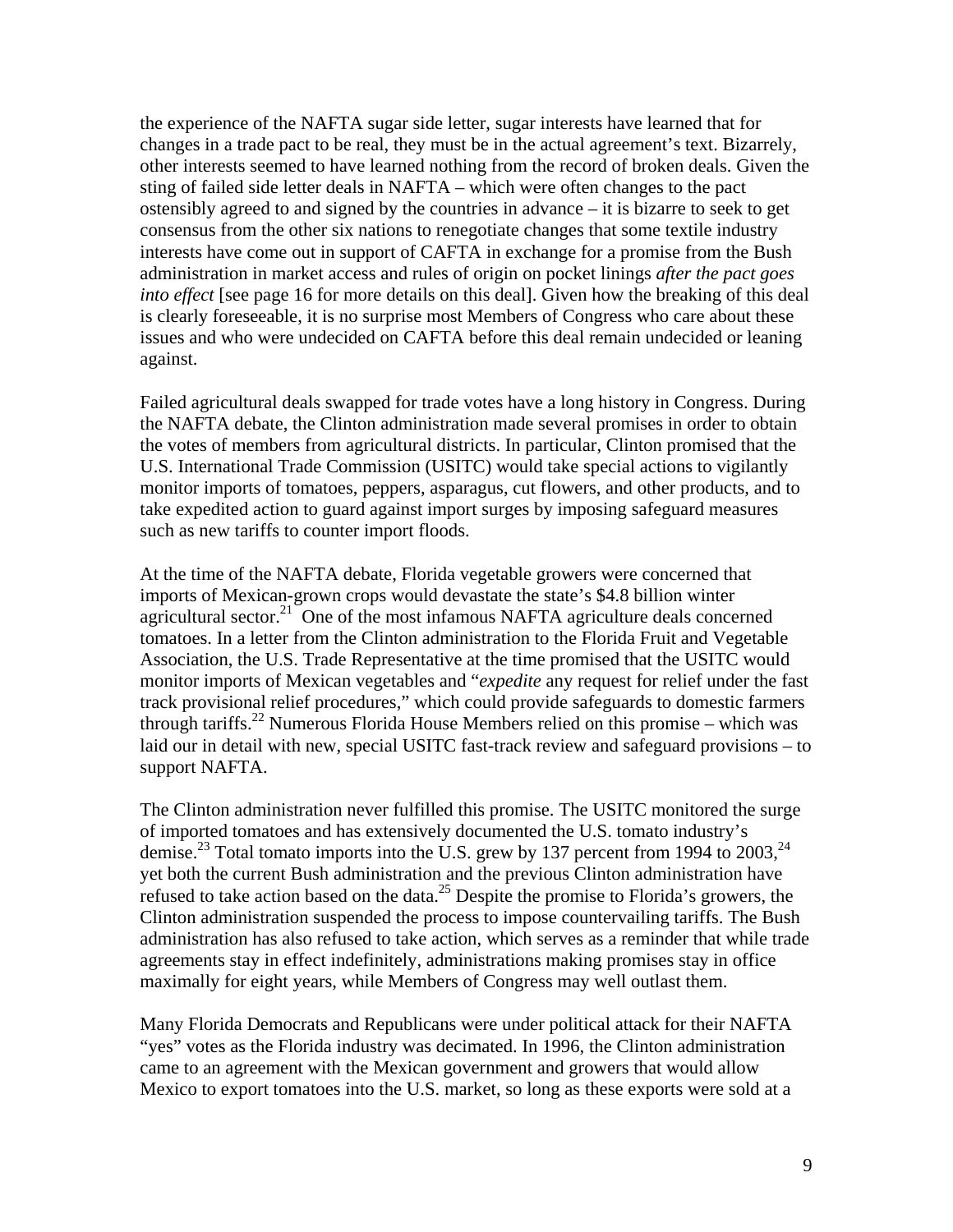U.S.-government established reference price.<sup>26</sup> However, subsequent investigations found that Clinton administration customs officials were not enforcing the reference price on certain growers from Sinaloa. Then, in 2002, Mexico briefly withdrew from the agreement altogether.<sup>27</sup> In an example of the perils of taking a deal that can only deliver if its enforcement outlasts changes in Presidents, the Bush administration has refused to take action on the Florida tomato growers' and Florida state agricultural officials' continued allegations of dumping of tomatoes in the U.S. market by Mexico.<sup>[28](#page-40-27)</sup> Before NAFTA, Florida had a \$700 million tomato industry with 250 growers; within two years of NAFTA's import surges, revenues had dropped to \$400 million with only 100 growers remaining. $29$ 

Former Rep. Carrie Meek (D-FL), whose district includes many tomato farmers, supported NAFTA contingent on the Clinton administration's promise, but then opposed post-NAFTA trade deals. "I was promised side agreements by the administration that (other countries) can't dump tomatoes on us." When the administration failed to follow through on its promise, the tomato farmers in Meek's district were severely hurt, she told reporters.[30](#page-40-29)

While the tomato deal was geared towards a bipartisan bloc of Members of Congress from Florida, the Clinton administration also made agricultural deals with individual agricultural representatives. For instance, in order to secure the "yes" vote of Rep. Sam Farr (D-CA), the Clinton administration added language to the NAFTA implementing legislation that directed the Agriculture Department to monitor Mexican flower import volumes, prices and quality, and take expedited safeguard action to protect the U.S. industry against import surges. $31$ 

**Box 1: Stringent WTO Limits on Use of Safeguards Mean an Administration Promise to Protect Agriculture Today can be Thrown Out by the WTO in Geneva Tomorrow** 

Once a U.S. agricultural sector is exposed to the threat of export surges or dumping through a regional or bilateral "free trade" agreement, the only – and oft-promised – defense is to put in place import relief tariffs through use of a safeguard or anti-dumping law. Members of Congress operating in the WTO era need to consider how WTO rules could undermine even a good faith promise to safeguard a U.S. industry. In a decade of WTO rulings, the United States has not been able to successfully defend any of the cases in which U.S. trade safeguard law was challenged, with 14 out of 14 successful WTO cases brought by other countries against U.S. safeguards on products ranging from steel to lamb to wool shirts. Furthermore, the United States has lost 11 out of 15 anti-dumping or countervailing duties cases. Additionally, Doha Round "Rules" negotiations are poised to translate these WTO cases against the U.S. into new, more expansive limits on U.S. domestic trade safeguard laws.

*Source: These numbers, as well as the typology attributed to them, are taken from the WTO's "Index of Dispute Issues," WTO Website, accessed May 16, 2005.*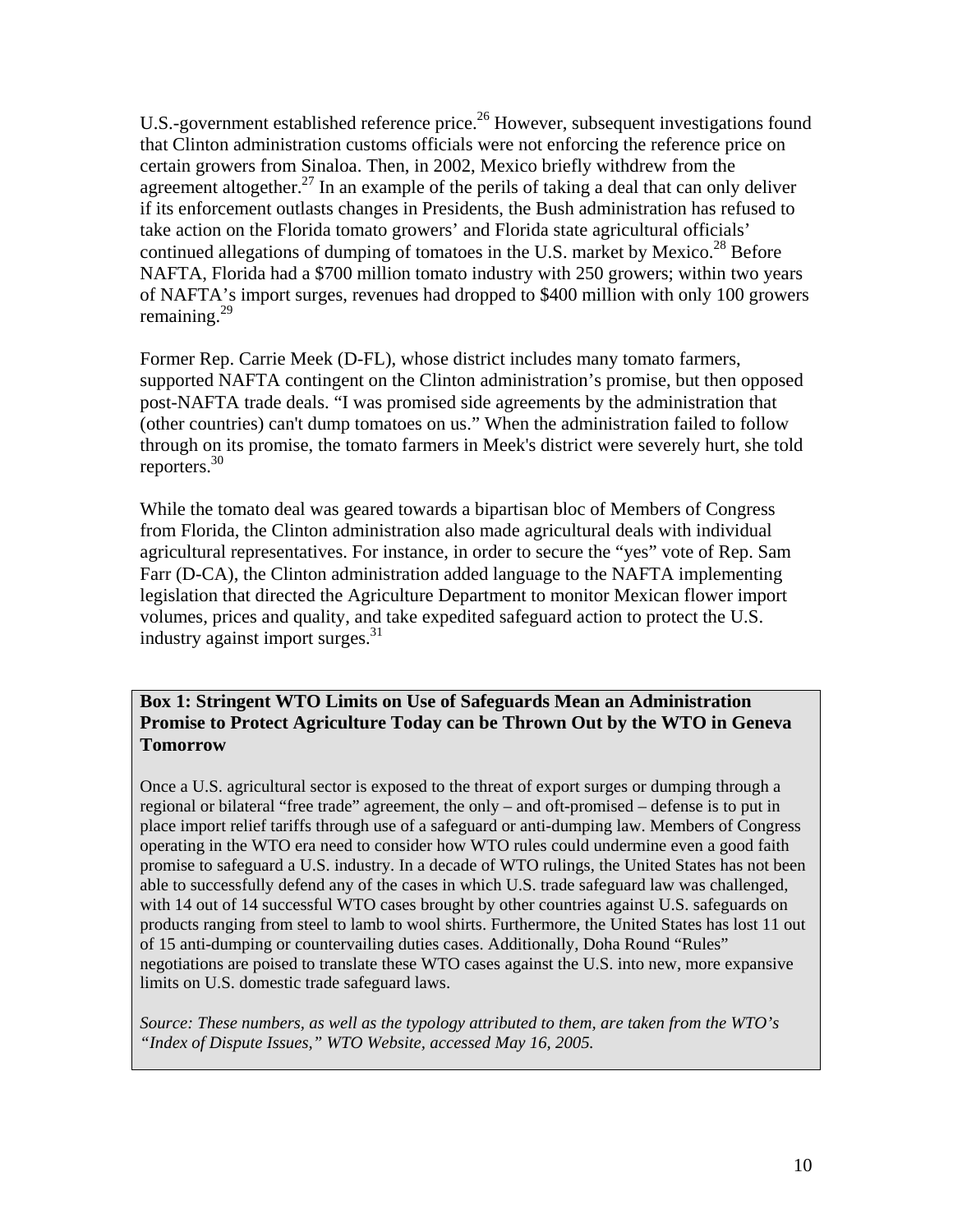According to Lee Murphy of the California Cut Flowers Council, instead of establishing prompt safeguards, the Clinton administration took no action as the USITC documented import surges. "NAFTA was like rubbing salt in the wound," said Murphy. $^{32}$  Each year, 10 percent of American producers are driven out of business by low-wage foreign competitors, especially with the importation of Mexican roses, according to the California Cut Flowers Council and the Floral Trade Council[.33](#page-40-32)In September 1999, the Clinton administration simply terminated the five year review process that had monitored cut flower imports from Mexico, which also monitored imports from Chile, Ecuador, and Peru.<sup>34</sup> Mexico's exports of cut flowers to the United States more than doubled between 1993 (before NAFTA went into effect) and 2000, growing from \$13.9 million in 1993 to \$29.6 million in 2000.<sup>35</sup> Rep. Farr, who voted for NAFTA after receiving assurances that cut flower imports would be monitored and surges protected against, took a more skeptical view on the trade votes that followed as he saw NAFTA destroy a significant industry in his district. $36$ 

Similar broken agricultural promises also touched Rep. Pete Hoekstra (R-MI) and other representatives from Michigan and from California and Washington State, who were all promised similar import monitoring and safeguards on asparagus. In a letter from the U.S. Trade Representative at the time, Rep. Hoekstra was assured that the administration's energies would be dedicated to ensuring that U.S. "asparagus farmers remain competitive under NAFTA." Meanwhile, as asparagus imports from Mexico grew nearly 55 percent from 1995 to 2004, no safeguards were imposed. The lack of action and the related demise of the many producers who also faced major growth in imports from Peru with no action taken.<sup>37</sup> These Members were also exposed to anger at home as production steadily declined. In Washington State alone, asparagus production has declined 55 percent since 1991, due in large part to competition from Latin American asparagus imports.<sup>[38](#page-40-37)</sup>

The potential political liability in rural districts regarding a CAFTA "vote trade" for a deal is especially high: the *raison d'etre* for CAFTA, as admitted by its proponents, is to revive momentum for a Free Trade Area of the Americas (FTAA) NAFTA expansion. "The FTAA will only be possible if the United States Congress ratifies the DR-CAFTA," according to one often quoted corporate lobbyists for the FTAA and CAFTA.<sup>39</sup> Yet, many U.S. agricultural sectors are wary of the FTAA. Although some trade associations – such as Florida Citrus Mutual<sup>40</sup> – seem to have disconnected their support for CAFTA from the fact that CAFTA's main function is to revive the FTAA, which is viewed as an enormous threat to U.S. citrus -- many farmers have already made that connection.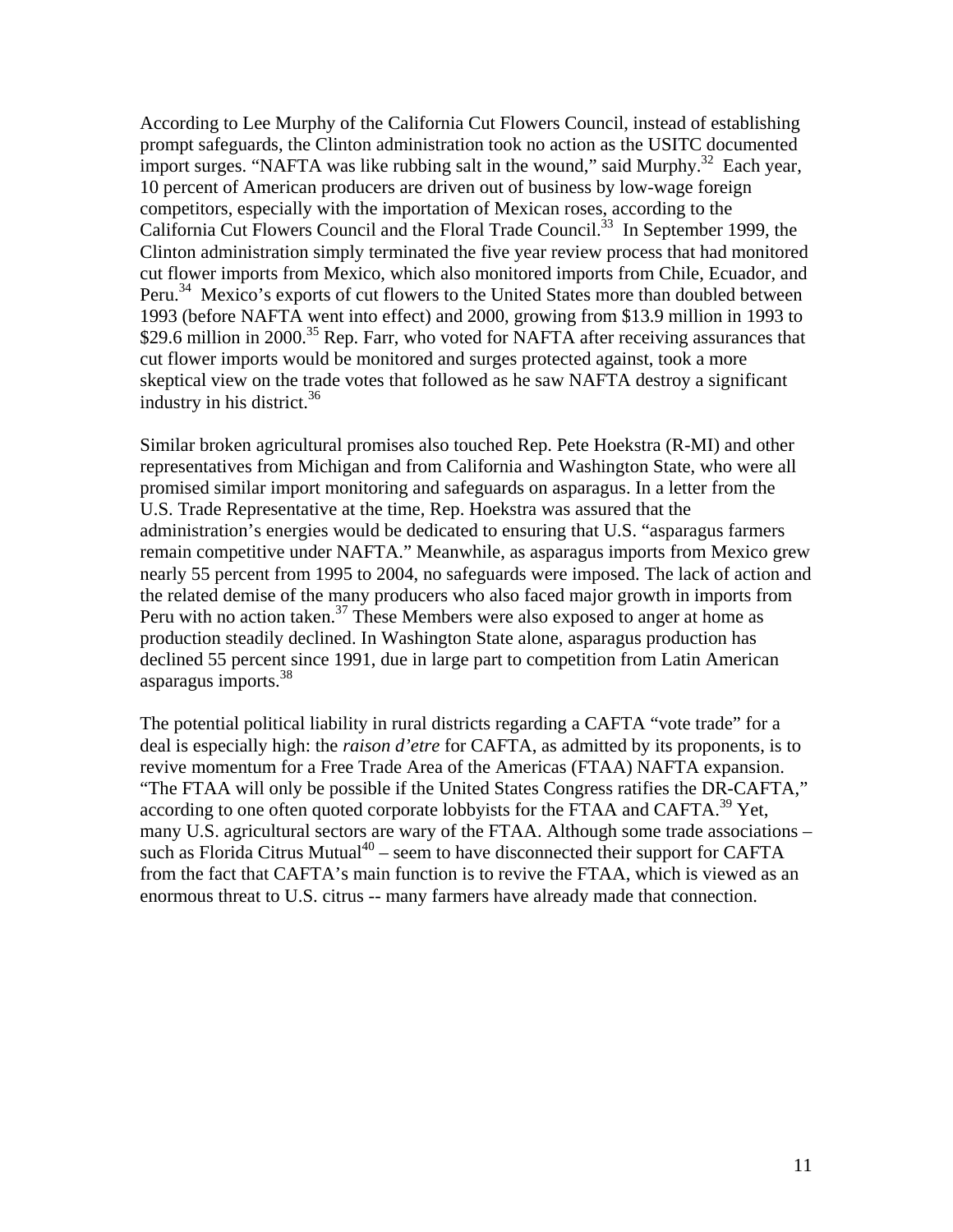# **Box 2: Taking A Deal that Helps "Save" CAFTA Incurs Liability for FTAA's Threats to U.S. Agriculture**

The FTAA would expand NAFTA-style farm trade rules to South America including Brazil and Argentina – two very large and efficient agricultural exporters who are committed to dismantling the system of U.S. farm support and obtaining more access into the U.S. market for beef, soy, corn and other goods.<sup>41</sup> CAFTA was only created after FTAA talks bogged down with the strategy of using free trade agreements with 'willing' countries to revive FTAA talks. Thus, a vote for CAFTA is a vote for FTAA. What is expected under FTAA?

**Cattle.** Brazil has the largest commercial cattle herd in the world; in 2003, Brazil produced 13 percent of the world's beef, with \$1.4 billion in annual beef exports to some 80 countries. Argentina is the third-largest beef exporter in the world, behind only Brazil and Australia, with exports in 2005 expected to reach their highest levels in 25 years. By comparison, the United States has slipped to ninth in beef exports. In FTAA negotiations, Brazil has pushed the United States to lift quotas on imported beef, eliminate income support for farmers, and relax non-tariff barriers such as food safety rules.<sup>42</sup>

**Soybeans.** Even in the absence of an FTAA, U.S. soybean farmers are getting clobbered by South American soybean competitors in the domestic and export markets. In 1999, soybeans were as much as 23 to 24 percent cheaper to produce in parts of Brazil and Argentina as compared to the United States. Meanwhile, soybean production in both countries is growing rapidly. In Brazil, soybean production doubled from an average of 18.5 million metric tons in 1989-91 to an estimated 41.5 million tons in 2001, while Argentina's production rose from 11.1 million tons to 27 million tons over the same period. Soybean production in these two countries has expanded faster than domestic use, thereby contributing to rising exports and displacing U.S. export market share. Brazil and Argentina's combined share of the world soy market has grown from less than 10 percent in the 1960s to nearly 50 percent today, putting the duo's combined share of world export markets well ahead that of the United States, whose production accounts for little over 30 percent of world soy trade.

Brazil and Argentina are targeting U.S. farmers' income supports and other subsidies in the FTAA talks. In 2003, government support for soybean farming in the United States totaled over  $$1.1$  billion.<sup>43</sup>

**Corn.** Argentina is the world's second-largest corn exporter behind the United States, and its exports are expected to grow by 1.0 million tons in 2004-2005, compared to a drop of 1.5 million tons in U.S. exports during the same period. In the 1990s, Argentina's share of world corn exports more than doubled. In FTAA negotiations, Argentina is targeting U.S. income support for corn farmers.<sup>44</sup>

*Sources: Alan Clendenning, "Brazil Has Beef With U.S.," Associated Press, Nov. 12, 2003; "Livestock and Poultry: World Markets and Trade," U.S. Department of Agriculture Foreign Agricultural Service, April 2005, at 7; Randall D. Schnepf, Erik Dohlman, and Christine Bolling, "Agriculture in Brazil and Argentina: Developments and Prospects for Major Field Crops," U.S. Department of Agriculture Economic Research Service, Nov. 2001, at 55; "Grain: World Markets and Trade," U.S. Department of Agriculture Foreign Agricultural Service, March 2005, at 17.*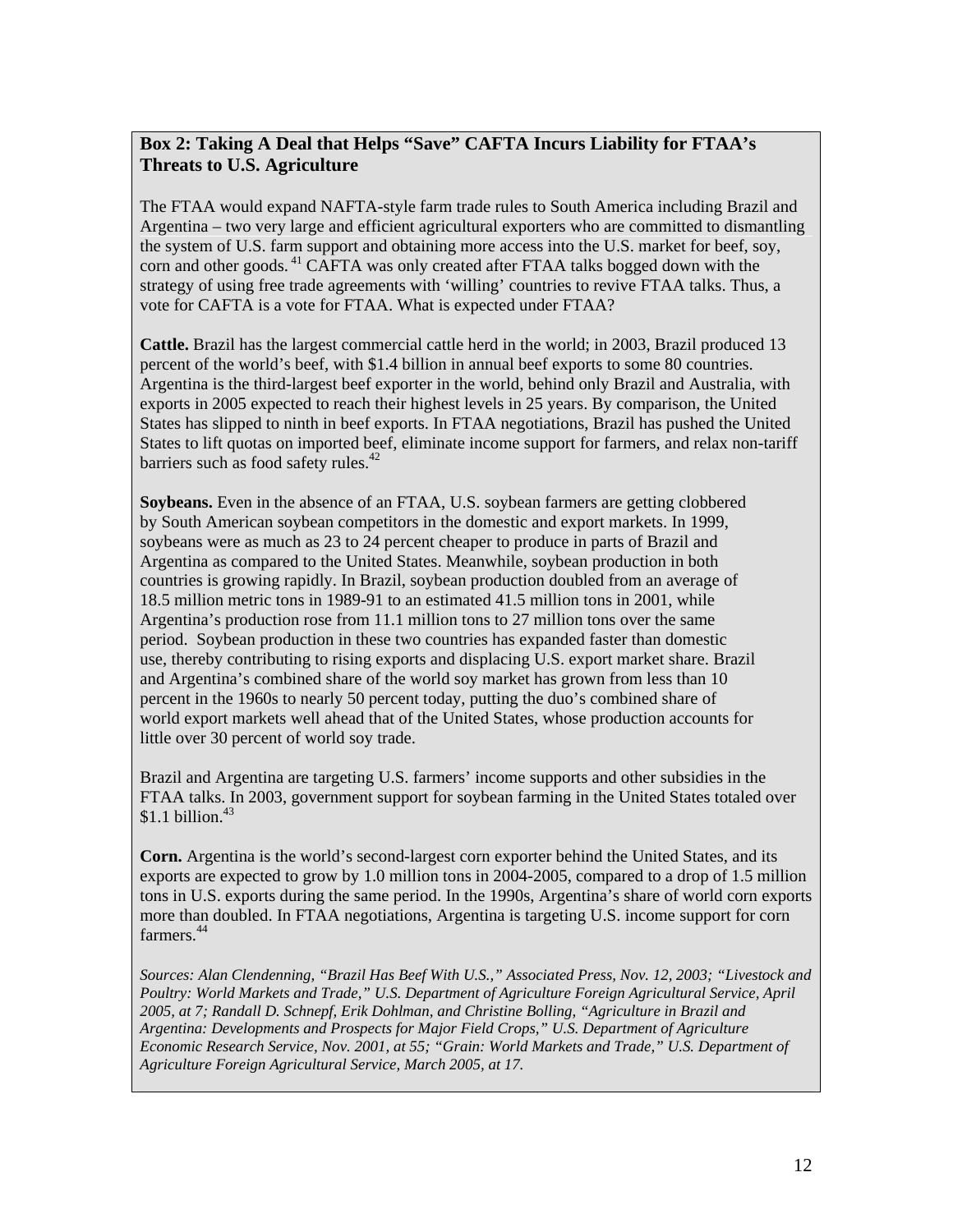The record of both Republican and Democratic administrations on agricultural deals swapped for trade votes makes it clear that such promises rarely materialize, while gullible representatives are left hungry to face the growing discontent among their farm constituents.

#### **Box 3: Past Commodity Deals Leave Members Hungry**

Both the Clinton and Bush administrations have made a number of promises on agricultural commodities and policy in the past, in efforts to get trade votes passed through Congress. These include:

**Tomatoes. Winter vegetables. Citrus. Softwood Lumber. Durum Wheat. Peanuts. Wine. Tobacco. Canned peaches. Asparagus. Brussels sprouts. Sugar. Broomcorns.**

In the cases of durum wheat, broomcorns, and softwood lumber, Clinton and Bush administration efforts to fulfill promises of safeguard protection for the commodities were compromised by successful challenges by other countries at WTO and NAFTA tribunals. In other cases, such as peanuts, wine, citrus, and canned peaches, Clinton and Bush administration promises to get other countries to change their sectoral or trade policies related to these U.S. commodity exports were unsuccessful or not seriously attempted. In regards to tomatoes, winter vegetables, Brussels sprouts and asparagus, U.S. administrations never took serious action to protect these sectors of U.S. agriculture. The Clinton administration promise to cap U.S. sugar imports from Mexico was successful, but at the cost of an ongoing trade tiff with Mexico over the meaning and interpretation of the sugar side letter to NAFTA, which in turn caused damage to U.S. HFCS exporters.

*For more information on these commodities, please see the Appendix to this report.*

# **Textile and Apparel Broken Promises: More Customs Inspectors, Greater Customs Funding**

Both Republican and Democratic administrations have made extensive promises to obtain the votes of Members of Congress from states with textile and apparel interests. These include promises for more customs officers to fight against transshipment and import surges – perennial promises that, remarkably, have been bought again and again for several votes and never fulfilled. Members of Congress representing districts with significant textile and apparel industries have routinely been promised, by a succession of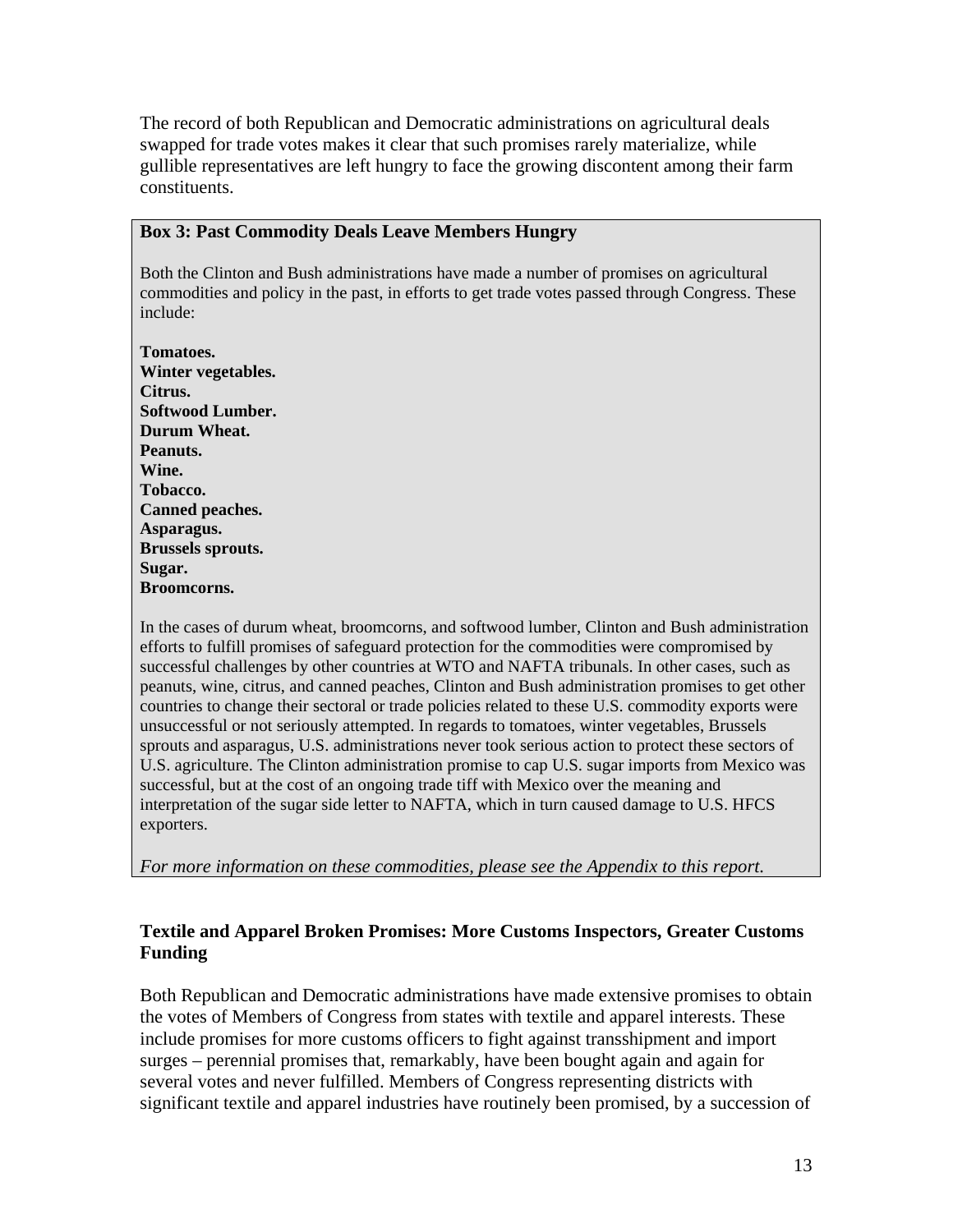administrations, increased U.S. customs inspection and enforcement of assorted antisurge mechanisms as a means of "buying" their votes for successive "free trade" proposals understood to threaten those industries' interests.

The global textile and apparel industry is among the most competitive of industries in the world, so much so that a margin of a few cents in costs can make or break individual producers. Many trade agreements, such as NAFTA – and CAFTA as proposed – include complicated rules of origin that set different tariff levels and volume allotments (tariff rate quotas) depending on whether goods are composed of domestic, U.S., or third country inputs. Rules of origin-related fraud and transshipment of goods from countries outside a trade bloc undermine the pact's purpose. Thus, offers to increase funding for U.S. customs operations and to explicitly hire some specific number of additional customs inspectors is standard cover offered to Members from a President's party who are being pressured to support their President when their constituents who are linked to the textile and apparel industries generally oppose the pacts. The point of these deals is not to expand the customs department workforce, but to battle dumping and fraud. Thus, these deals can be measured with regards to both the staffing issue and the real-life effects if staffing is increased.

President Bush most recently made these promises to the textile and apparel industry in 2002, to provide cover for the pro-Fast Track votes of textile state Representatives like Cass Ballenger (R-NC), Robin Hayes (R-SC), and Sue Myrick (R-NC).<sup>45</sup> The Bush administration pledges were subsequently incorporated into the language of the 2002 Fast Track/Trade Promotion Authority legislation, which authorized the spending of \$9.5 million on up to 72 new enforcement agents to implement textile trade rules of origin and other laws. Funds were even finally appropriated, although only after considerable additional effort by the industry and increasingly exposed Members of Congress. Notwithstanding the promise to hire these agents in fiscal years 2004 and 2005, three years later, there is no evidence that these agents, who were meant to focus on textile transshipment and who were even funded over the last few years, were ever hired.<sup>46</sup> This broken deal points out a dangerous reality: even if an interest is able to overcome an administration's intention to break the funding part of a deal and obtain the needed appropriation through different routes, in the end, an administration can foil the fulfillment of a promise by simply not acting. Said Rep. Hayes, "The fact that we can't get a straight answer on this issue will only make it more difficult for CAFTA or any other future agreement to pass Congress."<sup>47</sup>

President Bush's unfulfilled 2002 trade vote deal-making tactics regarding the textile and apparel sector are based on a precedent set during the NAFTA debate. There was a great level of anxiety in the U.S. textile and apparel industries at the time of the NAFTA debate about the high level of illegal transshipment of such goods in Mexico. Mexican industry sources estimate that as much as 58% of all clothing sold in Mexico is smuggled from China.<sup>48</sup> In an effort to calm fears that NAFTA would significantly harm U.S. production and to gain support for NAFTA, President Clinton promised several representatives from textile districts, including Reps. John Spratt (D-SC), Herbert H. Bateman (R-VA), and Howard Coble (R-NC), what would have been a rather remarkable, meaningful policy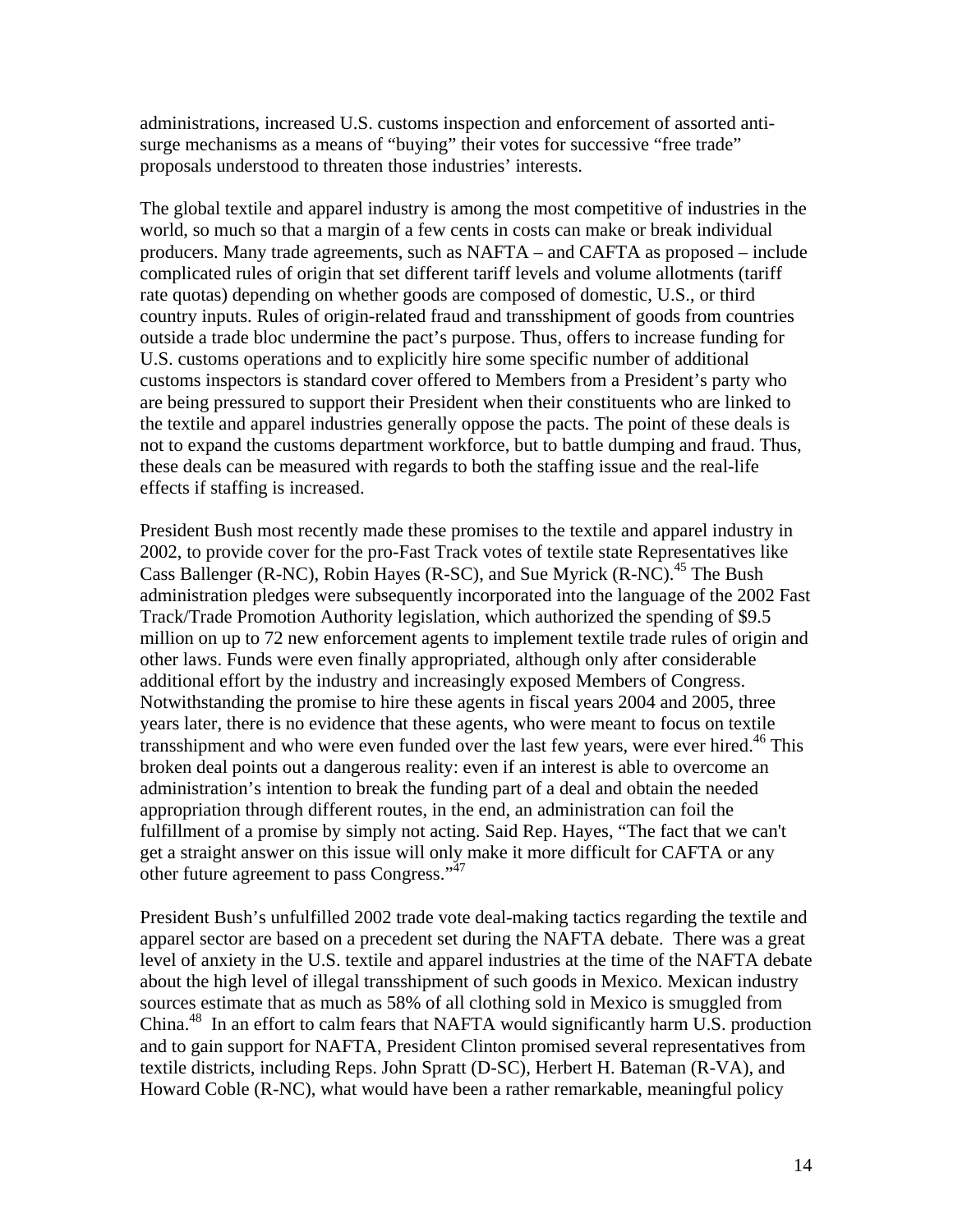change: a five-year delay in the phase-out of the Multifiber Arrangement, the global system of quotas that once governed international textile and apparel trade.<sup>49</sup>

Within weeks of Clinton's promise, however, U.S. negotiators accepted the original January 2005 quota phase-out deadline in the context of World Trade Organization (WTO) negotiations, a policy whose recent implementation is proving to be severely undercutting the already beleaguered industry.<sup>50</sup> When asked to reflect recently on his NAFTA vote, Rep. Spratt called himself a "sacrificial lamb" for a Clinton trade policy from which he has never recovered. $51$ 

President Clinton also made a promise to obtain the votes of "textile members" on NAFTA of \$15 million in new funding to beef up customs inspections of textile and apparel imports. Despite the Clinton administration's lack of zeal on delivering these funds, Rep. Spratt did the work to attain these appropriations, getting \$18 million in 1994 appropriations legislation.<sup>52</sup> The new funds and related staffing were not sufficient to keep U.S. job loss connected to transshipment from soaring. For instance, a paper commissioned by the governmental U.S.-China Security Review Commission estimated that as much as \$2 to \$4 billion a year worth of Chinese transshipped goods made it through the U.S. border as of 2000, implying a U.S. loss of up to 46,828 jobs per year, while wage growth in industries that compete with these imports was severely restrained.<sup>53</sup> Government policy was severely inadequate in effectively monitoring textile and apparel shipments coming into the country, as a Government Accountability Office (GAO) report from 2004 revealed. The Customs and Border Protection Service (CBP), according to the report, targeted less than .01% of textiles shipments for inspection in 2002. As noted by Rep. Spratt himself,

"The report further found that ineffective controls often enable cargo to be illegally diverted from its supposed destination, and ultimately circumvent quotas and duties. CBP's penalties are set lower than the value of the cargo, so violators do not view the low payments as a deterrent against diverting their cargo. GAO also noted, after global textile quotas end in 2005, CBP will lose its authority to conduct foreign factory visits in former quota countries, and this will weaken its ability to curb illegal transshipment, mislabeling, and false declarations."[54](#page-40-50)

Overall employment in the textile and apparel sectors fell from 1,570,000 in 1993 to 850,000 in 2002.<sup>55</sup> The utter devastation to the U.S. industry has not kept the Bush administration from seeking deals for votes in the CAFTA NAFTA expansion. The administration has begun to talk tough on the flood of textile and apparel imports from China, and even recently approved safeguards on several textile and apparel items. Apparently, the strategy is to shift focus on one aspect of the China problem to help shift attention from CAFTA's weaker rules of origin that would allow in more Chinese products. China has already threatened WTO action against the U.S. safeguards.<sup>56</sup> In response to this, the Bush administration has begun toning down its rhetoric by stressing that the safeguard measures are "temporary" and "negotiable." [57 O](#page-40-52)ther tactics include:

• **A "promise" to try to renegotiate pocket lining rules of origin** *after* **CAFTA would be implemented.** Made in response to a request from Sen. Elizabeth Dole (R-NC), this "promise" seeks a post hoc change in CAFTA's textile agreement to require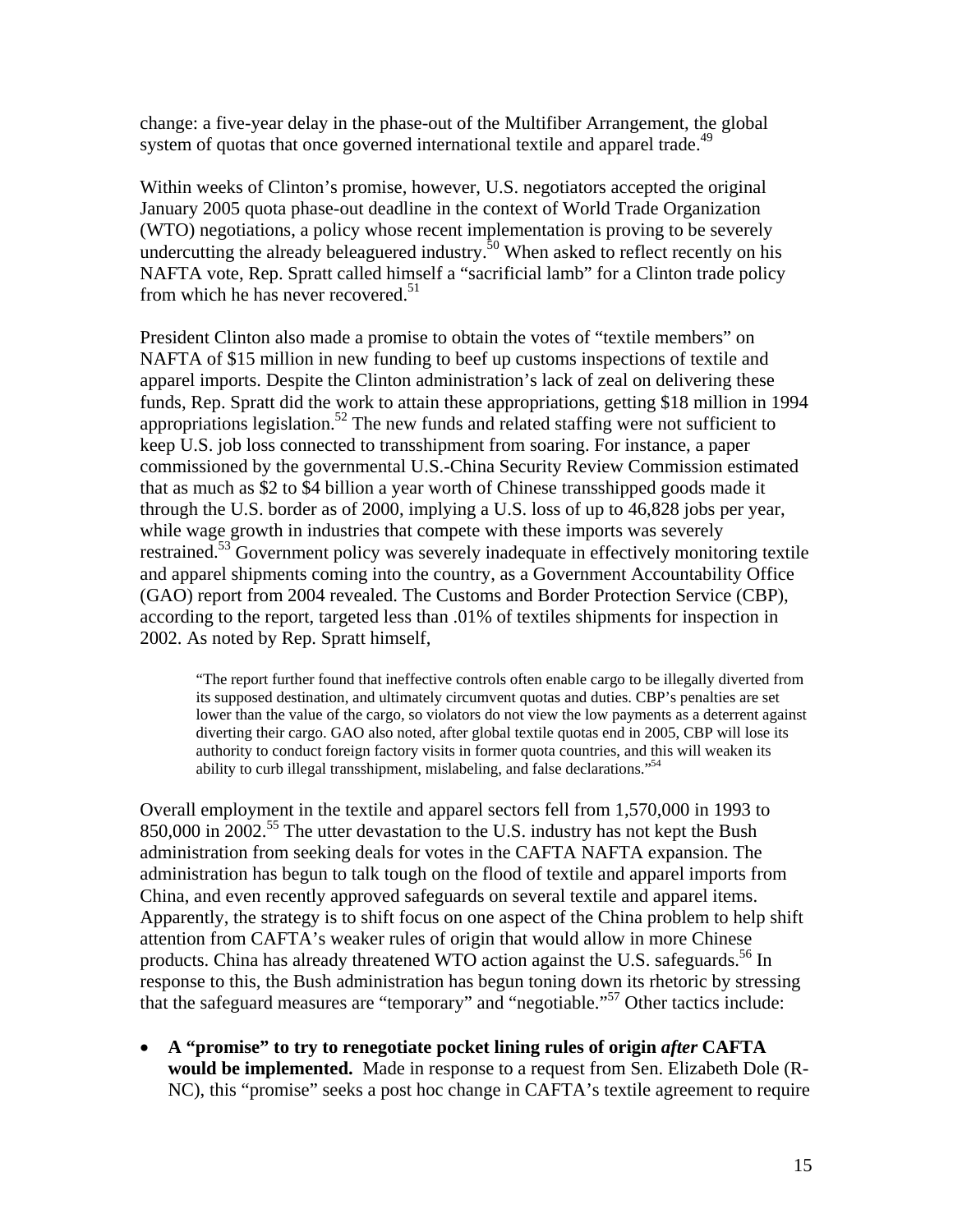that pocket linings in garments receiving duty-free admission into the United States must be made in a CAFTA country. This promise is intended to safeguard existing preferences now enjoyed by U.S. companies under CBI's rules of origin, given that CAFTA would allow the use of cheaper, Chinese and third party country-produced pocket linings.[58 I](#page-40-53)t was not surprising that this deal was used by several Members already privately supportive of CAFTA to make that position public. However, most textile and apparel Members of Congress did not buy it. It is a "deal" designed to be evaded. The only commitment is *to try to use CAFTA's amendment procedures if CAFTA is passed and implemented so as to try to seek agreement post-facto for six other countries to give to the United States new concessions*. Even assuming all six countries are willing to discuss the matter – which the recent Central American presidents' Washington visit left unclear – what new concessions would have to be offered from the United States in exchange? Certainly the CAFTA nations will not simply agree happily to rules of origin they view as limiting their flexibility.

Second, even if this near miracle amendment to CAFTA were agreed to, it would not solve the broader loss in U.S. textile and apparel market share caused by CAFTA's rules of origin, which erode current incentives to use U.S. textile inputs. Moreover, CAFTA does nothing to stop the trend of relocating production from Central America to China after the phasing-out of the global textile and apparel quota system, because U.S. tariffs on Central American imports are already zero and Chinese goods are still cheaper. Indeed, candid industry spokespeople admit as much. CAFTA "may not give enough financial incentives to stop the production erosion in Central America. If I can get something five to six days quicker out of Central America versus Asia, but the cost benefit analysis is not there, why would I go [to Central America]? There is no difference then,"[59 s](#page-40-34)aid Peter McGrath, chairman of J.C. Penney Purchasing Corporation, a leading U.S. importer of textile and apparel products. Indeed, analysis has shown that, even *before* the January quotas expired, it was cheaper for U.S. retailers to import from China, even after transportation and tariff costs, than from Central America, due to China's lower input and wage costs.<sup>60</sup> Elimination of the quotas means U.S. retailers no longer have to pay the premium on Central American goods because they can source unlimited amounts from China – a reality unaffected by CAFTA, which makes the taking of such deals on CAFTA enormously risky.

- **China currency maneuvers.** Meanwhile, new USTR Rob Portman has made aggressive statements about dealing with China's low valuation of its currency, yet the administration has again formally declined industry petitions and Congressional demands to initiate a case concerning currency manipulation.<sup>[61](#page-40-36)</sup>
- **Renewing the commitment to hire customs inspectors.** Michael Chertoff, the Secretary of Homeland Security, which oversees customs, recently renewed the 2002 promise to add new customs officers to fight textile and apparel transshipment. But it is not clear whether this promise will be followed up on the second time, or whether these observers will make a sufficient dent in the problem. [62](#page-40-54)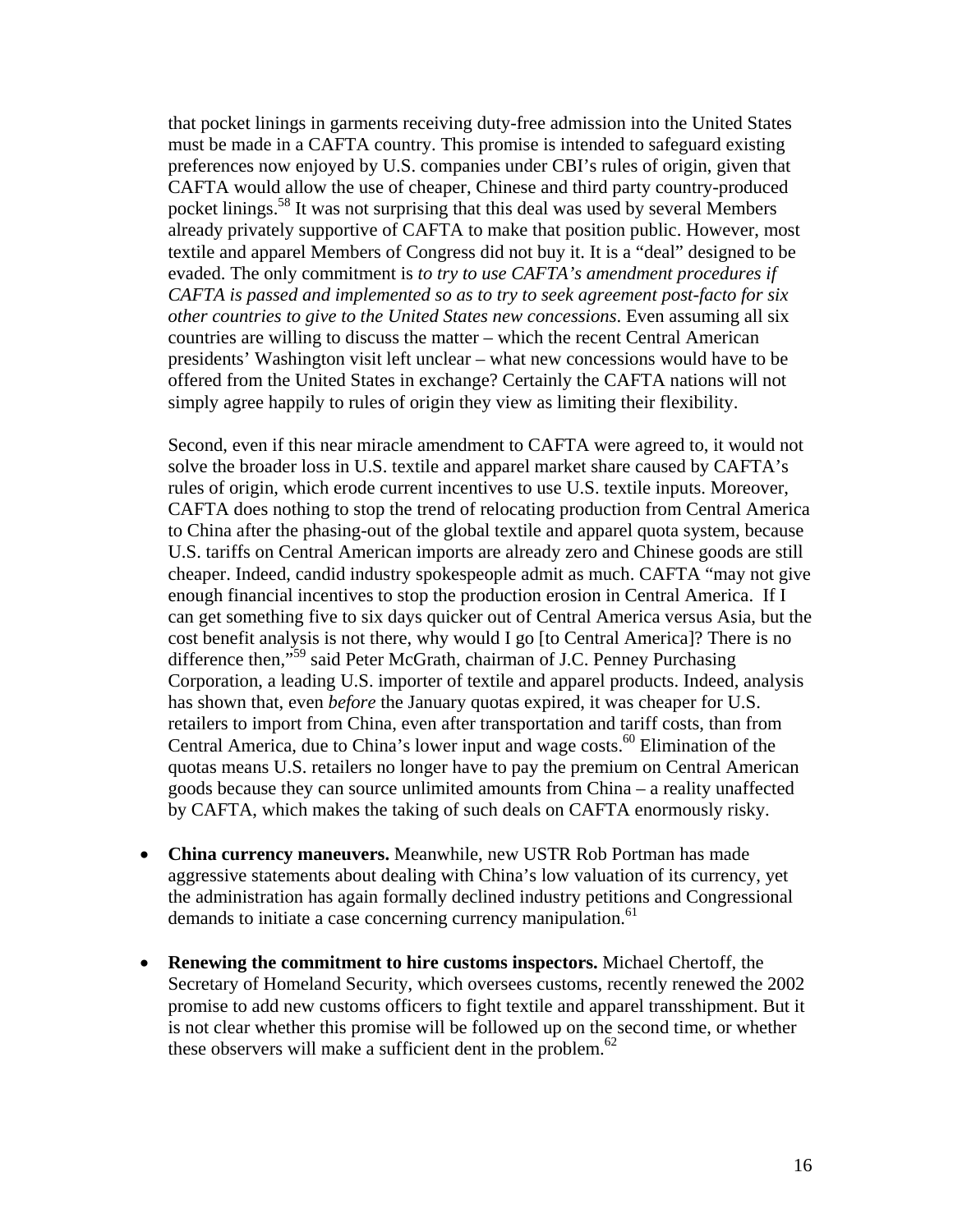Although the textile and apparel industry has criticized the administration's actions as "too little, too late," the administration hopes that taking some action on China might provide cover for some Members of Congress to argue that the administration is helping with trade – and then vote for CAFTA over industry's opposition.<sup>63</sup> Likely targets of this tactic are Members of Congress from North and South Carolina such as Rep. Sue Myrick (R-NC), who commented that the China policy "will also help with the passage of CAFTA."[64 T](#page-40-56)his logic is perverse, given that CAFTA would provide an additional avenue for Chinese goods to *enter* the U.S. market: CAFTA's looser rules of origin allow duty-free treatment for goods containing Chinese inputs that would not be allowed under current rules.

While the surge of imports from China clearly demands a China policy response, no industry source suggests that the administration's recent actions will significantly affect the steady relocation of textile and apparel sourcing and production to China from Central America and the United States. Members of Congress taking these deals and voting for CAFTA are well aware of the consequences of a decision to support CAFTA NAFTA expansion on the industry. What is less clear is how they foresee managing the political consequences as increased imports wipe out more local jobs and companies.

#### **Box 4: How and How Not To Do a Trade Deal Not Recommended Tactic: Vote First, When Deal Delivery Uncertain**

In early May, the National Council of Textile Organizations (NCTO) gave its endorsement to CAFTA, a move that brought immediate criticism from other, larger textile and apparel associations. NCTO based its endorsement on three sets of promises. First, the Bush administration promised it would put off for several years implementing a so-called cumulation provision of the DR-CAFTA that would allow yarn and fabric from certain third countries (such as Mexico) to be used for making apparel that enters the U.S. duty free under CAFTA. Second, it promised to use CAFTA's consensus amendment mechanism to seek a change in the DR-CAFTA if it is approved that would preserve certain CBI incentives to use certain linings and pockets made in CAFTA countries. The third promise was expressed as a (totally unenforceable) "commitment" by the Nicaraguan government to the Bush administration that Nicaragua will implement CAFTA's textile provisions in a way that will not reduce U.S. yarn and fabric exports to Nicaragua.

NCTO endorsing CAFTA on the basis of these thin deals immediately angered other textile trade groups, who claimed these promises were completely unenforceable and accused NCTO of being short-sighted. At least one major producer – Greenville, SC's Mount Vernon Mills, one of the largest U.S. fabric producers – resigned from NCTO's board over the CAFTA vote because they believe it will lead to more job losses, while other companies indicate they may follow. Apparently, even NCTO believes that these provisions may not be implemented for up to two years, if ever. Rep. Bob Inglis (R-SC), one of the targeted votes, also questioned in an interview with *Inside U.S. Trade* what the Central American countries and the Dominican Republic would demand in order to agree to the change*.* NCTO's action has led to no surge in votes from Members of Congress with textile interests in their districts (other than that of Sen. Elizabeth Dole (R-NC)), perhaps because they see the empty promises for what they are. After being subject to the wrath at home caused by past "bad" trade votes and useless "deals," they have learned their lesson.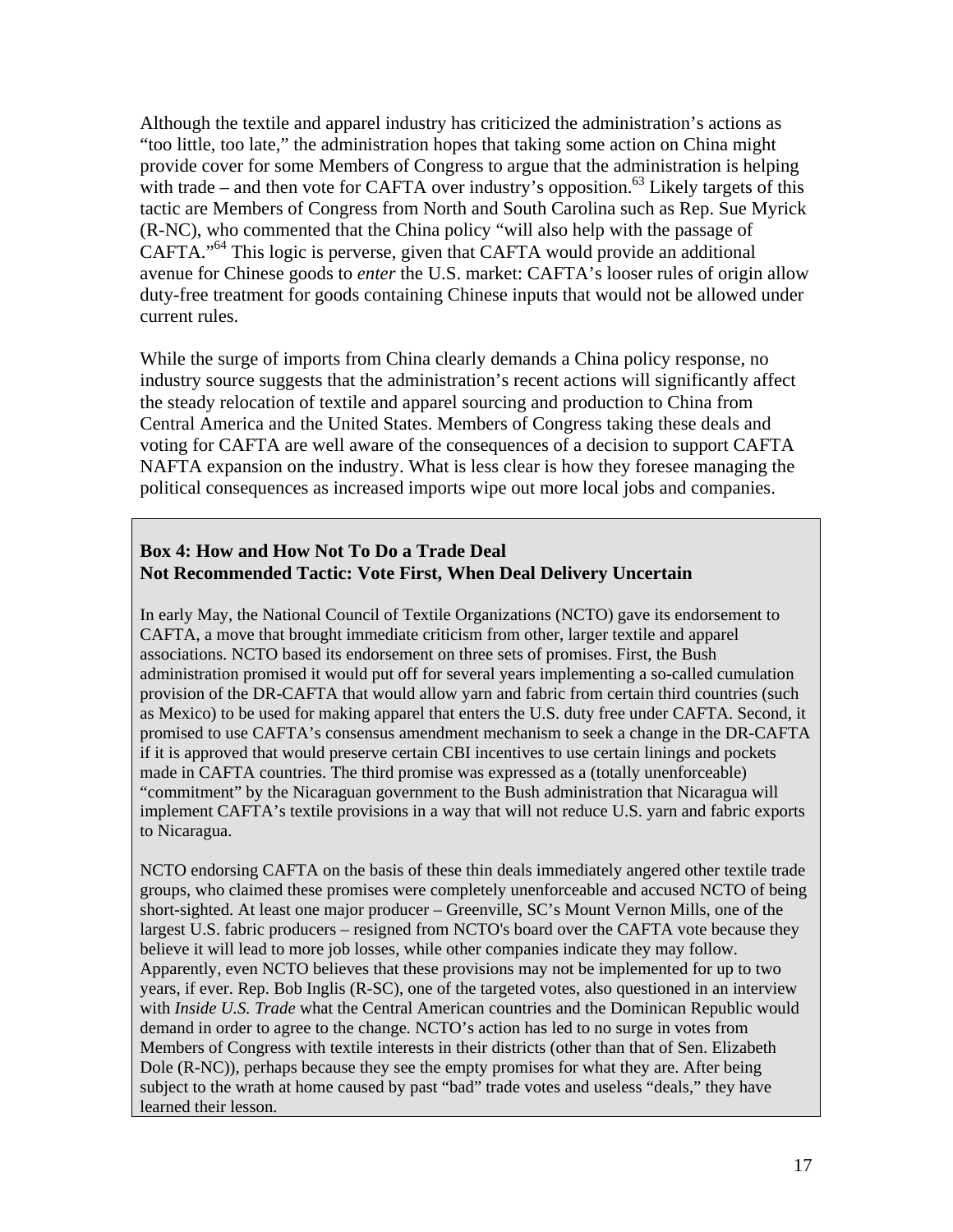#### **Better Tactic: Deal Delivered, Then Vote**

In contrast to the bizarre moves of NCTO and Sen. Dole based on these "promises," by the time of the China Permanent Normal Trade Relations Act (PNTR) in 2000 and the 2001-2002 Fast Track votes, the track record of broken trade vote deals was leading savvy Members of Congress to demand that proposed tradeoffs for their votes had to obtain multi-year appropriations *prior* to their voting. For instance, this was the tactic taken by Rep. James Oberstar (D-MN), who demanded full TAA funding "in the bank" for Minnesota taconite miners in advance of a vote for the China PNTR. When this was not granted, he responded accordingly and voted against the trade agreement.

*Sources: "NCTO CAFTA Endorsement Based On Three Promises To Help U.S. Industry," Inside U.S. Trade, May 13, 2005; Rossella Brevetti, "Textile Association Backs CAFTA-DR, But Other Textile Groups Remain Opposed," BNA Report for Executives, May 10, 2005; "Textile Group Support For CAFTA Shows No Immediate Vote Surge," Inside U.S. Trade, May 13, 2005; Kristi Ellis, "Coalition Endorses CAFTA," Women's Wear Daily, May 20, 2005; Mary Dalrymple, "Wheeling and Dealing on PNTR," Congressional Quarterly Daily Monitor, May 11, 2000; Craig Gustafson, "Assistance is sought for laid-off LTV mine workers," Star Tribune (Minneapolis, MN), Feb. 3, 2001.* 

#### **Broken Trade Adjustment Assistance Funding, Program Expansion Promises**

Another common set of broken promises exchanged for multiple past trade votes involves enhancing existing programs designed to offset the burden of adjustment of U.S. workers displaced by trade agreements' effects on the U.S. economy. The assorted deals on Trade Adjustment Assistance (TAA) have several striking elements. First, vote swapping for TAA promises is frequently used by both political parties, but is rarely fulfilled by either. Second, the program, no matter what the specific incarnation, has what seems to be a structural incapacity to seriously address the problems facing workers whose livelihoods are affected by trade agreements.

The TAA program dates back to the early 1960s as a mechanism to provide temporary aid and retraining for workers affected by trade-related layoffs. When NAFTA was passed, an additional TAA program known as NAFTA-Transitional Adjustment Assistance (NAFTA-TAA) was established to deal specifically with workers affected by NAFTA-related layoffs. The Trade Act of 2002 consolidated these two programs, NAFTA-TAA and general TAA, into a single expanded program, extended it through 2007, and authorized the appropriation of "such sums as may be necessary" to carry out the purposes of the program.<sup>65</sup> The Congressional Budget Office has estimated that, from FY 2003-2012, the consolidated and expanded TAA program would cost \$11.4 billion to fund fully. $66$ 

The Bush administration, in an effort to obtain votes for Fast Track in 2001-02 from Members of Congress concerned with the inadequacy of the existing TAA program, also promised several other reforms. These changes were promised to win the votes of Sen. Max Baucus (D-MT), Sen. Tom Daschle (D-SD), and 22 other Democratic Senators,  $67$  as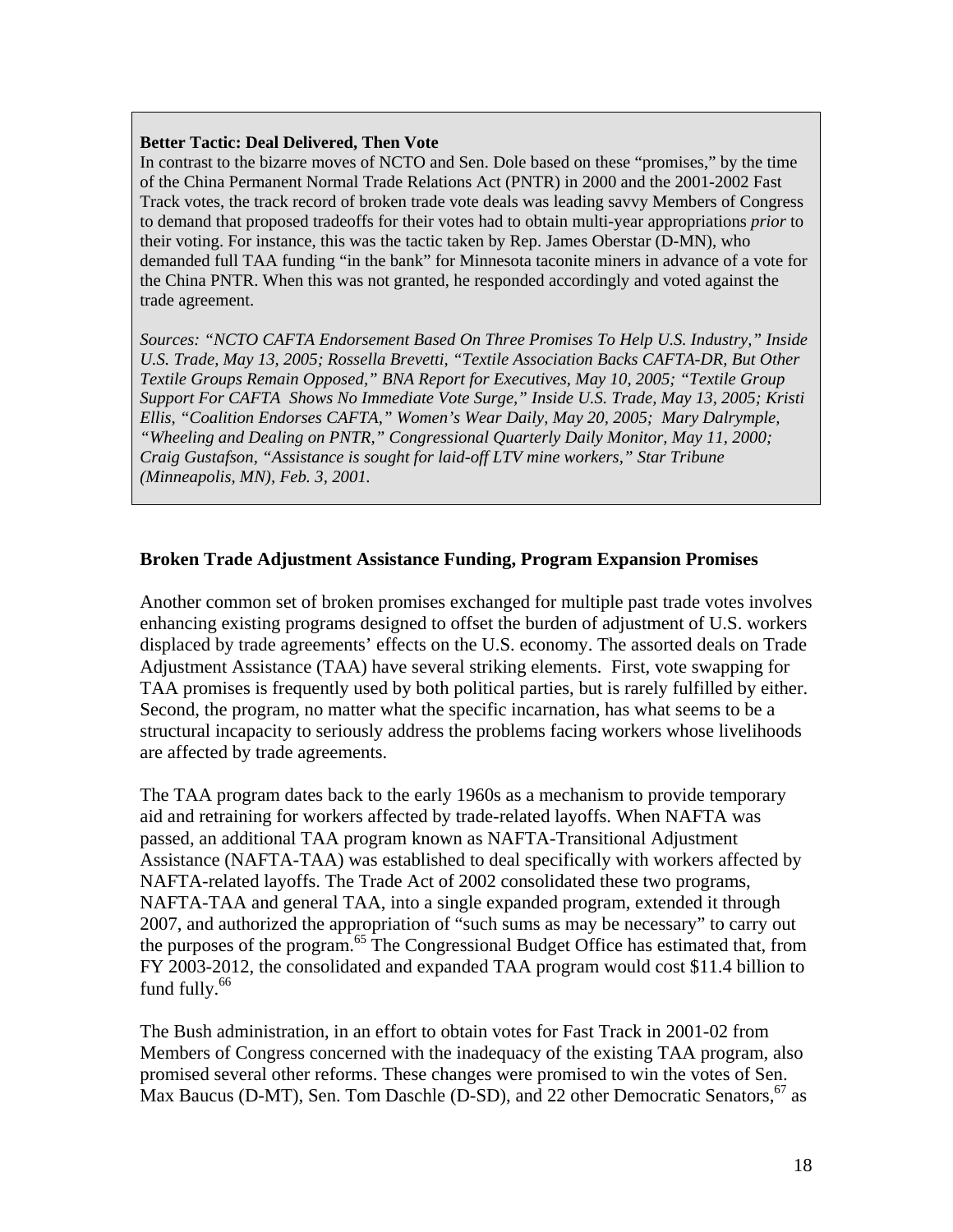well as Reps. Harold Ford, Jr. (D-TN), Jane Harman (D-CA), Adam Smith (D-WA), and Ellen Tauscher (D-CA), among others, who voted for Fast Track in 2002 in final conference report which bundled together several pieces of trade legislation.<sup>[68](#page-40-58)</sup>

The original promises given by President Bush during the 2001-02 Fast Track fight were grandiose: major increases in funding, expanding the program's coverage to include service sectors, high tech and secondary manufacturing workers, wage insurance for workers taking lower paid jobs, health insurance portability, and more. The actual Fast Track bill included changes to TAA that would help workers displaced by trade to retain health care coverage by offering a tax credit on 65 percent of their health insurance premiums. Second, the 2002 bill committed the Department of Labor to find and offer TAA benefits to some limited secondary workers displaced by trade – for example, workers who work in factories whose parts-supplying business dries up when a factory that purchases their products is closed down due to trade – but not for high tech or service sector workers. Third, the 2002 Fast Track legislation included a pilot wage insurance program for two years for workers over 50 years old who were displaced by trade and forced to take a lower paying job as a result. $69$ 

Now, three years later, these deals stand as a testament to the ever-shrinking deliverables phenomenon: what is described rhetorically as a deal is then watered down in legislation which is implemented in a manner that ensures that promises are not kept. GAO and other research institutions fault the increased discretion given to the Department of Labor in determining who is and who is not eligible to receive federal TAA assistance for many of the current problems in the program. First, *only six percent* of eligible workers used the Health Care Tax Credit (HCTC) that was supposed to give displaced workers a form of portable health care insurance, but was designed so that three to six month waiting periods accrue before eligible workers are certified for participation in the program. Because of the program's design, prior to their certification, trade-displaced workers would have to pay full health care premiums – a cost which most recently displaced workers simply cannot afford.<sup>[70](#page-40-59)</sup>

Second, while more secondary workers were certified to receive TAA under the TAA changes in the 2002 fast track package, the GAO reports that it was unclear whether those certifications represented a high or low percentage of the total number of secondary workers displaced by trade, since most states reported difficulties in finding workers to whom to award the benefit, given the legislation excluded most of the service workers – truck drivers, marketing, support staff, and other downstream secondary workers.

The same report condemned the "wage insurance" pilot program established in the 2002 bill, saying that the eligibility conditions were overly stringent. In particular, the new requirements specified that workers must not have "easily transferable skills" in order to qualify for wage insurance – a provision which discriminates against workers who are reemployed doing similar kinds of work but at lower pay than at their previous job. A related provision also discriminated against workers who do *not have* transferable skills, but who worked in firms where the majority of employees *did have* transferable skills. Under the new TAA rules, these workers are not eligible for wage insurance.<sup>71</sup> Thus,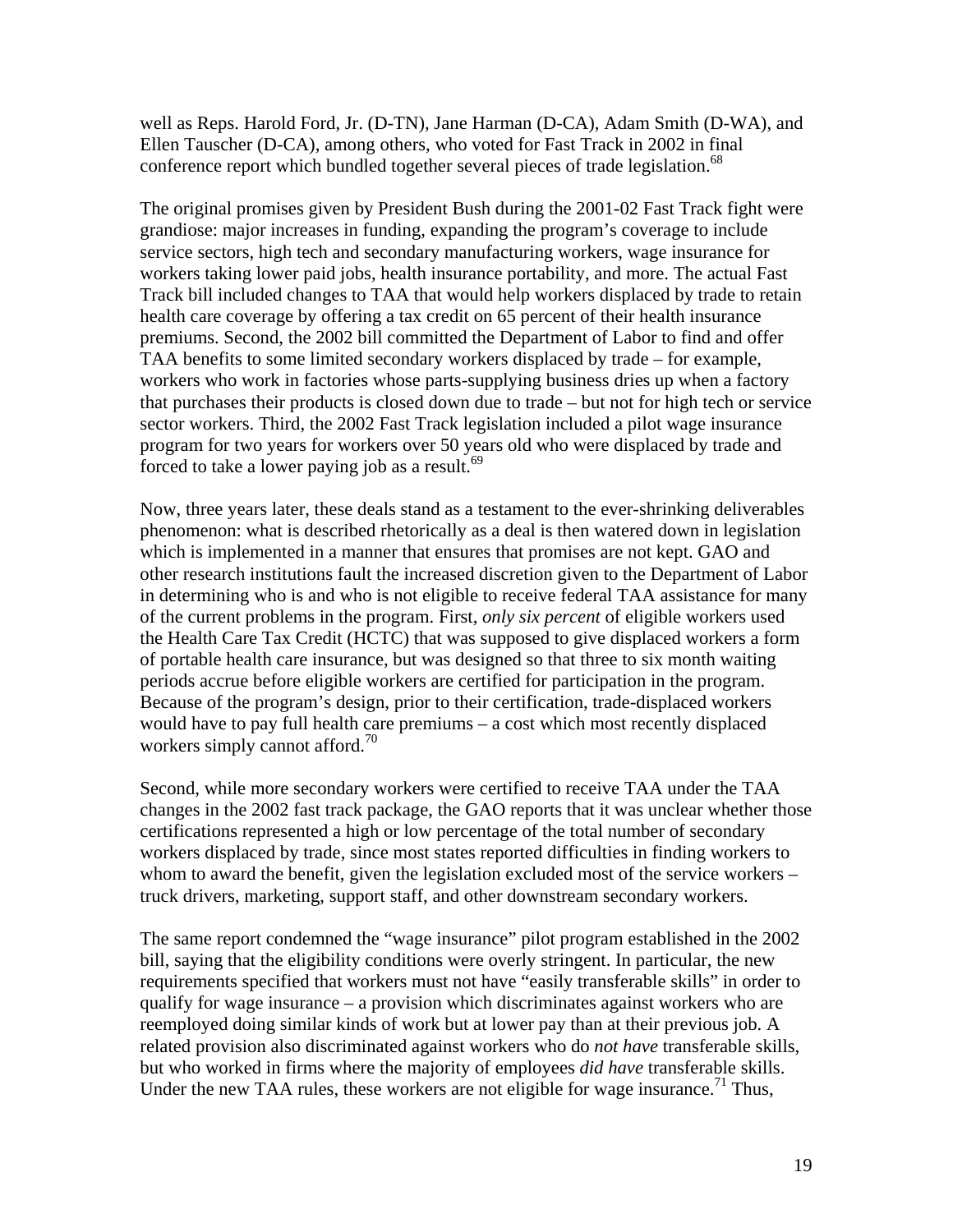while the "new" TAA is not necessarily more effective, various new provisions make it more expensive, accounting for an increase in TAA spending since 2002.

Despite grandiose promises to improve TAA traded for votes on Fast Track in 2001-02, the Bush administration is doing little to ensure that workers are aware of the benefits to which they are entitled. Their lack of outreach is evidenced by the fact that in fiscal year 2004, TAA certifications involved only 147,658 workers, down from 197,025 workers in FY03 and 233,204 workers in FY02. The fact that the number of certifications is declining makes little sense when considering the fact that the U.S. has lost 2.8 million manufacturing jobs since January 2001, and can only be explained by a lack of dedication to the program itself. Now the administration has reduced funding for TAA benefits in fiscal year 2005 by approximately \$300 million dollars.<sup>72</sup>

The recent broken promises on TAA trail a string of similar TAA deal betrayals dating back to the NAFTA debate. In 1992, as controversy over the recently negotiated NAFTA grew, President George H.W. Bush proposed a \$4 billion-a-year NAFTA-related worker training program in addition to the existing non-NAFTA TAA program to calm Congressional and public anxieties.<sup>73</sup> At the time, Bush's plan was attacked by Vice Presidential candidate Al Gore, who called the plan a "foxhole conversion" that would not be delivered on  $^{74}$ 

The next incarnation of using assistance for workers losing jobs due to NAFTA to attract NAFTA support came from the Clinton administration during its attempt to push NAFTA through Congress in 1993. The NAFTA implementing legislation created the specific NAFTA-TAA program that Bush had suggested.

Members of Congress on both sides of the aisle touted this new program, as 102 Democrats and 132 Republicans voted for NAFTA,<sup>75</sup> despite public opinion running a majority against NAFTA in the months leading up to the vote.<sup>76</sup> While President George H.W. Bush had calculated that such a NAFTA program alone would cost \$4 billion *per year* from fiscal year 1994 through fiscal year 2002, the separate NAFTA-TAA *and* TAA programs were appropriated a total of \$3.08 billion dollars to cover a *seven*-year period[.77](#page-40-65) The lion's share of these funds went to the general TAA program, with NAFTA-TAA receiving only a fraction, leaving Members of Congress who had used NAFTA-TAA as political cover thoroughly exposed. In FY 1995, for instance, TAA was appropriated \$231 million, and NAFTA-TAA \$43.4 million.<sup>78</sup> Over the course of NAFTA-TAA's existence, it was appropriated a total of \$464 million, compared to \$2.67 billion for the general TAA program.<sup>[79](#page-40-27)</sup>

Workers eligible for NAFTA-TAA could receive benefits including basic readjustment services, employment services, training, job search allowances, relocation allowances, and income support for up to 52 weeks after unemployment insurance had run out.<sup>80</sup> However, DOL estimates that only 525,407 workers laid off due to NAFTA were certified as eligible under NAFTA-TAA, which is less than 60 percent of the nearly one million estimated total workers laid off because of NAFTA-related trade.<sup>81</sup> Furthermore, only a fraction of those workers certified for NAFTA-TAA received the benefits to which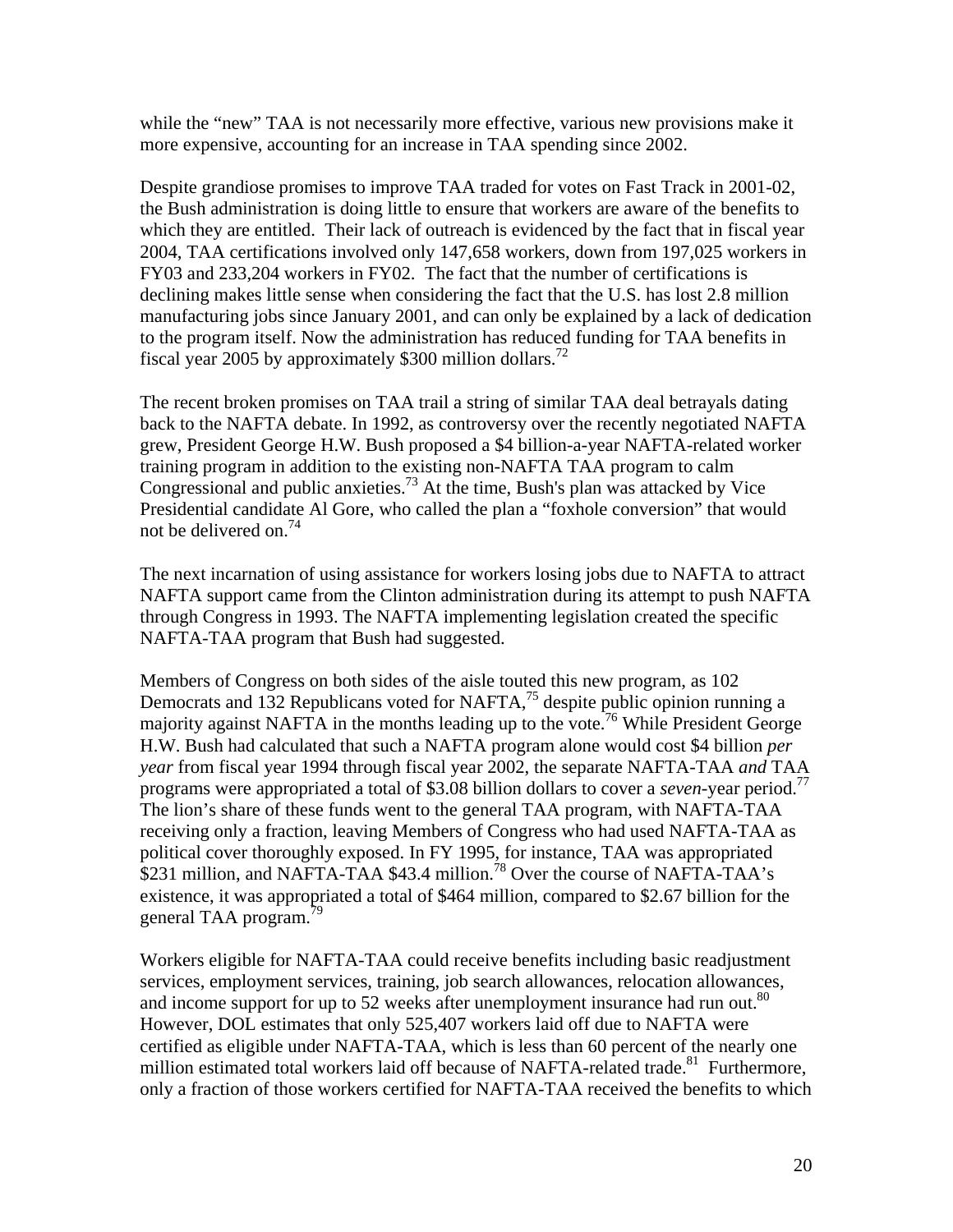they were entitled; for example, from 2001-2003, only 14.2 percent of workers certified as eligible for NAFTA-TAA actually received any benefits.<sup>[82](#page-40-68)</sup>

Congress authorized the appropriation of "such sums as may be necessary to carry out the purposes" of both NAFTA-TAA and TAA. But the fact that the actual funding levels for NAFTA-TAA in particular fall far short of the original conception of the program's scope demonstrates the political peril inherent in relying on promises of significant funding for political cover programs.

Ironically, starting with fiscal year 2004, the method of disbursement of TAA funds changed, and Congress appropriated significantly more money to TAA and unemployment insurance programs starting in 2003, on the scale of approximately \$1 billion per year.<sup>83</sup> This increase in funding is long overdue: as previously detailed, between 1994 and 2002 and contrary to promises by GOP and Democratic Presidents alike, the amount of funding for TAA and NAFTA-TAA was scant, ranging from half to one-fifth of the current funding levels. Indeed, even this increase in funding can be attributed, as described above, to the increase in the cost of the TAA program resulting from the 2002 Fast Track-related TAA reforms. Considering the original envisioning of a \$4 billion per year program, the fact that these programs are only now, over a decade since the implementation of NAFTA and the genesis of NAFTA-TAA, being funded at even a quarter of that level is something that should give pause to those policymakers who are currently considering similar TAA-related promises during the CAFTA debate.

Members of Congress that have grown accustomed to making deals on TAA are beginning to realize that it is not only the failure to implement promised changes in the administration of TAA that bedevil current trade adjustment policy. Rather, it is the apparent failure of Republican and Democratic administrations to appreciate the real magnitude of the problems for working families created by the expansion of corporate trade deals, problems that cannot be solved by a "trade adjustment assistance" model that has remained fundamentally unchanged since its inception in the 1960s, and that has not consumed even a tenth of a percentage point of the federal budget since  $1981$ .<sup>84</sup>

Even the Department of Labor estimates that TAA recipients lose up to 27 percent of their earnings when they are subsequently re-employed, $85$  a problem that the 2002 TAA reform bill leaves unaddressed since its limited "wage insurance" pilot program was designed, as a Senate aide explained while summarizing the opposition of Rep. Bill Thomas (R-CA) to the measure, to exclude as many workers as possible.<sup>86</sup> Attempts to expand the reach of the program to cover service sector workers have similarly failed. In 2004, Sens. Norm Coleman (R-MN) and Ron Wyden (D-OR) attempted to expand TAA rules through a rider on a piece of Senate legislation that would have repealed the foreign sales corporation tax system. GOP leaders vigorously fought this amendment, which was subsequently defeated on a point of order.<sup>87</sup> This came after Wyden touted obtaining such an expansion in media coverage during the 2001-02 Fast Track fight. Once again, apparently with the hope that his constituents wouldn't recall that he had bragged up the same deal twice before, Wyden is arguing for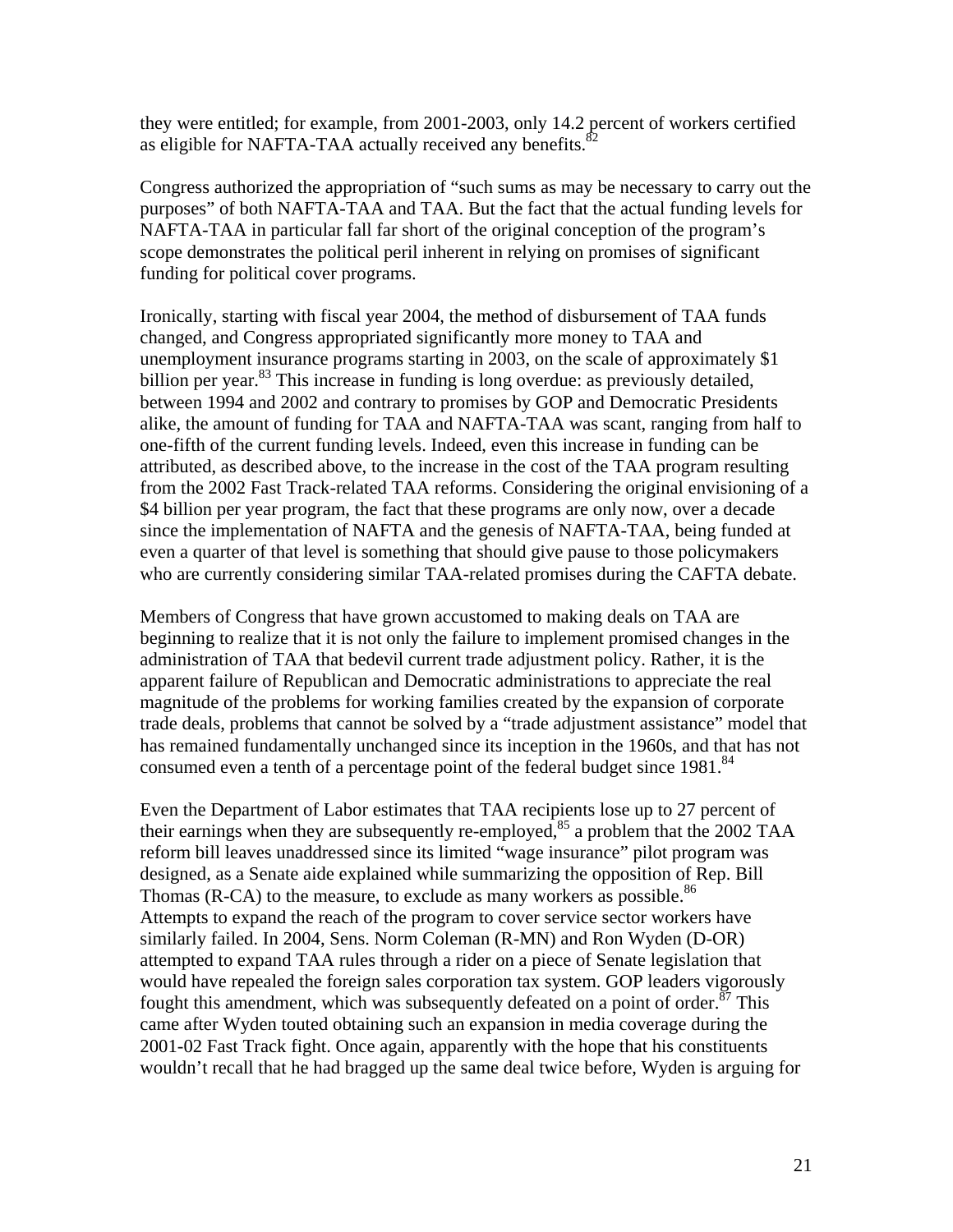another empty promise on TAA and service sectors under the proposed CAFTA agreement.

Under a Bush administration that seems intent on cutting federal farm, labor, and environment programs, the only promise on TAA that Members of Congress can expect to see kept is that it is guaranteed to increase voter anger back home as the terms of the deal inevitably are left unmet.

### **Community Development Promises: Too Little, Too Late**

Another popular, if regularly unfulfilled, promise made to Members of Congress to obtain their trade votes is funding to help communities develop new businesses to create jobs to cope with job loss and other negative economic impacts of trade. Two prominent examples of these sorts of promises were made during the NAFTA debate – one relating to small business administration grants to Rep. Floyd Flake (D-NY) and another for community development funding made to Rep. Esteban Torres (D-CA).

During the NAFTA debate, Rep. Flake committed to vote for NAFTA after the Clinton administration promised to establish a special Small Business administration program that would send more than \$580 million in federal funds to Rep. Flake's district with the goal of generating increased private sector investment.[88 T](#page-40-36)he Clinton administration promise to Flake came after businesses lobbying Flake had claimed that NAFTA would increase traffic and thus their investment in the area and job creation at nearby John F. Kennedy Airport. However, when Flake pressed the businesses for a formal commitment, the companies refused to commit to the congressman in writing that they would increase investment and jobs relating to the airport if NAFTA passed. Thus, Flake announced that he would not support NAFTA at which point the Clinton administration made a promise to provide funds that the private sector would not.

For *four years*, absolutely nothing was done on the administration's promise to Flake. Then, in 1998, the Clinton administration established the Bronx Initiative Corporation (BIC), designed to foster investment with federally-backed lending.<sup>89</sup> By the time BIC funded *any* projects in 2000, Rep. Flake had retired from Congress. Meanwhile, the projects that were ultimately funded were not even in Rep. Flake's former district, but instead, in the district of Rep. Jose Serrano (D-NY), who had opposed NAFTA.<sup>[90](#page-40-37)</sup>

A different version of a promise to fund community development was given to Rep. Torres. The Clinton administration promised to create a "domestic window," called the Community Adjustment and Investment Program (CAIP) at the North American Development Bank (NADBank), as well as a border clean up funding agency, which the administration also promised Torres it would establish and fund [More on the failure to fund the NADBank as promised is on pages 29-30]. The commitment to Rep. Torres was to set aside ten percent of the total NADBank capital – or \$300 million (\$150 million each from Mexico and the United States – the participating countries) – to fund community development programs anywhere in either host country. To qualify for assistance, a community had to demonstrate that NAFTA was directly responsible for a particular economic downturn. [91](#page-40-71)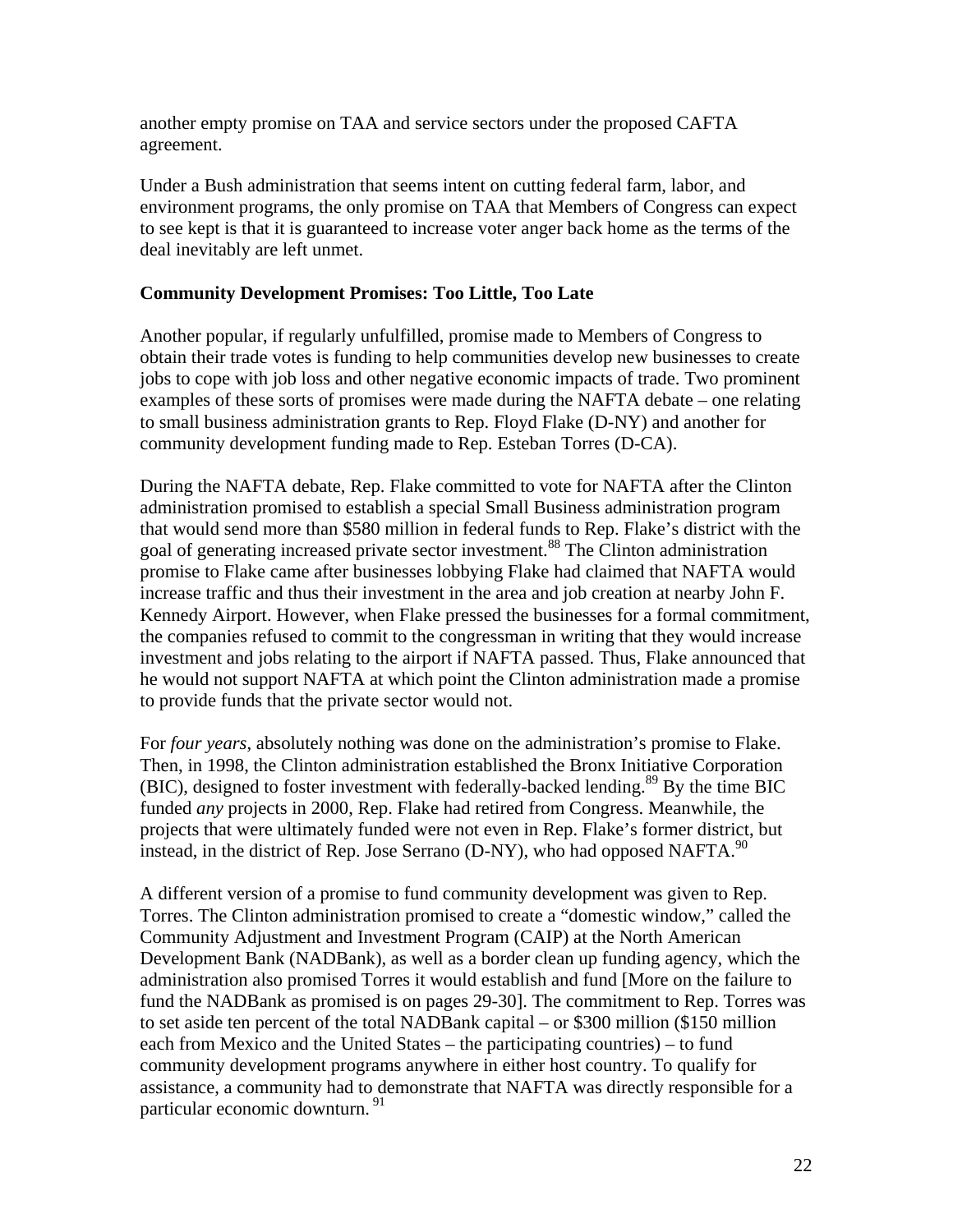For an entire year after NAFTA went into effect, not a single employee was hired to operate the "domestic window." Finally, in December 1995, after growing protest from Members of Congress, an existing administration official was named Interim Director and an advisory committee was appointed.<sup>92</sup> However, for several years thereafter, NADBank's Domestic Window program did not loan a single cent nor certify any communities as possible recipients.  $93$ 

After assorted stops and starts, the U.S. "domestic adjustment" window, to date, has made direct loans totaling only \$3.35 million, or *just two percent* of the \$150 million envisaged for U.S. funding.<sup>94</sup> Rep. Torres retired from Congress in 1999. "Given this striking loss of lending capacity, one could argue that the administration used 'bait and switch' tactics to secure our support for NAFTA," wrote Rep. Torres in an October 7, 1997 letter.<sup>95</sup> The promises to fund economic development in their districts made to both Democratic Congressmen by a President from their own party provide a cautionary tale to those now being approached.

# **Promised Funding for Labor Institutions, Capacity Building Never Forthcoming**

Both Republican and Democratic administrations have attempted to win over votes from Members of Congress by making promises to fund programs and create new institutions to raise labor standards in developing countries with which the United States is contemplating a free trade agreement. Most recently, the Bush administration has promised \$20 million in funding for CAFTA countries in fiscal year 2005 for labor and environmental programs, and is touting promises by Central American Ambassadors and Presidents to improve their nations' labor rights standards.<sup>96</sup> However, while those 2005 funds were appropriated, revealingly, the administration made no request for the fiscal year 2006 budget. $97$ 

Whether or not these funds are appropriated is almost beside the point, given that the 2003 International Labor Organization (ILO) report on the CAFTA target countries found over twenty explicit ways in which existing laws in the countries failed to meet ILO standards and that existing laws are rarely enforced.<sup>98</sup> The 2005 money, which amounts to an average of \$3 million per CAFTA country for *both* labor and environmental programs, will not make a significant dent in remedying the problem.

Rep. Jim Moran (D-VA), one of the few Democratic backers of the agreement, has attempted to open the deal-making window with his recent pronouncement: "We need to get something more in the bill. For example, we need some more money to enforce workers' rights in Central America,"<sup>99</sup> conveniently side-stepping both the record of past funding and the Bush administration's reluctance to even go through the motions.

Indeed, the nearly \$14 million *existing* average *per year* in U.S. labor capacity-building and aid to the CAFTA countries has not led to significant improvements on labor rights in these countries.<sup>100</sup> The grave needs in this area have been confirmed by Human Rights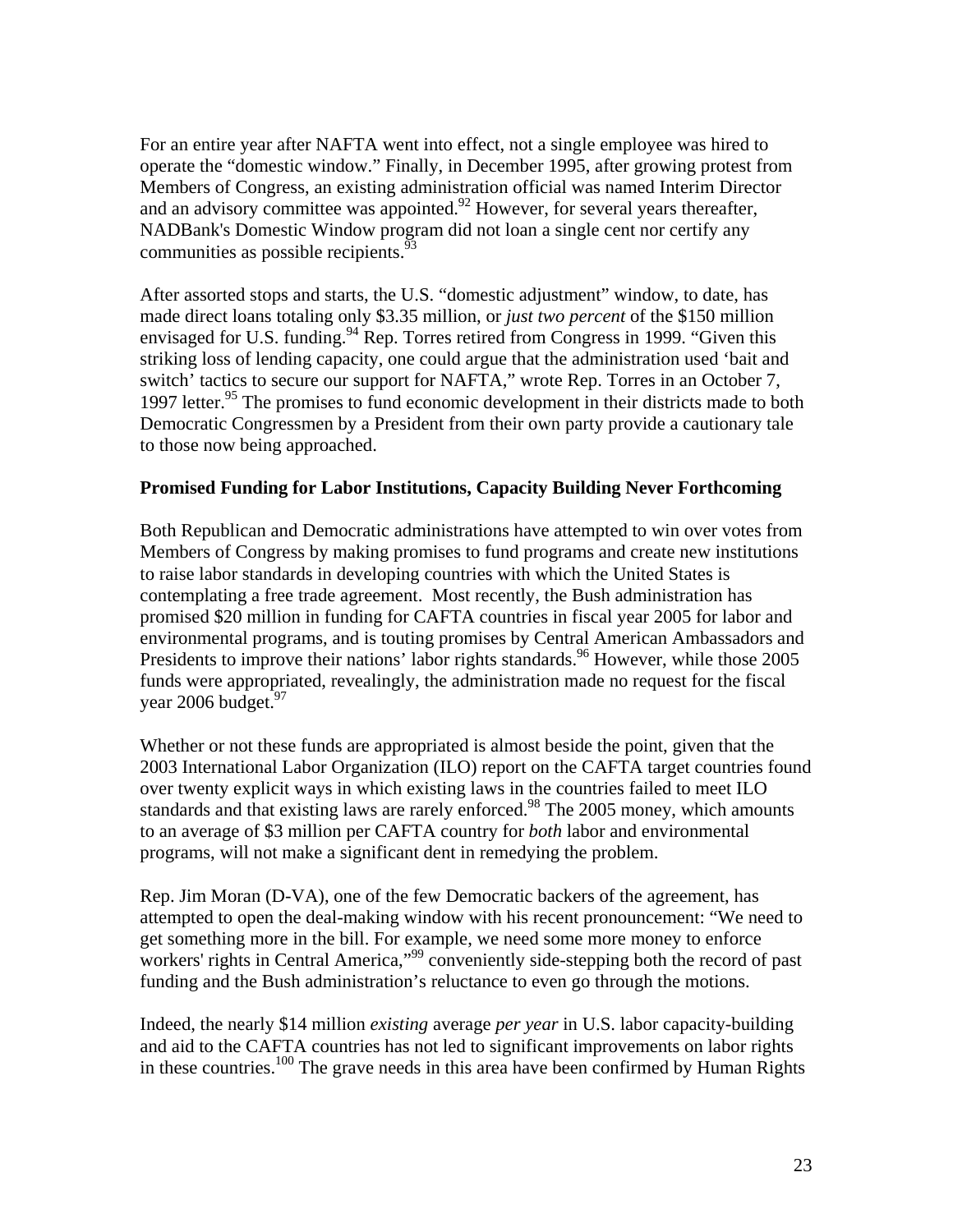Watch, which has found a pattern of child labor violations in El Salvador and violations of the rights of pregnant workers in the Dominican Republic.<sup>101</sup>

Even assuming that funding levels were appropriate to the problems, if the heat of the CAFTA battle were to subside with passage of CAFTA, the history of the funding of NAFTA's labor side agreement suggests that continuing funds would not be forthcoming. Moreover, given the goal of raising labor standards in CAFTA countries is in part aimed at assuaging the concerns of U.S. workers who fear increased job loss if they are more directly pitted in competition by CAFTA against Central American workers, who are denied their basic right to organize in order to raise their wage levels and improve working conditions. Strikingly, some Central American officials who have made promises to raise their nations' labor standards, such as Nicaragua's chief CAFTA negotiator Carlos Sequiera, have occasionally been more candid: "The critical question is, 'Do you want to lose jobs to your neighbors or to China?'"<sup>[102](#page-40-79)</sup>

Members of Congress who fail to learn from the past record and rely instead, on promises of labor funding, capacity-building or creation of new institutions to support CAFTA are likely to be politically exposed, given the low levels of promised funding and the probability that even the promised funding will not be forthcoming. Trade vote dealmaking linked to labor rights has a long history in Washington. During the NAFTA debate, for example, many Members of Congress worried that the extreme differences between U.S. and Mexican wages, labor laws, and levels of economic development would result in significant U.S. job loss.<sup>[103](#page-40-80)</sup> Indeed, in October 1992, then-candidate Clinton warned that if NAFTA failed to include enforceable labor standards, multinational corporations could take advantage of "their ability to move money, management, and production from a high-wage country to a low-wage country."<sup>104</sup>

In light of these concerns, which were sufficiently widespread among Democratic House Members to create majority opposition to the NAFTA that Bush signed in 1992, the Clinton administration negotiated the labor side accord to NAFTA in 1993. Known as the North American Agreement on Labor Cooperation (NAALC), the NAFTA labor side agreement had as a listed objective to "promote compliance with, and effective enforcement by each Party of, its labor law."<sup>105</sup> The labor side agreement created a new institution – the Commission for Labor Cooperation (CLC), to oversee the side agreement's implementation.

The CLC's budget was to be covered by equal member contributions from each of the three NAFTA countries. Congress authorized \$2 million a year to be appropriated to the CLC,<sup>106</sup> which would have amounted to \$22 million over the 11-year NAFTA period. But, in another example of the gap between promised authorizations and actual funds appropriated to such programs, the CLC has only been granted \$7.2 million of the \$22 million it was authorized to receive from the United States as of 2005, or less than a third of the promised amount.<sup>107</sup>

The failure to fund the CLC at authorized levels has contributed to the widely held perception of the organization as ineffective, even in the very limited scope its design permitted. As of March 2005, 31 labor rights complaints have been submitted, but none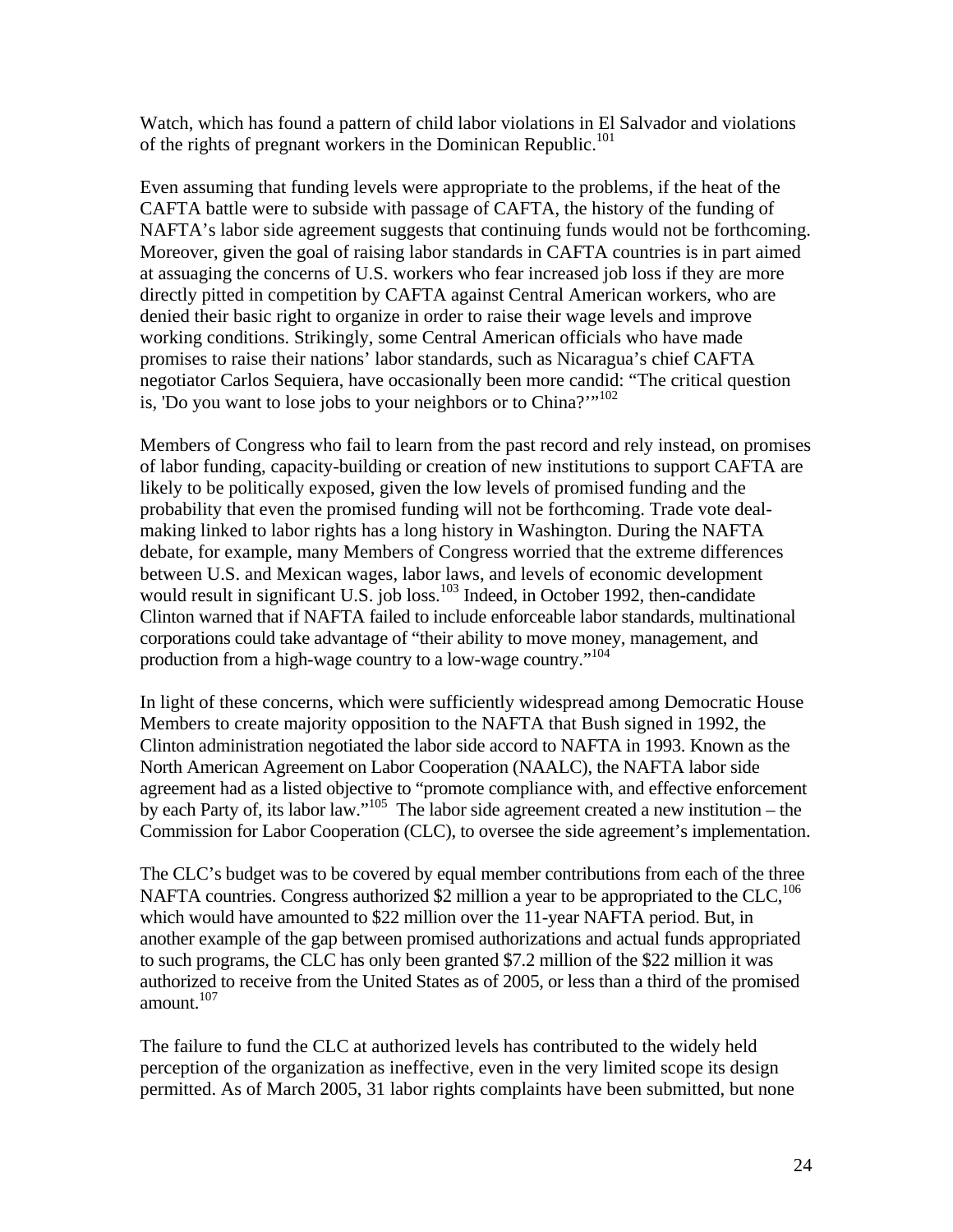of them have made it past the earliest stages of review, report and intergovernmental consultation.[108 A](#page-40-85)ccording to the San Diego-based Maquiladora Health and Safety Support Network:

"The resolution of submissions to date has all stopped at reports, seminars, conferences, websites, and outreach sessions. Not a single illegally-fired worker was reinstated, not a single independent union has been established and bargained collectively, and not a single workplace hazard has been corrected as a result of NAFTA and the NAALC."<sup>[109](#page-40-86)</sup>

Not surprisingly, the labor rights record after 11 years of NAFTA as well as corollary wage levels and work conditions are bleak. In Mexico, efforts to organize independent unions continue to be brutally suppressed while, simultaneously, Mexican wages have been significantly eroded. In sum, the minimum wage has lost over 20 percent of its value and the median wage in manufacturing has lost over 10 percent of its value in the time since NAFTA was signed. $110$ 

Meanwhile, NAFTA's race-to-the-bottom has contributed to the loss of nearly 3 million U.S. manufacturing jobs, with NAFTA directly leading to nearly a million U.S. manufacturing jobs lost.<sup>111</sup> Meanwhile, studies commissioned by the U.S. government show that as many as 62 percent of U.S. union drives face employer threats to relocate, with over 10 percent of such threats specifically referring to a relocation to Mexico. The actual factory shut-down rate following successful union certifications tripled in the years after NAFTA relative to the years before.<sup>112</sup> U.S. income and wage inequality have gone up markedly, with the ratio of both income and wages of the top five percent of the income and wage distribution growing nearly 10 percent since NAFTA alone as compared with the bottom 20 percent.<sup>113</sup> The U.S. real median wage has scarcely risen above its 1970 level, resulting in declining or stagnant standards of living for the nearly 70 percent of the U.S. population that does not have a college degree.<sup>114</sup>

This record – and the lived experience of people across the country hurt by NAFTA – has meant Members of Congress who tried to use the labor side agreement as coverage, have found themselves politically exposed and subject to the continual ire of constituents. So far, there seems to be only one Member of Congress, Rep. Henry Cuellar (D-TX), who has attempted to raise the Bush administration's tiny one-year  $$10$  million<sup>115</sup> capacitybuilding funding as relevant to Members' consideration of CAFTA.<sup>116</sup> But constituents that have lost jobs due to the relocation of production to Latin America and elsewhere, including 10,299 trade adjustment assistance certifications in Rep. Cuellar's district,<sup>[117](#page-40-93)</sup> will not soon forget the naiveté or betrayal that lead their representatives to accept foreseeably false "commitments" on labor issues.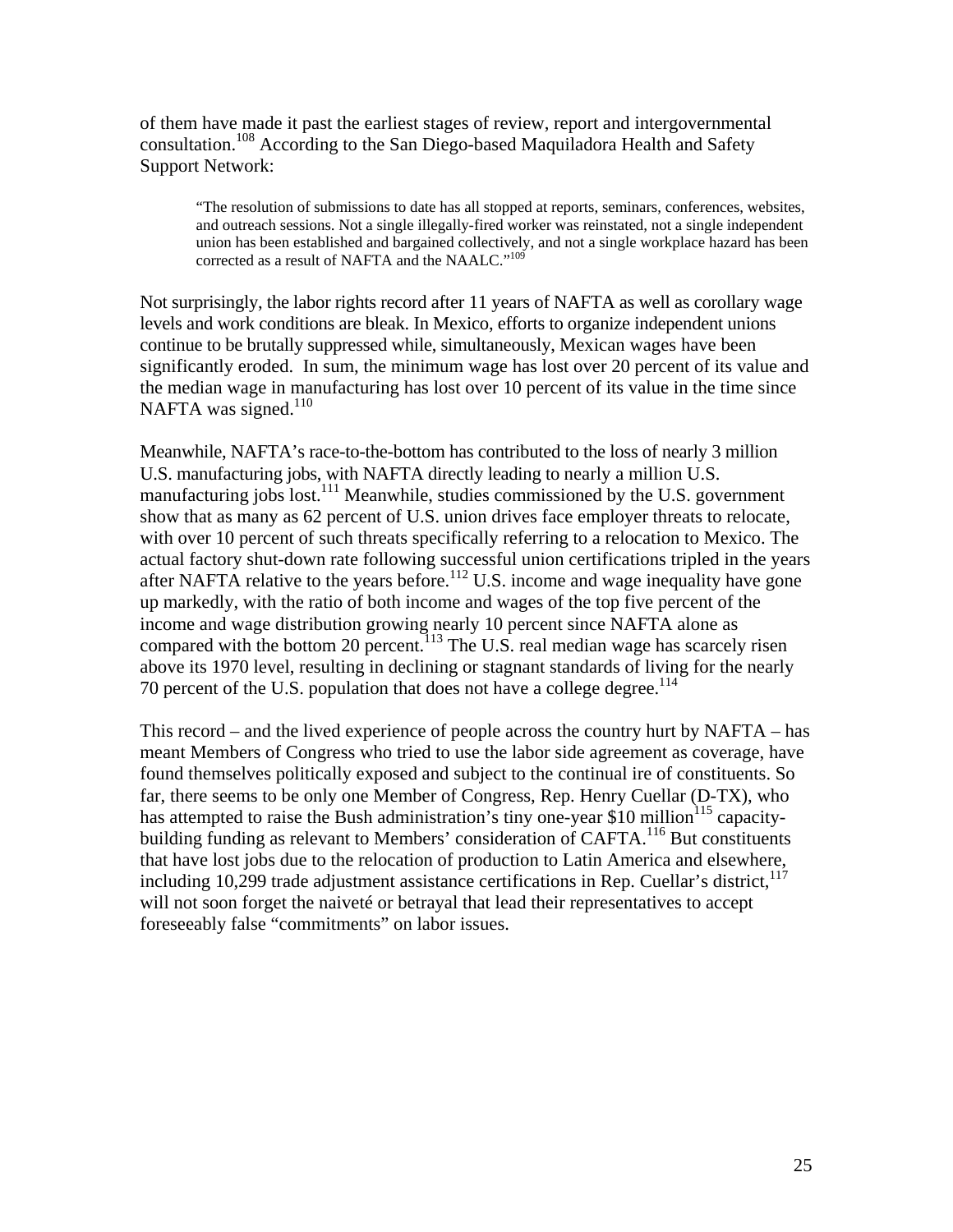# **Box 5: Lingering Voter Anger Can Lead to Primary and General Election Challenges Back Home**

The unseating of seven-term Ohio Democrat Tom Sawyer in 2002 was one of the more highprofile examples of festering trade vote anger. Sawyer had voted repeatedly for trade agreements deeply opposed by his Akron constituents. Each time he announced some deal or another, job loss and the bankruptcy of area manufacturing companies escalated and the programs and funds he had announced as "gains" obtained for his votes on NAFTA, WTO, China PNTR, and other trade deals never materialized. Thus, in 2002, when primary voters in his district were given a choice between Sawyer and then 29-year old state senator, Tim Ryan, who made opposition to retrograde trade deals a top campaign issue, Ryan beat Sawyer by 41 to 21 percent.

Meanwhile, in upstate New York, GOP leader Tom Reynolds saw his normal 50 percent- plus lead crash to 12 percent in 2004 after a challenge from GOP businessman Jack Davis, who switched parties and ran a "campaign" as a Democratic challenge to Reynolds composed exclusively of television ads attacking Reynolds for his free trade votes. Reynolds has systematically rebuffed local business leaders, such as Davis, in their attempts to describe to him how the trade policies Reynolds supported were hollowing out the industrial base of the region. Davis, who had no campaign except the TV ads attacking Reynolds' NAFTA and China PNTR votes, is running again as a Democrat after winning 44 percent of the vote in 2004 against Reynolds' 56 percent.

Another glaring example is 18-year incumbent Rep. Matt Martinez (D-CA), who represented Los Angeles. Martinez lost a primary bid in 2000 when then- State Sen. Hilda Solis ran a campaign that included repeated attacks on Martinez's votes for trade policies harming the district, including his support for "fast track" in the late 1990's. At that time, Congress defeated the proposal even as Martinez voted for it in exchange for a Clinton administration promise to build a freeway extension off of I-710 in Martinez's district. Rep. Martinez, who usually won by impressive margins, lost to Rep. Solis, 29 to 62 percent. The freeway extension was never built.

*Sources: Gregory L. Giroux, "Remap, Trade Issues Sink Rep. Sawyer in Ohio Democratic Primary," Congressional Quarterly Daily Monitor, May 8, 2002; David Beiler, "The Misadventure of Tom Sawyer; How the Free Trade Issue Turned A Presumed Congressional Lifer Into A Democratic Primary Loser," Campaigns & Elections, Sept. 2002; John Machacek, "Reynolds savors House victories," Gannett News Service, Nov. 4, 2004; Richard Simon and Antonio Olivo, "Two Incumbent Congressmen Facing Tough Challenges; 31st District: For Martinez, The Fight Is In The Primary--And In The Family," Los Angeles Times, Feb. 23, 2000; Emily Pierce, "California's Solis And Issa On Their Way To House Class Of '00," Congressional Quarterly Daily Monitor, March 22, 2000.*

# **Environmental Capacity Building and Institution Funding Promises Clear Cut**

Often during trade battles, administrations approach lawmakers with offers of deals to create new environmental programs or institutions, or to increase environmental spending related to trade agreement concerns. Currently, the U.S. Trade Representative is trying to create green cover for Members of Congress to counter the unanimous opposition to CAFTA by the U.S. environmental movement announcing the establishment of a CAFTA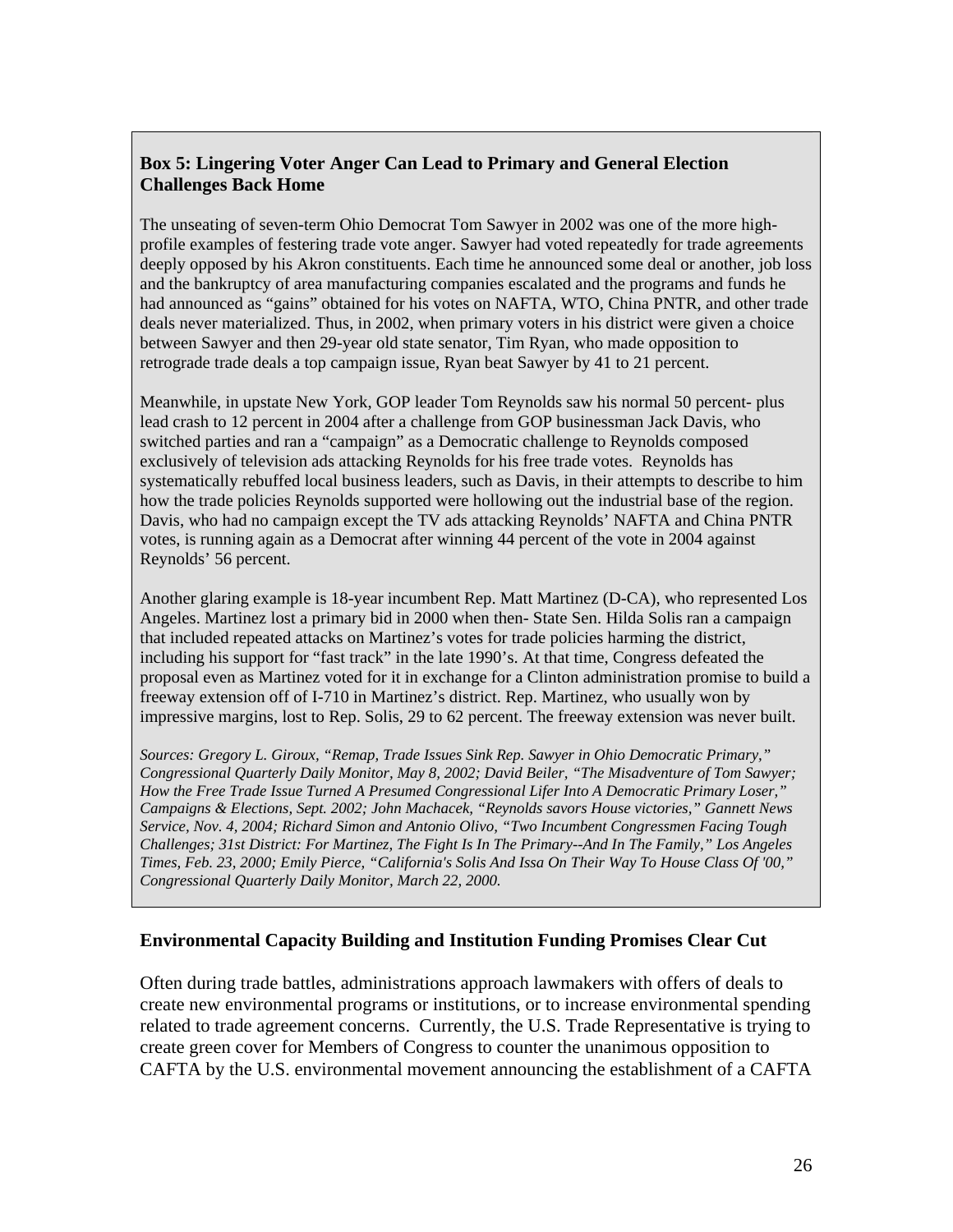Environmental Cooperation Agreement (ECA) and by promising to fund several new environmental capacity building.<sup>118</sup>

The remit of the CAFTA Environmental Commission is truly pathetic – even if judged in comparison to NAFTA's weak environmental "side agreement." CAFTA's ECA text contains a promise by CAFTA countries to *seek to coordinate* on environmental issues in the future. Meanwhile, the Bush administration is double selling the same \$20 million, which is to cover both environmental and labor capacity building. This is a one-time \$20 million pot to cover both – or about \$1.66 million for each country's environmental and labor projects if parceled out equally among six countries and for two kinds of capacity building. While, vague promises to "fully fund" some unspecified environmental "health plan" also have occasionally surfaced in administration comment,<sup>119</sup> not even renewal of the meager \$20 million was requested for fiscal year 2006, nor was continued multi-year funding at the modest  $$20$  million level renewed.<sup>[120](#page-40-96)</sup>

To put into perspective how miniscule this one-time grant is, the U.S. government has granted nearly \$10 million in environmental funding total to CAFTA countries in recent years, $121$  yet some of the countries still lack even basic environmental protection laws, much less necessary enforcement.<sup>122</sup> For example, the USTR's own Environmental Review of CAFTA found that Guatemala "lacks specific laws dealing with the major issues of water, forests, solid wastes, biodiversity, etc."[123 T](#page-40-99)he report further found Honduras to have a "limited slate of domestic environmental laws." <sup>124</sup> Even in countries with relatively strong laws on the book, the report found that environmental programs are poorly funded and managed.<sup>125</sup>

If the goal of the proffered U.S. funding is to change environmental practices, and not to try to create a short-term political distraction, the magnitude of the CAFTA target countries' environmental problems and basic environmental infrastructure needs far outweighs the roughly \$1.8 million in U.S. funds per country in 2005 for environmental spending, even if it were granted *ad infinitum*. For instance, the World Bank spent nearly three times that amount only to purchase four rain collectors to provide safe drinking water for a single village (Sosua) in the Dominican Republic.<sup>126</sup> The promised sum is just over one-tenth of one percent of the Dominican Republic's general government consumption in 2003 alone.<sup>127</sup> Even by the standards of these extremely poor countries, \$3 million is not a lot of money, especially when one considers the level of funding that would be necessary to have any effect on even the most fundamental current environmental problems. Furthermore, even the Bush administration's superficial environmental review notes that CAFTA would cause new environmental problems in Central America if implemented.

However, even if the amount was raised significantly, given the tight U.S. budget situation and the history of past environmental funding promises, Members of Congress relying on such promises are likely to face significant political exposure, given that shortchanging promised environmental funding trade for votes has a long history in trade deals.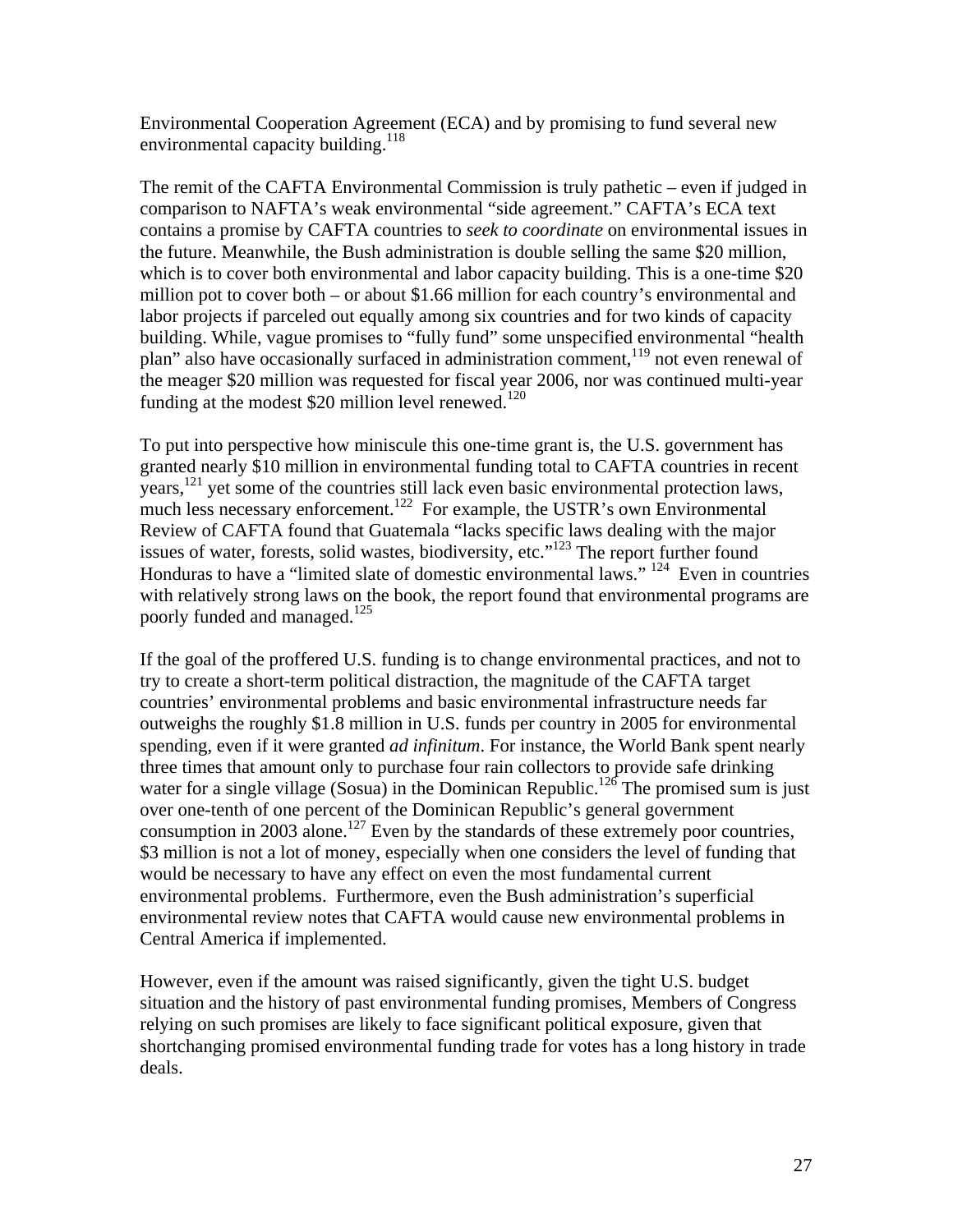The first Bush administration attempted to quiet environmental criticisms early on in the NAFTA negotiating process by funding a series of forums to discuss environmental concerns in the proposed NAFTA. Then-candidate Bill Clinton went a step farther, promising to establish an "environmental protection commission with substantial powers and resources to prevent and clean up water pollution."<sup>128</sup> Once in office, Clinton had his USTR negotiate a tri-national North American Agreement for Environmental Cooperation (NAAEC), between Canada, Mexico and the United States, which established the Commission for Environmental Cooperation (CEC) to facilitate joint activities.

The CEC budget was to be paid with equal contributions by the United States, Mexico and Canada. The U.S. funding is disbursed via discretionary spending appropriated to the Environmental Protection Agency (EPA). The NAFTA implementing legislation authorized \$5 million to be appropriated to the program for each of fiscal years 1994 and 1995,<sup>129</sup> which over the 11-year history of NAFTA would have amounted to \$55 million, assuming Congress had renewed the authorization. This is an assumption that Members of Congress hoping for increased environmental funding for CAFTA countries should carefully consider.

However, to date the United States has contributed only \$33 million, 40 percent short of what would have been required.<sup>130</sup> Given that even the amount that was authorized to be appropriated was criticized by mainstream, pro-NAFTA environment groups as insufficient for adequate enforcement and monitoring of environmental standards,  $^{131}$  the failure to fund at even authorized levels means Members of Congress who sought green cover for their NAFTA votes were immediately left exposed.

Miserly U.S. disbursements to the CEC, combined with design and mandate flaws, have made the environmental agreement's already impossible job an inconceivable one. As of May 2005, the CEC has received 51 submissions. In none of these submissions were there any enforcement actions or imposition of sanctions against NAFTA member governments.[132 W](#page-40-106)hile 11 are still pending, 30 have been dismissed at various points in the process, and only 10 have resulted in the public release of a factual record, which is the final stage of the public submission process.

Problems related to the petitioning process had led even the CEC's own public advisory committee to be openly critical. Gustavo Alanis-Ortega, who chaired the CEC's citizen advisory board in 2003, complained to reporters that "citizens are never asked their opinions once they've submitted petitions even though a government's take on an issue is actively solicited. [...] It can take more than three years to finish a report."<sup>133</sup>

The woeful history of broken trade vote deals on the environmental does not stop there. The Border Environmental Cooperation Commission (BECC) and its sister, the North American Development Bank (NADBank), were two programs created under the NAFTA implementing legislation as a result of the biggest single "deal" the Clinton administration made to get NAFTA passed.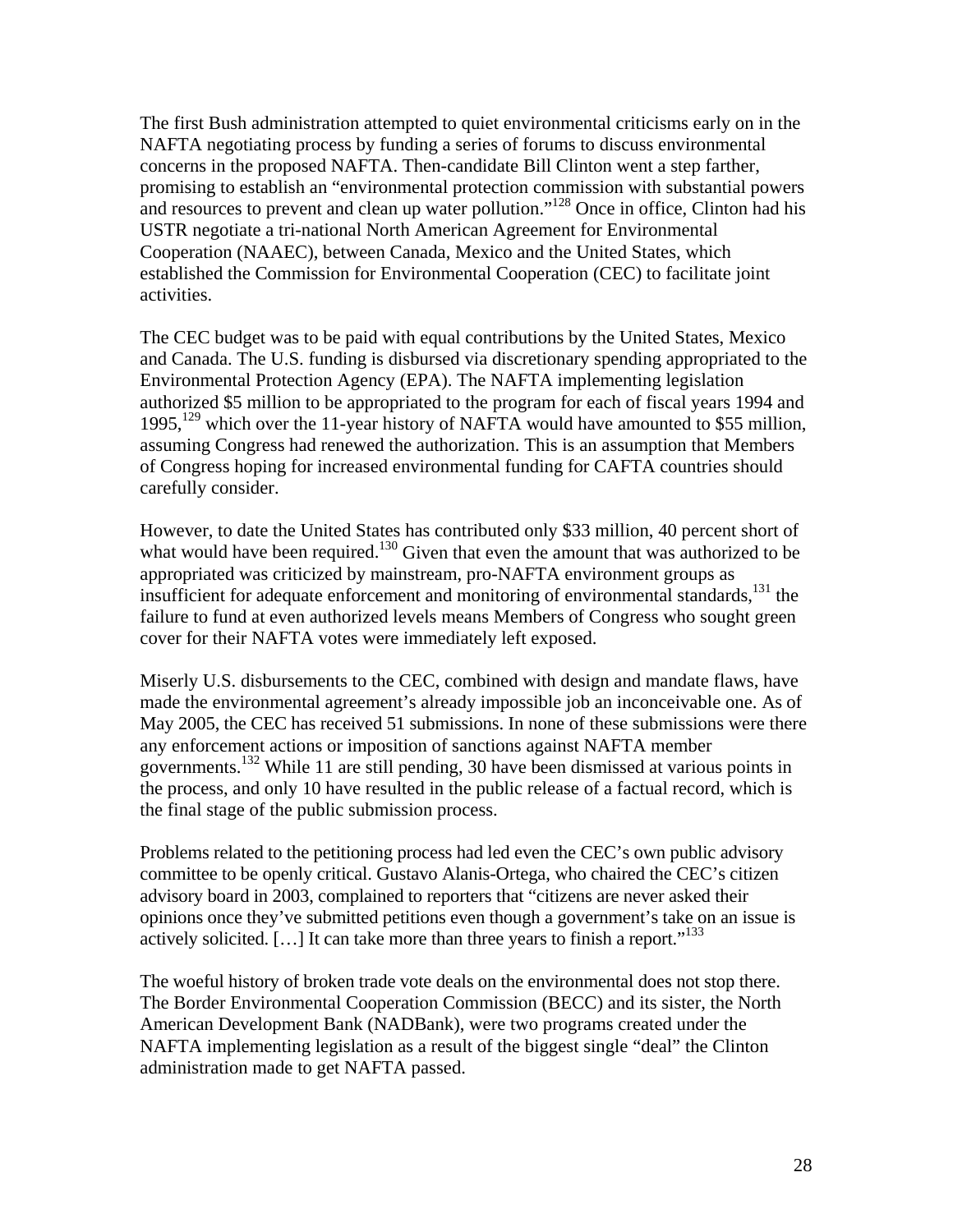At a point in the NAFTA battle when it seemed that the agreement would be voted down in the House of Representatives, former union member and NAFTA skeptic Rep. Esteban Torres (D-CA) announced that he would switch his vote and support NAFTA. The cause for this change was a Clinton administration promise that it would set up and fund a program Torres had long advocated – a funding mechanism to pay for the cleanup of the U.S.-Mexico border's environmental disaster areas. The new agency, the NADBank, had the hefty price tag of \$1.5 billion, with the Mexican government matching that amount.<sup>134</sup> In 1993, the Center for Public Integrity, a U.S. watchdog group that tracks the role of money in politics, described this deal as the "biggest single taxpayer outlay" among NAFTA's "orgy of deal-making."[135](#page-40-109)

That new environmental agencies and programs linked to NAFTA had to adequately redress border environmental issues was an explicit condition of environmental group support for NAFTA, over which the U.S. environmental community was split. The U.S. Trade Representative at the time acknowledged that, while "NAFTA may have some minor short-term adverse environmental impacts (e.g. by leading to additional trade-related traffic in the border region, […]) without the mechanisms that NAFTA (and its associated agreements) would establish to promote cooperation and generate funding, it will be much more difficult for the United States, Canada and Mexico to effectively address the environmental consequences of development."<sup>[136](#page-40-110)</sup>

This view was echoed by environmental allies of the administration. Some pro-NAFTA environmental group representatives brushed aside environmental critics of NAFTA, describing them as:

"… The environmental hold-outs on NAFTA [who] are assuming a grave responsibility. If they are successful in convincing you to kill NAFTA, then they are honor-bound to go to the border and tell the residents of the *colonias* why they eliminated \$8 billion in funds for addressing the environmental horrors that afflict that area."<sup>[137](#page-40-77)</sup>

The environmental witness who espoused this view at this Congressional hearing selfrighteously (and, in hindsight, quite embarrassingly) blessed the promise of \$8 billion between 1994 and 2004 in Mexican and U.S. financial contributions to clean up the border as "adequate."

How well were these promises kept? Congress authorized \$5 million to be appropriated in 1994 and every year after to the BECC,<sup>138</sup> and \$1.5 billion for capitalization of the North American Development Bank.<sup>[139](#page-40-112)</sup> As is the case with the other NAFTA side programs, money appropriated for BECC fell far short of the authorized amount. By 2005, under the initial authorization, the BECC would have received \$55 million. Instead, the actual amount appropriated by Congress and received by the BECC over the period totaled about \$28 million, or just over half of the amount authorized.<sup>140</sup>

The NADBank, alone among NAFTA-era programs, was fully capitalized in its first four years. According to numbers from the President's Office of Management and Budget, about \$54 million was provided to the NADBank in its first year in 1995, as mandated by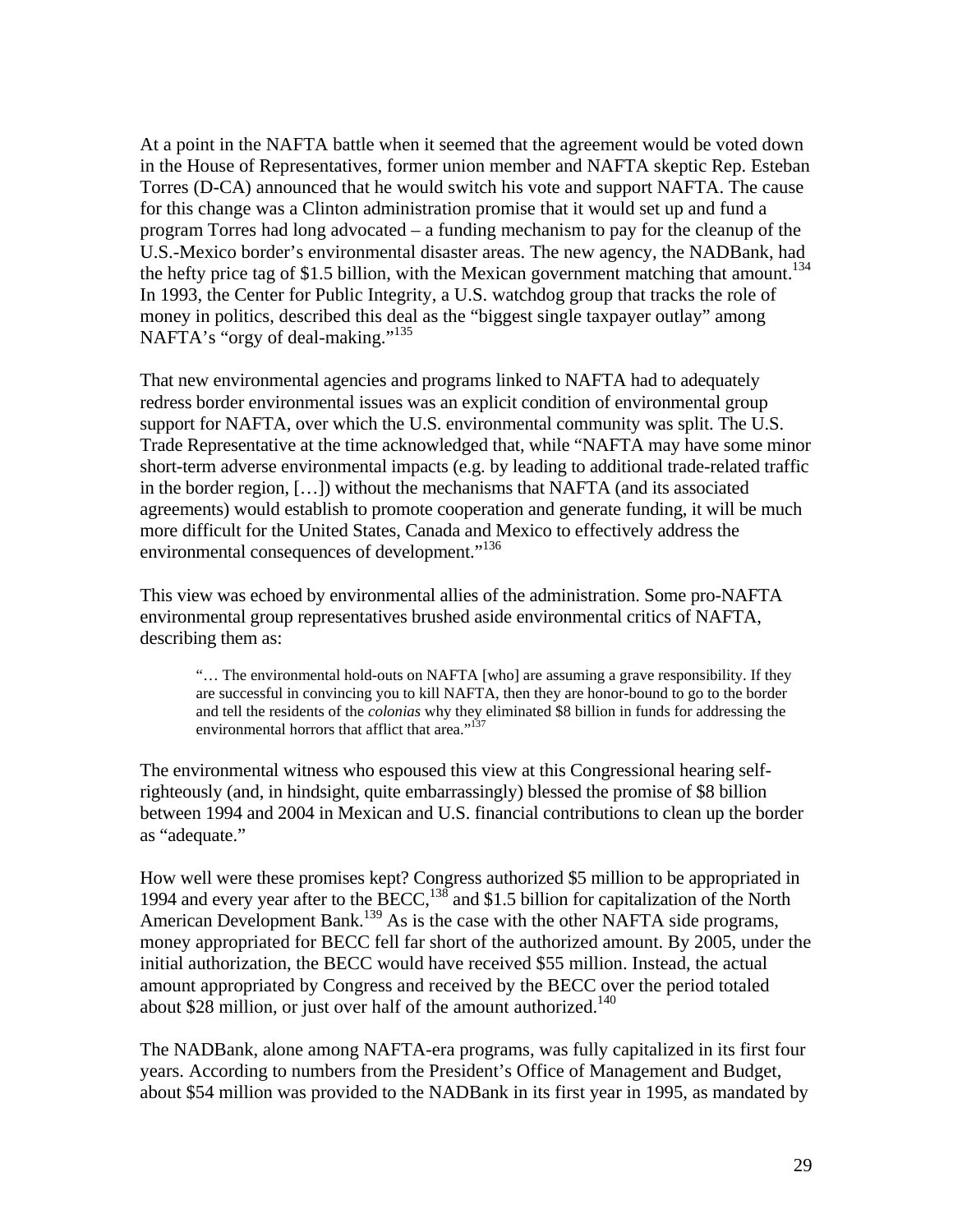the NADBank implementing legislation; the balance of the \$225 million U.S. paid-in capital obligation was paid in similar increments in 1996, 1997, and 1998.<sup>141</sup>

However, while the Bank was capitalized, this did not mean that capital flowed freely to the border communities, which was the "take home" gain for which members of Congress had traded their votes. In fact, the U.S. Treasury Department reports that the NADBank has only directly loaned \$23.5 million in low-interest loans to finance projects over its first seven years of operation, and disbursed only \$11 million of that money – or less than 0.4 percent of its lending capacity of \$2.7 billion.<sup>[142](#page-40-114)</sup> This is in large part because the design of the NADBank requires impoverished communities to pay relatively high interest rates and user fees that they cannot afford, meaning they are unable to qualify for loan consideration.<sup>143</sup> These requirements were roundly criticized during the NAFTA fight, based on critics' now-confirmed fears that the NADBank would not accomplish the objectives its promoters had promised.

The meager amounts disbursed to the BECC and loaned out by the NADBank are dwarfed by the environmental clean-up needs on the border. Estimates of how much money would be needed to clean up the mess at the US-Mexican border between 1994 and 2004 due to the post- NAFTA boom in the *maquila* industry ranged from \$8 billion, according to the U.S. Government,<sup>144</sup> to as much as \$21 billion, according to the Sierra Club,<sup>145</sup> more than 6 times the entire capital of the NADBank. While recent years have seen some changes to the BECC and Bank's operations aimed at making them more functional,  $146$  the institutions have not resulted in the improvement in border environmental or health conditions, which is what those Members of Congress who took these deals had promised to their constituents.

While there is no similar border issue in CAFTA, much of the Bush administration's rhetoric around the agreement similarly argues that CAFTA could promote development in a neglected region to improve environmental infrastructure and quality. Today, eleven years after NAFTA, the funds and institutions have fallen miserably short while the environmental conditions have worsened significantly, causing the entire U.S. environmental community to oppose CAFTA. Although some of these Members of Congress are no longer in office, people living in their former districts recall the NAFTA trade-off – and the false promises – with anger to this day. So do some of the Members of Congress who voted in good faith on promises later broken.

Now CAFTA's environmental chapter contains almost word-for-word the same language as NAFTA's failed environmental "side agreements" (although minus some of the NAFTA's environmental side agreement's areas of commitments) and the reheated NAFTA promises of new environmental institutions now taking the form of CAFTA's ECA and one-year "capacity building" funding.

Indeed, the only reliable funding for 'environmental programs' related to CAFTA may be the U.S. taxpayer funds handed out already by the US Agency for International Development (USAID) to purchase 'environmental' support for CAFTA in Central America. A Congressional investigation was demanded after a variety of staff of Central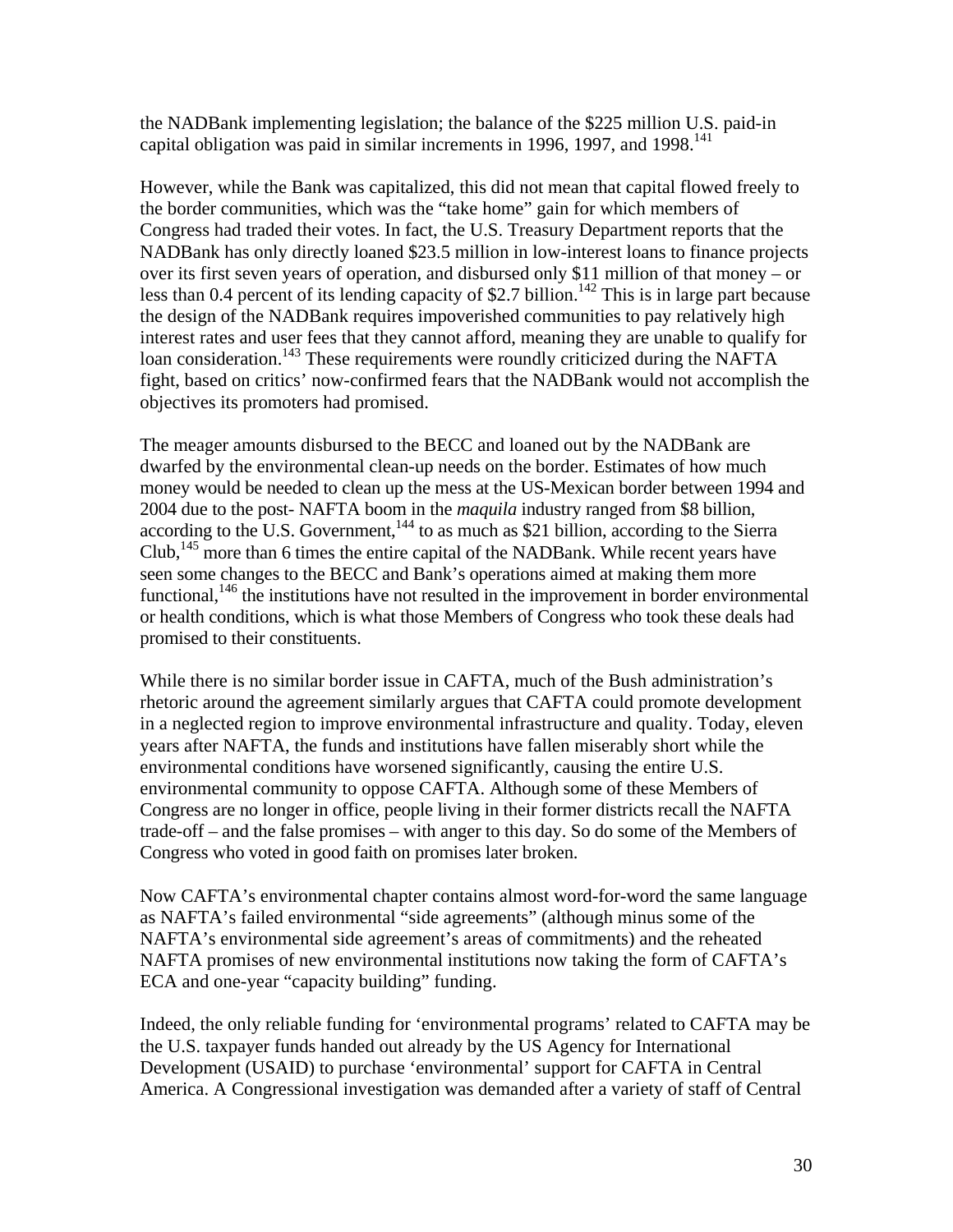American environmental programs funded by USAID grants signed a letter lobbying in favor of CAFTA, possibly in violation of federal lobbying laws.<sup>147</sup> Leaders of organizations such as Caribbean Conservation Corporation of Costa Rica, SalvaNatura of El Salvador, and ARCAS of Guatemala, signed the letter.

The poor record of funding the NAFTA environmental institutions CEC and BECC and the worsening of environmental and health conditions along the border – considered in the context of the fragility of the Central American environment and rural economy - should give Members of Congress pause before buying foreseeably false environmental promises connected to CAFTA vote lobbying.

# **Conclusion: Voter Ire Lingers and Grows as Trade Agreement's Negative Effects Materialize While Promised Funding, Ameliorative Programs Do Not**

Over a decade has passed since NAFTA's implementation, during which Members of Congress have had to learn a hard lesson: the political ire generated by trade votes lingers and, indeed, seems to fester over time. Each plant closing, overseas relocation and offshoring or trade deficit news story reminds voters of how angry they were about their representatives' vote on a trade matter. Even in the rare occasion when a promised program is initially funded, either that funding ends while constituent upset grows; the program is proved to be ineffective in countering the feared damage of the trade vote; the program is never funded; or the initial hoopla of the deal's announcement fades while the damage accrues.

The process by which Congress actually determines the budget is an extremely complicated one that much of the American public does not follow. Even fewer people know how to adequately track what funds are authorized, much less appropriated. In the past, the White House has exploited this reality by seeking to "buy" votes with big-dollar policy promises or pork barrel deals for Members of Congress that show up as authorizations in trade bills but are never delivered as a policy change and are not funded.

Yet, two developments have made such "check-is-in-the-mail" trade vote swapping increasingly perilous. First, numerous research and advocacy groups now track trade issues, unlike during the NAFTA fight. These groups have the capacity to expose flaws in a proposed deal through a variety of tactics including revealing to the press and public that the same thing has been promised repeatedly without ever being funded or otherwise implemented as pledged. Already during the 2001-2002 Congressional battle over Fast Track, many Members of Congress who were offered "deals" would only consider these proposals on the condition that the program or project would be fully funded *before* the trade vote in question.

This report documents the systematic failure of both Republican and Democratic administrations to deliver on the promises made to members of Congress to pass unpopular, job and environment-threatening trade agreements. Of the 64 promises to increase funding for trade-related policy programs often included in trade agreement implementing legislation as authorizing language, 89 percent were broken or otherwise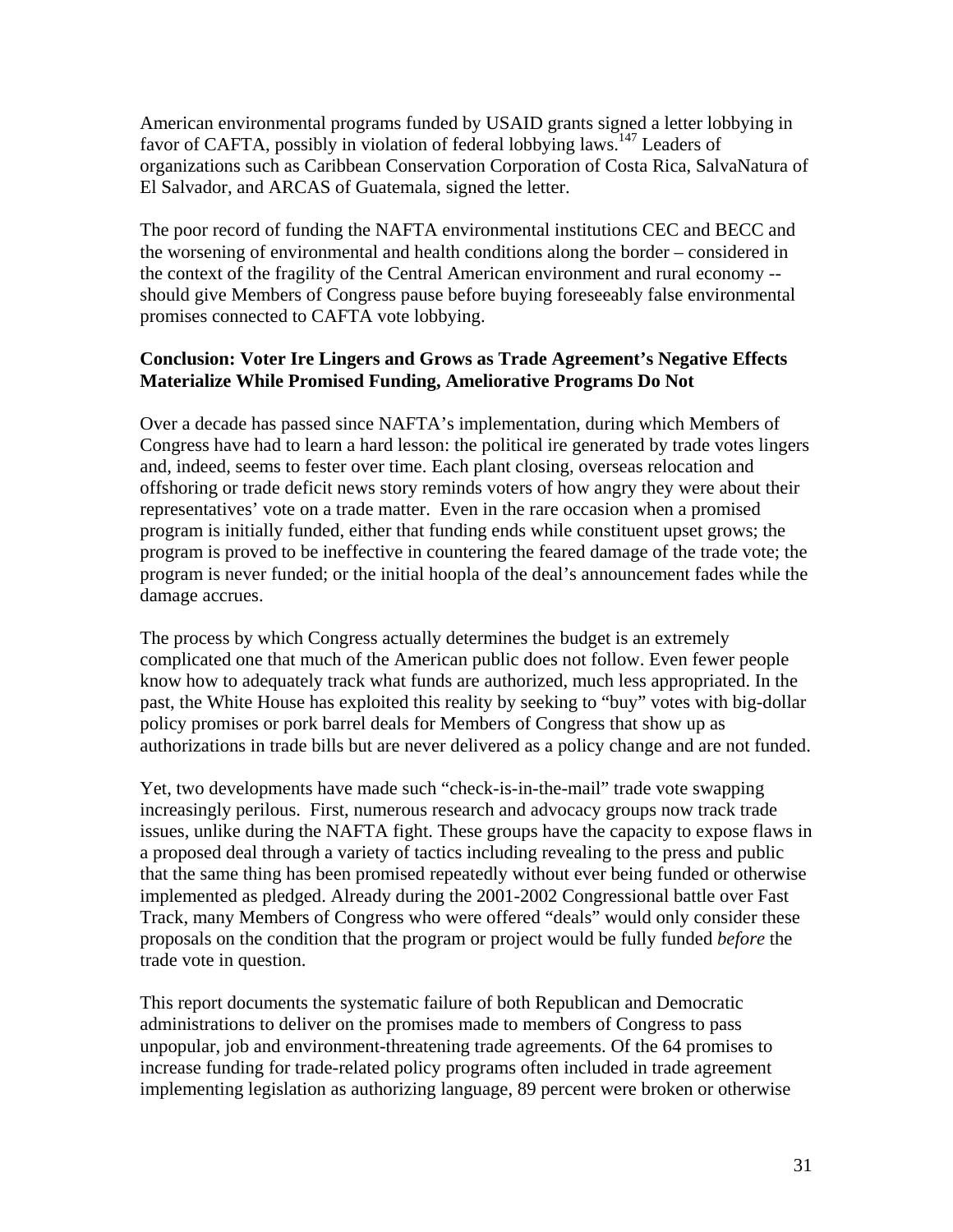rendered meaningless, often as promised funding was dropped out of the actual appropriations process. In several of the few instances where initial appropriations were made, funding was reduced or ended over time while the trade agreements in question remain and their detrimental effects continue. Of the 29 pork barrel deals, 69 percent were also not fulfilled or rendered meaningless.

Members of Congress are increasingly wise to these strategies, as Rep. Ellen Tauscher (D-CA), a self-identified "free trade" Democrat, demonstrated when she indicated that her New Democrat Coalition would not be making a deal on CAFTA for a mere commitment in authorizing legislation, given the record of the Bush administration. "I do not care about authorizing language when the money never shows up," she told reporters, ridiculing the administration's efforts to buy votes as a "Christmas tree operation."<sup>[148](#page-40-119)</sup>

In some instances, even when the money has come through, significant program failures have meant that constituencies never obtain the promised end deliverable. A key example of this is the George W. Bush administration promise to specifically hire more U.S. customs inspectors – a promise given to GOP house members with significant textile and apparel industry in their district to obtain the last few votes for "fast track." The additional inspectors have never been hired, transshipment of Chinese textile and apparel goods have skyrocketed, and as many as 140,484 U.S. jobs have been lost in those sectors since the fast track vote,  $149$  while the anger of both workers and plant owners in affected regions continues to grow. General promises to intensify enforcement of U.S. trade agreements have also gone unimplemented by the George W. Bush administration.

Meanwhile, our review of the difference between authorizations and appropriations for the Clinton presidency's NAFTA-era programs finds that the shortfall was on the order of \$63.8 million for CLC, CEC, and BECC alone. Other vote-traded programs such as the NADBank have operated miserably even when fully funded, leaving constituents seething about their representatives' trade votes and the failure of promised help for the pacts' fallout. For example, NADBank has disbursed less than 0.4 percent of its lending capacity, according to the latest numbers from U.S. Treasury. Others with significant federal funding levels fail to get the funds to the states so that, under NAFTA-TAA, states encountered persistent funding shortages, resulting in only a fraction of eligible displaced workers receiving TAA benefits.

Eleven years after NAFTA, the political challenges facing pro-CAFTA forces are not that different. A majority of U.S. citizens say they oppose trade agreements that will cost them jobs, and polling shows NAFTA is opposed by a majority of the U.S. public.<sup>150</sup> Meanwhile, many Members of Congress are vocal in their opposition to furthering the NAFTA mode of trade policy in the face of a record U.S. trade deficit.<sup>151</sup>

Those trying to pass the CAFTA signed by President Bush in 2004 recognize that either they must renegotiate to develop an agreement that meets the demands of a majority in Congress, or they must abandon hope of selling CAFTA on its merits and try to buy the votes with more pork barrel deals, arm twisting, and assorted promised policy covers.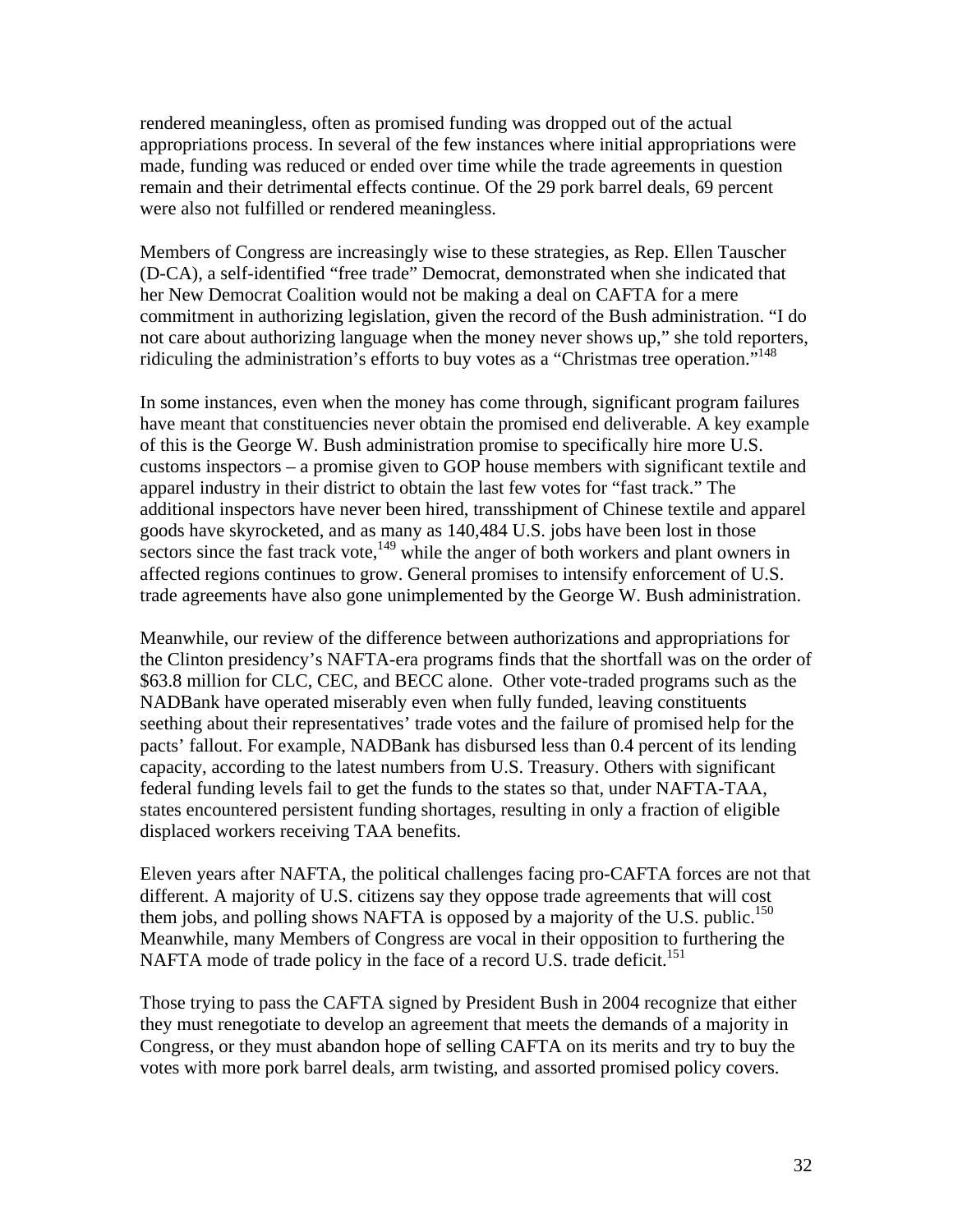Given the degree of opposition to "more-of-the-same" trade agreements, the Bush administration may be tempted to seek deals on CAFTA, either by playing outright pork barrel politics,<sup>152</sup> or by making policy promises on customs enforcement for textiles or agricultural goods, or labor, environment or related issues along the lines of the NAFTA deals documented in this report. But, as the record shows, those in Washington wooed by such sweet trade deals are often left with a mess of broken promises and shattered reputations at home. Take it from former Rep. Torres, who now opposes CAFTA. "I sorely feel that I made a terrible mistake in voting for NAFTA," he told reporters. "This is not a good model and I would oppose it simply because I would see the same thing happening to the Central American republics."<sup>153</sup>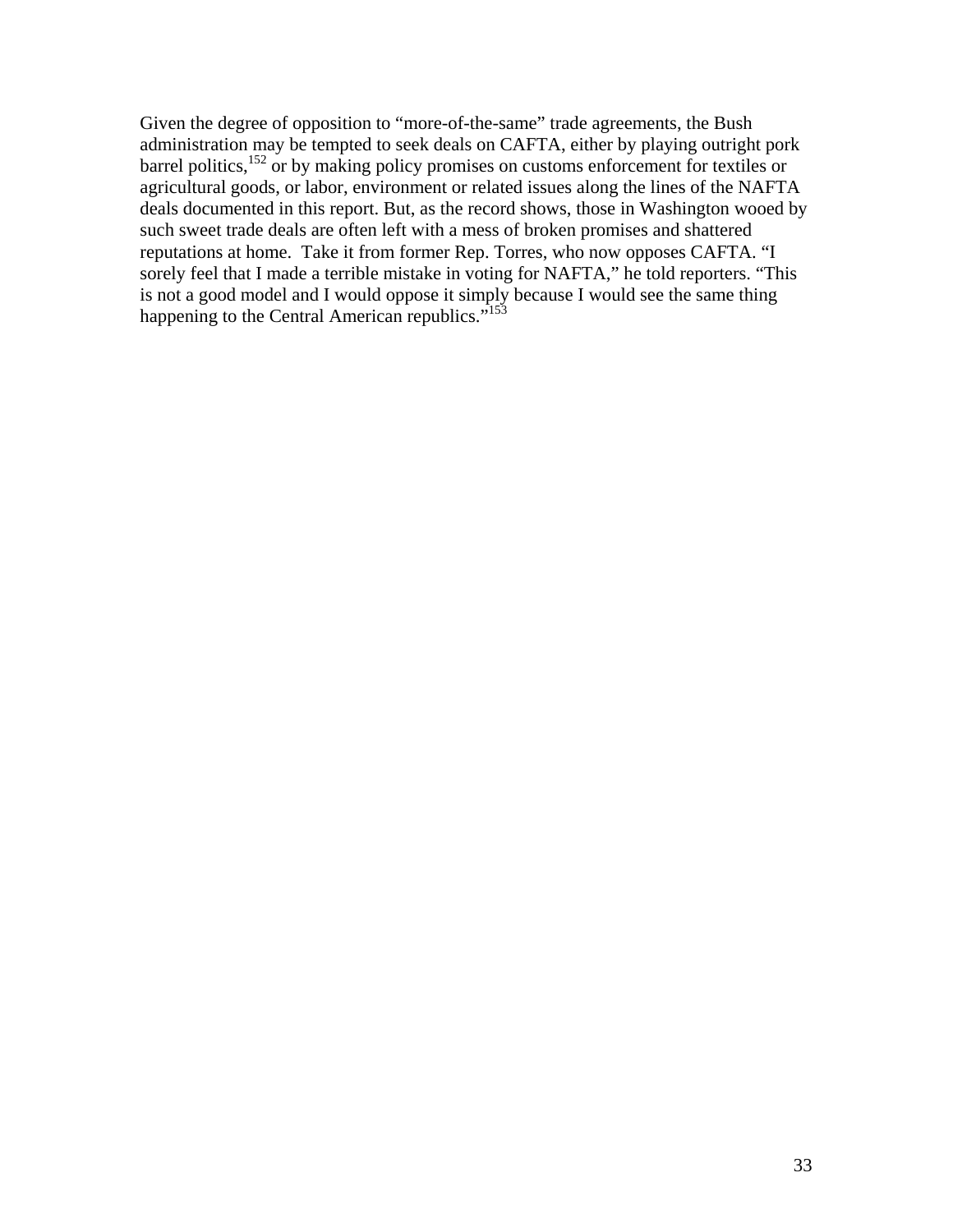#### **ENDNOTES**

 $\overline{a}$ 

<sup>1</sup> "CAFTA Opponents Gaining Ground," *Washington Trade Daily*, May 17, 2005<sup>.</sup>

<sup>2</sup> Alan Guebert, "State Ag Directors Whack CAFTA, White House," *Aberdeen News,* March 11, 2005.

<sup>3</sup> By American Farm Bureau Federation rules, once a state farm bureau is on record in opposition to the

national organization, the national organization cannot lobby the Congressional offices of members representing that state to support CAFTA or use the state farm bureau to lobby an issue, making a deal more difficult to obtain. See "Grassley Says CAFTA Sugar Deal Cannot Alter Agreed Text," *Inside U.S. Trade*, May 13, 2005.

<sup>4</sup> According to numbers from the Department of Commerce, U.S. Census Bureau, Foreign Trade Statistics.  $^5$  Bobort E. Seqt. "Will CAETA Ba a Boon to Fermane and the Eood Industry? NAETA's Foiled Promises. <sup>5</sup> Robert E. Scott, "Will CAFTA Be a Boon to Farmers and the Food Industry? NAFTA's Failed Promises Are Doomed to be Repeated," Economic Policy Institute Issue Brief #210, June 2, 2005.

<sup>6</sup> Daryll E. Ray, Daniel G. De La Torre Ugarte, and Kelly J. Tiller, "Rethinking U.S. Agricultural Policy: Changing Course to Secure Farmer Livelihoods Worldwide," Agricultural Policy Analysis Center Briefing Paper, University of Tennessee, Sept. 2003.

 $^7$  Timothy A. Wise, "Understanding the Farm Problem: Six Common Errors in Presenting Farm Statistics," Global Development and Environment Institute Working Paper NO. 05-02, March 2005, at 9. <sup>8</sup>

<sup>8</sup> This number is calculated by adding the losses in the USDA's "limited resources," "farming occupation – lower sales," and "farming occupation – higher sales" farm typology categories. *See* USDA's Economic Research Service's "Farm Business and Household Survey Data: Customized Data Summaries for Agricultural Resource Management Survey," for numbers after 1996, and "Farm structure: historic data on farm operator household income" data tables for numbers prior to 1996.<br><sup>9</sup> This number is taken from the U.S. Department of Agriculture's Economic Research Service's data on

Farm Business Income Statement, for All Farms, by Farm Typology, for 2003 and 1996. It refers to the loss of "limited resource" farms between 1996 and 2003, and is a measure of the profitability after expenses for these farms.<br><sup>10</sup> Bureau of Labor Statistics, Consumer Price Index, All Urban Consumers, U.S. City Average, Food Eaten

at Home, accessed May 13, 2005. 11 This mechanism is described in Article 3.16 of the CAFTA text. 12 "Producers, Processors Join in Criticism of Sugar Safeguard in CAFTA," *Inside U.S. Trade,* April 2,

2004. 13 Robert Pear, "Bush Is Said to Seek Sharp Cuts In Subsidy Payments to Farmers," *New York Times,* Feb.

6, 2005. 14 "Producers, Processors Join in Criticism of Sugar Safeguard in CAFTA," *Inside U.S. Trade,* April 2, 2004.<br><sup>15</sup> "Grassley Says CAFTA Sugar Deal Cannot Alter Agreed Text," *Inside U.S. Trade*, May 13, 2005.<br><sup>16</sup> R. Dennis Olson, "Sweet or Sour?: The U.S. Sugar Program and the Threats Posed by the Dominican

Republic-Central America Free Trade Agreement," Institute for Agriculture and Trade Policy Report, April

2005, at 13. 17 S*ee* R. Dennis Olson, "Sweet or Sour?: The U.S. Sugar Program and the Threats Posed by the Dominican Republic-Central America Free Trade Agreement," Institute for Agriculture and Trade Policy

Report, April 2005, at 13.<br><sup>18</sup> "Mexico's New Soft Drink Tax Raises Stakes In Sweetener Fight With U.S.," *Inside U.S. Trade*, Jan. 11,

2002. 19 "Mexico Argues HFCS Dispute Should Be Settled In NAFTA, Not WTO," *Inside U.S. Trade*, Nov. 5,

<sup>20</sup> Martin Vaughan, "U.S. Abandons Side Letter As It Forges Ahead With Sugar Talks," *Inside U.S. Trade*, Aug. 16, 2002.<br><sup>21</sup> Economic Research Service, "U.S. and State farm income data: Net value added (with net farm income),

1910-2003," U.S. Department of Agriculture, database accessed June 3, 2005.<br><sup>22</sup> Letter from the U.S. Trade Representative to Florida Fruit and Vegetable Association, Nov. 10, 1993,

reprinted in *Inside U.S. Trade*, Nov. 19, 1993 (emphasis added).<br><sup>23</sup> It describes a market where U.S. farmers are facing tremendous pressures from Mexican imports and

diminished markets for exports. Domestic production declined 13 percent between 1994 and 2003. Exports to Mexico dropped off nearly 50 percent during that period. Over the same period, imported fresh tomatoes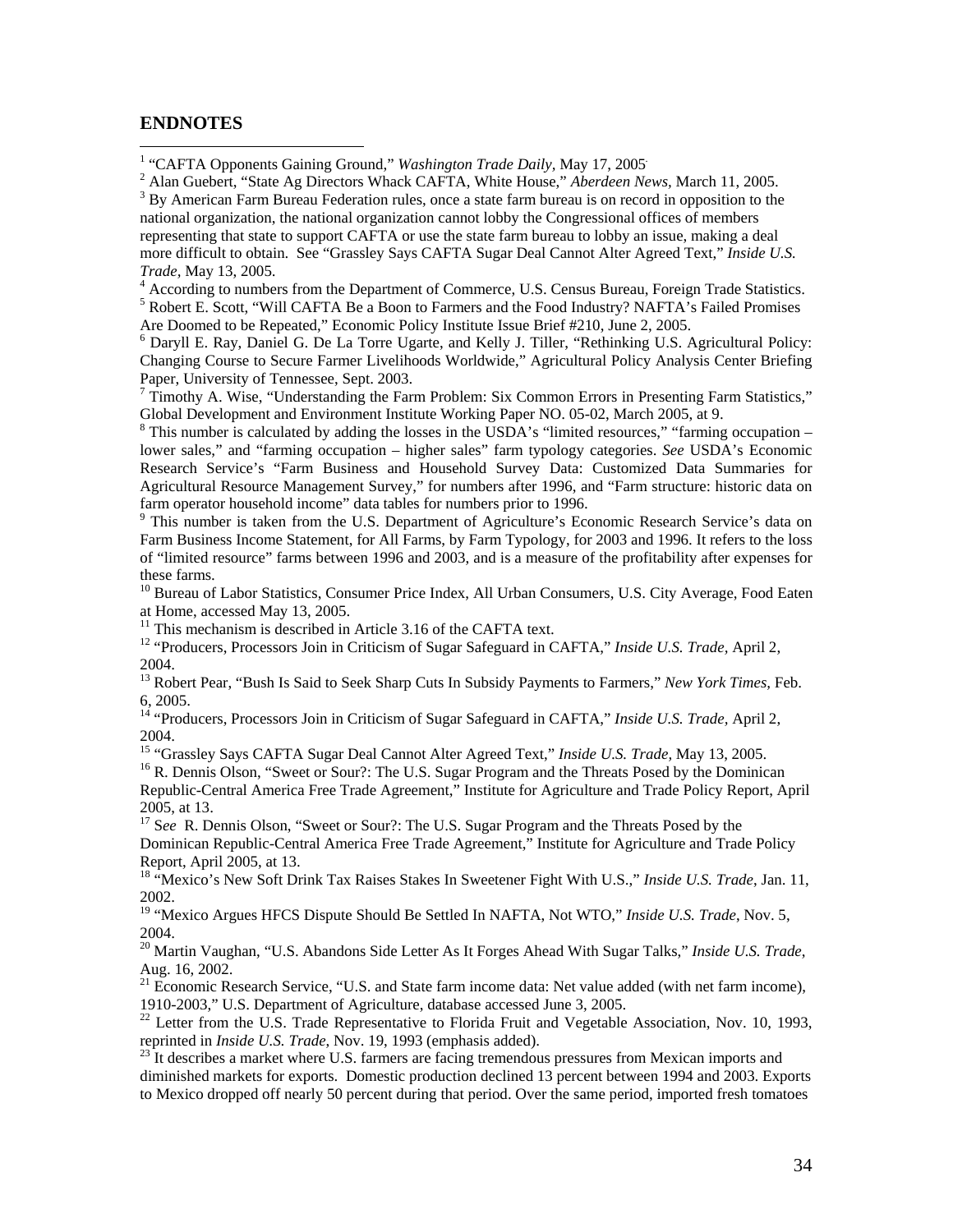from Mexico doubled, up 110 percent to 785 million kilograms in 2003. Even Canadian imports grew – nearly 1600 percent to 130 million kilos.<br><sup>24</sup> For 1999-2004 numbers, *see* U.S. International Trade Commission, "Monitoring of U.S. Imports of

Tomatoes," USITC Investigation No. 332-350, Publication 3738, Nov. 2004; for 1994-1998 numbers, *see*  U.S. International Trade Commission, "Monitoring of U.S. Imports of Tomatoes," USITC Investigation No. 332-350, Sept. 1999.<br><sup>25</sup> Economic Research Service, "Briefing Room: Tomatoes: Trade," USDA ERS Brief, April 29, 2005; and

International Trade administration, "New Suspension Agreement: Fresh Tomatoes from Mexico," DOC

ITA, Dec. 4, 2002.<br><sup>26</sup> Guy Gugliotta, "Wheeling and Dealing and Keeping Score on the 'Fast Track'; Legislators Put Promises from Clinton in Writing," *Washington Post*, Nov. 26, 1997; "Commerce, Mexican Growers Ink Tomato Pact, Suspend 17percent Ad Duties," *Inside U.S. Trade*, Nov. 1, 1996.

<sup>27</sup> Jennifer Sargent, "Florida Tomato Growers Don't Like Foreign Trade Bill," *Press Journal* (Vero Beach, FL), June 9, 2002.

<sup>28</sup> Economic Research Service, "Briefing Room: Tomatoes: Trade," USDA ERS Brief, April 29, 2005; and International Trade administration, "New Suspension Agreement: Fresh Tomatoes from Mexico," DOC ITA, Dec. 4, 2002.<br><sup>29</sup> For 1999-2004 numbers, *see* U.S. International Trade Commission, "Monitoring of U.S. Imports of

Tomatoes," USITC Investigation No. 332-350, Publication 3738, Nov. 2004; for 1994-1998 numbers, *see*  U.S. International Trade Commission, "Monitoring of U.S. Imports of Tomatoes," USITC Investigation No. 332-350, Sept. 1999. Interview with the Florida Tomato Commission on June 3, 2005, based on numbers printed in the Federal Register; Andrew Meadows, "Trade Proposal Will Devastate Agriculture, Protesters Say," *Tampa Tribune* (Florida), Aug. 24, 2001. Press Release, University of Florida, Professor

John Van Seckle, "U.S. Economist optimistic U.S. Growers Will Get NAFTA Relief," June 1996.<br><sup>30</sup> Lindsay Sobel, "NAFTA Supporters Desert Clinton On Fast-Track," *The Hill*, Nov. 12, 1997.<br><sup>31</sup> NAFTA implementing legislatio

May 11, 2000.<br><sup>33</sup> Interview by Public Citizen's Global Trade Watch with Betty Stone, California Cut Flowers Council.

Oct. 16, 1997.<br><sup>34</sup> Fed. Reg. Vol. 64 No. 178, Sep. 15, 1999, at 50106.<br><sup>35</sup> U.S. Department of Agriculture, FATUS database, 2001<br><sup>36</sup> David E. Rosenbaum, "Sour Taste of NAFTA: Old Friends Become Foes," *New York Times*, N

1997.<br><sup>37</sup> Economic Research Service, "FATUS Import Aggregations: Asparagus, Fresh or Frozen," U.S.

Department of Agriculture database, accessed June 3, 2005.<br><sup>38</sup> Timothy Egan, "War on Peruvian Drugs Takes a Victim: U.S. Asparagus," *New York Times*, April 25,

2004. 39 Jose L. Arrizurieta, "DR-CAFTA: A needed precursor to FTAA," *South Florida Sun-Sentinel*, April 11,

2005.<br><sup>40</sup> Press Release, "Florida Citrus Mutual Votes to Support CAFTA, FCM, June 1, 2005.<br><sup>41</sup> In Brazil, legislative approval of the FTAA hinges largely on the government's ability to cut into U.S. farm programs. *See* Isabela Abdala, Eliane Oliveira, Martha Beck and Mirelle de França, "'Fast-track' may

result in Brazil's withdrawal from the FTAA," *O Globo*, Dec. 12, 2001. 42 U.S. support for livestock farmers was \$343 million in 2003. Environmental Working Group Farm

Subsidy Database, accessed April 12, 2005.<br><sup>43</sup> In 2003, support for corn growers in the United States totaled over \$2.8 billion. Environmental Working

Group Farm Subsidy Database, accessed April 12, 2005.<br><sup>44</sup> In 2003, support for corn growers in the United States totaled over \$2.8 billion. Environmental Working<br>Group Farm Subsidy Database, accessed April 12, 2005.

<sup>45</sup> David Rice and Kirsten B. Mitchell, "Members Of Congress Betrayed Textile Industry, Workers Say Congressmen Are Urged To Reverse Votes On Fast-Track Trade Authority," *Winston-Salem Journal* (Winston Salem, NC), April 4, 2002. 46 "Members Threaten CAFTA Opposition over lack of textile agents at CBP," *Inside U.S. Trade*'s *Inside*

*China Trade*, March 18, 2005.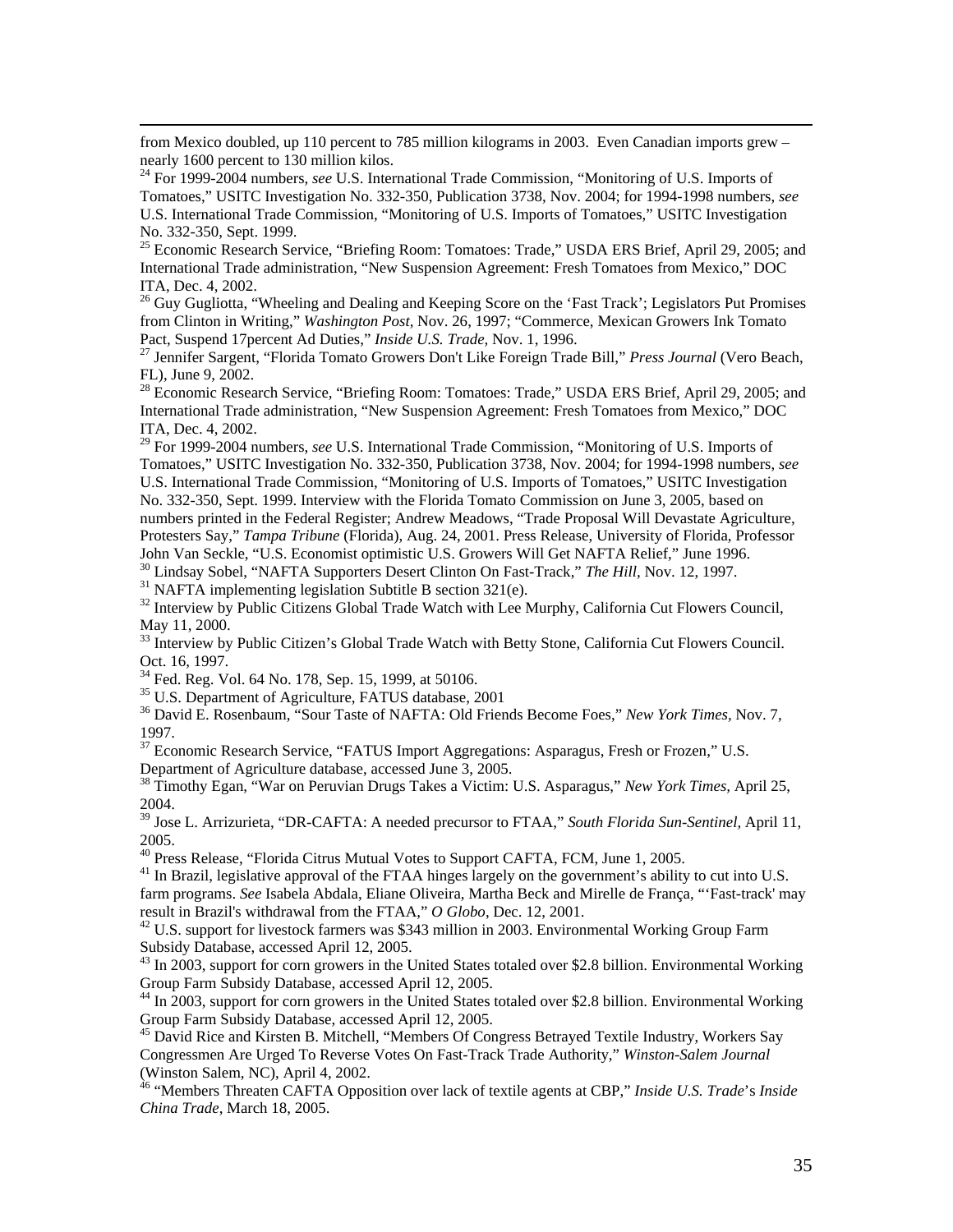<sup>47</sup> Rep. Robin Hayes (R-NC), "Congressman Robin Hayes Questions U.S. Customs On Enforcement of Illegal Textile Transshipments," Congressional Press Release, March 8, 2005.<br><sup>48</sup> Cited in "Textile Fact Sheet – Central American Free Trade Agreement," American Manufacturing Trade

Herbert H. Bateman (R-VA), Howard Coble (R-NC), George Darden (D-GA), Nathan Deal (D-GA), E.G. Hefner (D-NC), Don Johnson (D-GA), Blanche Lambert (D-AR), Marilyn Lloyd (D-TN), J. Roy Rowland (D-GA), and John S. Tanner (D-TN). *See* Patrick Woodall and Darshana Patel, "The Record on Deals for Trade Votes: Don't Get Fooled Again; Lessons from NAFTA and China PNTR Deal-for-Vote

Swapmeets," Public Citizen's Global Trade Watch Report, Dec. 2001. 50 Peter Behr, "117 Nations' Representatives Approve Historic Trade Pact ," *Washington Post*, Dec. 15, 1993.<br>
<sup>51</sup> Remarks during House Textile Caucus Hearing, May 24, 2005, on file with Public Citizen.

 $52$  Joyce Barrett, "Spratt v. Bigham: a NAFTA Contest," Women's Wear Daily, Oct. 26, 1994.<br>  $53$  Kate Bronfenbrenner, "Impact Of U.S.-China Trade Relations On Workers, Wages, And Employment,"

U.S.-China Security Review Commission/U.S. Trade Deficit Review Commission Report, June 30, 2001, at 69 and 124. It is assumed that 11,707 U.S. jobs are lost for every \$1 billion in illegally transshipped goods, which is then multiplied by the \$2 to 4 billion estimates for the value of transshipped goods (estimated by the U.S. Customs Service and the American Manufacturing Trade Action Coalition, respectively, and referenced in the Bronfenbrenner report.)<br><sup>54</sup> John Spratt, "Written Testimony of U.S. Rep. John M. Spratt, Jr. (D-SC): Field Investigation on China's

Impact on the US Manufacturing Base," U.S.-China Economic and Security Review Commission, Jan. 30,

2004.<br><sup>55</sup> Government Accountability Office, "U.S. Customs and Border Protection Faces Challenges in<br>Addressing Illegal Textile Transshipment," GAO-04-345, Jan. 2004, at 69.

<sup>56</sup> Chris Buckley, "China Says it Will Fight Restrictions on Exports of Clothing to the United States," *New York Times*, May 17, 2005.

<sup>57</sup> Peter S. Goodman, "Stance on Textiles 'Negotiable,' But Gutierrez Taking Hard Line in China on Piracy," Washington Post, June 3, 2005.

<sup>58</sup> "USTR Will Try To Amend CAFTA Provisions On Certain Linings, Pockets," *Inside US Trade*, May 6, <sup>59</sup> Kristi Ellis, "Change in the Wind at AAFA's Meeting," *Women's Wear Daily*, March 1, 2005.<br><sup>59</sup> Frederick H. Abernathy, Anthony Volpe, and David Weil, "The Apparel and Textile Industries after <sup>60</sup> Frederick H. Aberna

2005: Prospects and Choices," Harvard Center for Textile and Apparel Research Briefing Paper, Oct. 2004.<br><sup>61</sup> Edmund L. Andrews, "Beijing Brushes Off U.S. Warning on Currency," New York Times, May 18, 2005.<br><sup>62</sup> "USTR Will

2005

<sup>63</sup> Christopher S. Rugaber, "U.S. Begins Safeguard Process On Three Apparel Products From China," *BNA Reports*, No. 64 ISSN 1523-567X, April 5, 2005, at A-28.

<sup>64</sup> Kristi Ellis, "U.S. 'Self-Initiates' Safeguard Review," Women's Wear Daily, April 5, 2005.<br>
<sup>65</sup> 19 U.S.C. §2317 (2003).<br>
<sup>66</sup> "Pay-As-You-Go Estimate: H.R. 3009 Trade Act of 2002," Congressional Budget Office, Aug.

for Today's Trade Authority Vote," *National Journal's CongressDaily*, Dec. 6, 2001; Public Citizen

Congressional Vote Database.<br><sup>69</sup> "Baucus Calls for TAA Reform, Reserves Opinion on Possible Vehicles," *Inside U.S. Trade,* Oct. 8,

2004.<br><sup>70</sup> Government Accountability Office, "Health Coverage Tax Credit: Simplified and More Timely Enrollment Process Could Increase Participation," GAO-04-1029, Report to the Senate Finance Committee, Sept. 2004.<br><sup>71</sup> Government Accountability Office, "Trade Adjustment Assistance: Reforms Have Accelerated Training

Enrollment, but Implementation Challenges Remain," GAO-04-1012, Report to the Senate Finance

 $^{72}$  AFL-CIO Fact Sheet.

Action Coalition. On file with Public Citizen.<br><sup>49</sup> Letter from President Clinton to Representative John M. Spratt, Nov. 16, 1993. Other targets included Reps.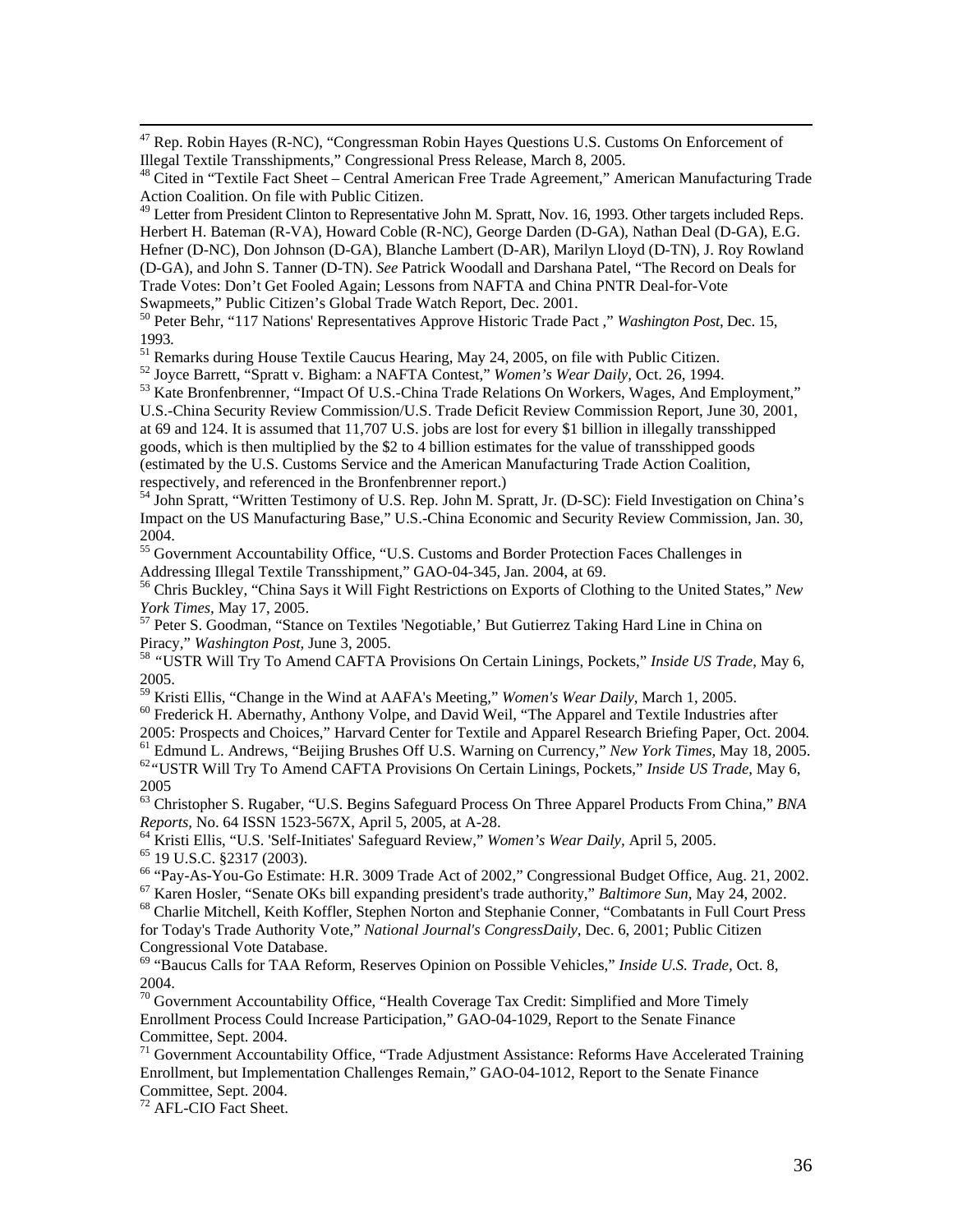73 John Maggs, "Fast Track Clears Key Hurdle in the Senate," *Journal of Commerce,* Nov. 5, 1997. 74 John Maggs, "Fast Track Clears Key Hurdle in the Senate," *Journal of Commerce*, Nov. 5, 1997.

September 1993. *See* "Poll: NAFTA Foes Outnumber Backers 2-1," *Greenwire*, July 14, 1993; "Poll:

NAFTA Opposition Jumps When 'Jobs' Are Mentioned," *Greenwire*, Aug. 12, 1993; Richard Benedetto,

"Clinton has work cut out for him, poll shows," *USA Today*, Sept. 15, 1993. 77 Public Budget Database, Office of Management and Budget, accessed March 18, 2005. TAA and NAFTA-TAA funds are drawn from account 16-0326-0-1-999. The Federal Unemployment Benefits Account Budget Authority Table, U.S. Department of Labor Employment & Training administration, accessed March 18, 2005, reveals a slightly different figure of \$3.14 billion appropriated.

 $78$  "Multiple Employment Training Programs: Information Crosswalk on 163 Employment Training Programs (GAO/HEHS-95-85FS)," General Accounting Office, Feb. 1995.

 $79$  U.S. Department of Labor Employment & Training administration, Federal Unemployment Benefits Account Budget Authority Table, accessed March 18, 2005.<br><sup>80</sup> "North American Free Trade Agreement, Impacts and Implementation (GAO/T-NSIAD-97-256),"

General Accounting Office, September 11, 1997 at 9

81 "NAFTA-TAA Estimated Number of Workers Covered by Certifications," U.S. Department of Labor Employment & Training administration website, accessed March 15, 2005. For estimates of worker layoffs see Robert E. Scott, "The High Price of 'Free Trade': NAFTA's failure has cost the United States jobs across the nation," Economic Policy Institute, Nov. 2003.<br><sup>82</sup> "TAA and NAFTA-TAA Activities for Fiscal Years 2001-2003," U.S. Department of Labor

Employment & Training administration website, accessed March 15, 2005, and author's calculations.<br><sup>83</sup> Public Budget Database, Office of Management and Budget, accessed March 18, 2005.<br><sup>84</sup> Public Budget Database, Office o

wage replacement rate is defined as the average percent of pre-separation earnings earned after program exit as measured by the percent of earnings in the second and third quarters after program exit compared to earnings in the second and third quarters prior to separation. *See* Employment & Training administration, "TAA and NAFTA-TAA Performance Goals and Outcomes," Department of Labor, April 6, 2004.

<sup>86</sup> "Baucus Calls for TAA Reform, Reserves Opinion on Possible Vehicles," *Inside U.S. Trade*, Oct. 8, 2004. 87 "Senate Republicans Offer Steep Resistance to TAA Expansion," *Inside U.S. Trade,* April 2, 2004. 88 Jill Dutt, "Flake Makes NAFTA Pay," *Newsday*, Nov. 17, 1993.

<sup>89</sup> "President Clinton Announces SBA Job Creation Program in the Bronx," U.S. News Wire, Dec. 11, 1997<br><sup>90</sup> Interview by Public Citizen's Global Trade Watch staff with Rep. Serrano's staff, May 15, 2000.

<sup>91</sup> "NADBank's U.S. Community Adjustment Branch," Tina Faulkner, *BorderLines 30* (Vol. 4, No. 11, Dec. 1996.)

92 Interview with Rep. Esteban Torres (D-CA), December 5, 1995.

93 Interview with Hugh Loftus, Director, NADBank Domestic Window Office, April 21, 1997.

<sup>94</sup> Ten percent of the Bank's capital, or \$300 million, is designated for community adjustment programs, with half going to the U.S. and half to Mexico. A total of \$7.84 million in loans have been made in the United States and Mexico, while only \$3.35 million have gone to the United States. *See* North American

Development Bank, "Annual Report 2003: Moving Forward," at 28 through 31.<br><sup>95</sup> Letter of Rep. Esteban Torres (D-CA) to Rep. Xavier Becerra (D-CA), Oct. 7, 1997. (On file at Public Citizen.)

<sup>96</sup> Greg Hitt, "Latin Nations Vow Labor Overhauls to Get Trade Pact," *The Wall Street Journal*, April 5, 2005. Funding was appropriated for 2005. *See* Office of Management and Budget, Pub. L. No. 108-447,

<sup>97</sup> Office of Management and Budget, "Budget of the United States Government, Fiscal Year 2006."

98 International Labor Organization, "Fundamental Principles and Rights at Work: A Labour Law Study," ILO Report 92-2-114894-7, 2003. For an analysis by Rep. Sander Levin (D-MI)'s office on these

inconsistencies with ILO rules, *see* AFL-CIO, "The Real Record on Workers' Rights in Central America," AFL-CIO White Paper, April 2005.

<sup>&</sup>lt;sup>75</sup> Clerk of the U.S. House of Representatives, Final Vote Results for Roll Call 575, Nov. 17, 1993.<br><sup>76</sup> CNN/USA Today/Gallup polls showed 65% opposed to NAFTA in July 1993; 44% opposed but 64%

opposed when jobs were mentioned in August 1993; and 41% opposed (versus 35% in favor of) in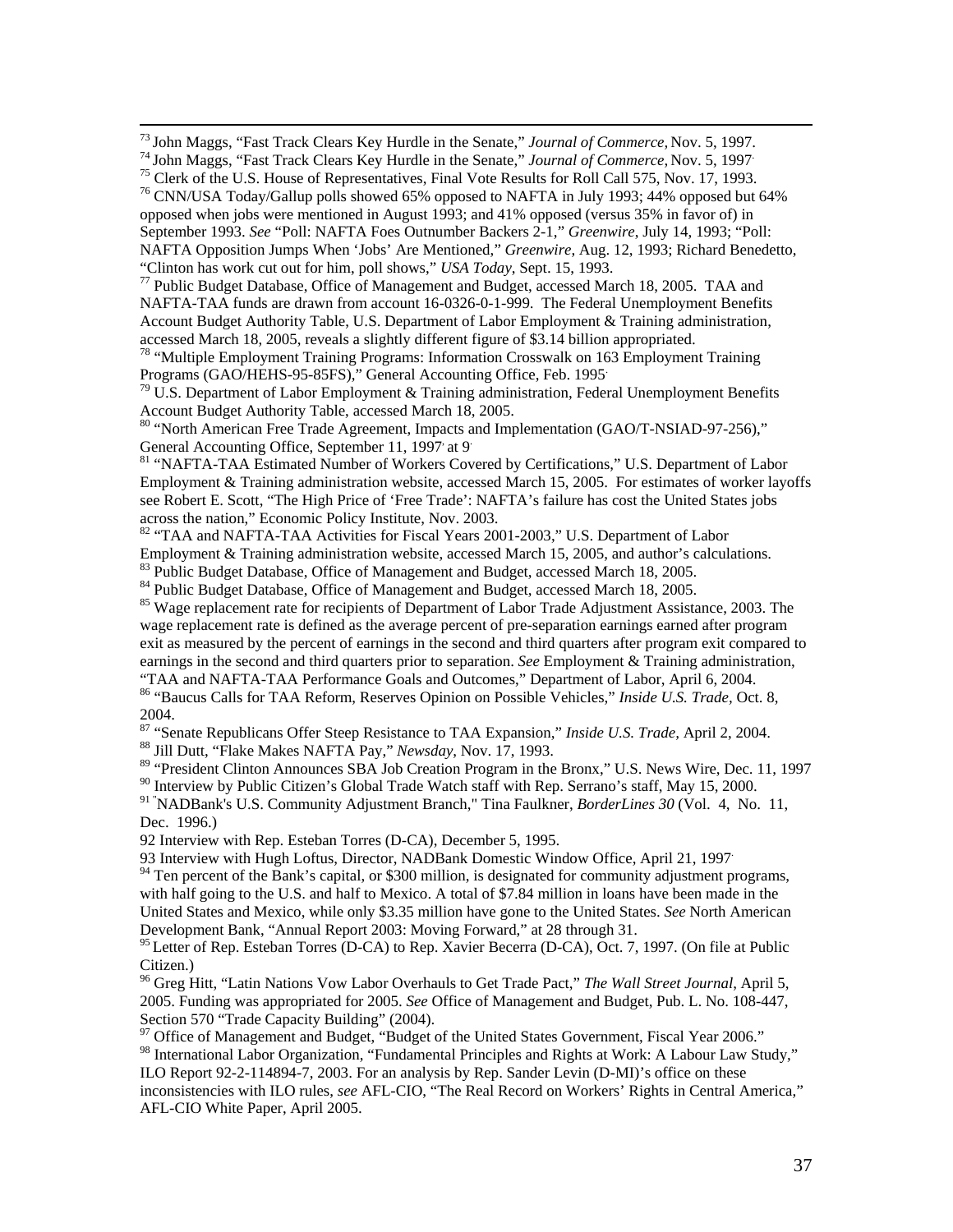<sup>99</sup> Rossella Brevetti and Christopher S. Rugaber, "administration Looks for House To Pass CAFTA-DR Before July 4," *BNA Executive Report*, May 20, 2005.

Cultivation," Human Rights Watch Report, June 2004; **"**Pregnancy-Based Sex Discrimination in the Dominican Republic's Free Trade Zones: Implications for the U.S.-Central America Free Trade Agreement (CAFTA)," Human Rights Watch Briefing Paper, April 2004; Carol Pier, "Deliberate Indifference: El Salvador's Failure to Protect Workers' Rights -- implications for CAFTA," Human Rights Watch Report, Dec. 2003; Judith Sunderland, "From The Household To The Factory: Sex Discrimination in the

Guatemalan Labor Force," Human Rights Watch Report, Jan. 2002.<br><sup>102</sup> Paul Magnusson, "This Trade Pact Won't Sail Through: Expect a bruising CAFTA debate as both parties try to score points with Latinos," *Business Week*, March 28, 2005.<br><sup>103</sup> Rep. Collin Peterson (D-MN) was among the NAFTA opponents who publicly espoused this view. *See* 

"NAFTA's Effect on Labor Issues," Hearing of the Employment and Housing Subcommittee of the House Government Operations Committee, chaired by Rep. Collin Peterson (D-MN), Oct. 7, 1993.<br><sup>104</sup> Governor Bill Clinton "Remarks by Governor Bill Clinton at the Student Center at North Carolina State

University, Raleigh, North Carolina," Federal News Service, Oct. 4, 1992.

<sup>105</sup> Commission for Labor Cooperation, "Objective of the NAALC," CLC Website, checked March 17, 2005. For more information on the CLC, see appendix 2.<br><sup>106</sup> "NAFTA Agreement on Labor Cooperation," 19 U.S.C. § 3471 [\(Chapter 21,](http://www.law.cornell.edu/uscode/html/uscode19/usc_sup_01_19_10_21.html) [Subchapter V](http://www.law.cornell.edu/uscode/html/uscode19/usc_sup_01_19_10_21_20_V.html), [Part B\)](http://www.law.cornell.edu/uscode/html/uscode19/usc_sup_01_19_10_21_20_V_40_B.html). This

was only authorized for fiscal years 1995 and 1995, making the U.S. contributions to the CLC an "unauthorized appropriation" after that date.

Author's conversation with CLC and DOL. Up to 1999, U.S. contributions to CLC were \$600,000 per year; from 2000 to date, U.S. contributions to CLC have been \$700,000 per year. Conversation on file at Public Citizen. Also see JayEtta Z. Hecker, "North American Free Trade Agreement: Impacts and Implementation," U.S. General Accounting Office, Testimony of GAO's Associate Director, International Relations and Trade Issues, National Security and International Affairs Division Before the Subcommittee on Trade, Committee on Ways and Means, House of Representatives, GAO/T-NSIAD-97-256, Sept. 11, 1997, at 28: "Funding levels for the commission have also been raised as a concern related to the effectiveness of the commission. The NAFTA Implementation Act authorized a U.S. contribution to the commission of \$2 million for each of fiscal years 1994 and 1995. Since the burden of funding the commission must be borne equally by each country, this indicated a potential annual commission funding level of \$6 million. However, the actual annual commission budget for the past several years has been \$1.8 million (U.S. contribution totaling \$600,000). A commission official explained that by the time the commission was ready to be funded, Mexico had entered into its financial crisis and requested a temporary

funding limit on the commission of \$600,000 per country."<br><sup>108</sup> Bureau of International Labor Affairs, "Status of Submissions Under the North American Agreement<br>On Labor Cooperation (NAALC)," U.S. Department of Labor, webs

 $^{109}$  The NAALC has a three-tiered system of labor principles, with the (ostensibly) worst in a third tier, and the (ostensibly) least-worst being in a third tier. The former include child labor and minimum wages; while the latter include the right to organize and collectively bargain. Although all are internationally-recognized core labor rights, only consistent violations of the first tier of NAALC labor principles merit the full seven stages of NAALC treatment – which begin with NAO Review and end with fines and suspension of NAFTA benefits. *See* Garrett D. Brown, "NAFTA's 10 Year Failure to Protect Mexican Workers' Health

and Safety," Maquiladora Health and Safety Support Network Report, Dec. 2004, at 1.<br>
<sup>110</sup> Carlos Salas, "Highlights of current labor market conditions in Mexico," Global Policy Network Brief,<br>
April 30, 2003 at 9.<br>
<sup>111</sup>

 $11^{\text{1}}$  Robert E. Scott, "The High Price of 'Free' Trade: NAFTA's Failure has cost the United States jobs across the nation," Economic Policy Institute Briefing Paper, Nov. 2003.

 $112$  A report commissioned by the U.S. Department of Labor from Cornell University's Professor Kate Bronfenbrenner by the CLC concluded that under NAFTA, companies are increasingly making threats to relocate to Mexico in order to suppress wage and union organizing demands. The study, which contained extensive nation-wide case studies, concluded that the rate of such threats had tripled under NAFTA. The Clinton administration tried to suppress the study, which was featured in the Jan. 27, 1997 *Business Week* and finally released directly by its author. *See* Kate Bronfenbrenner, *"*The Effects of Plant Closing or

<sup>100</sup> U.S. Agency for International Development, Trade Capacity Building Database, accessed April 6, 2005.<br><sup>100</sup> U.S. Agency for International Development, Trade Capacity Building Database, accessed April 6, 2005.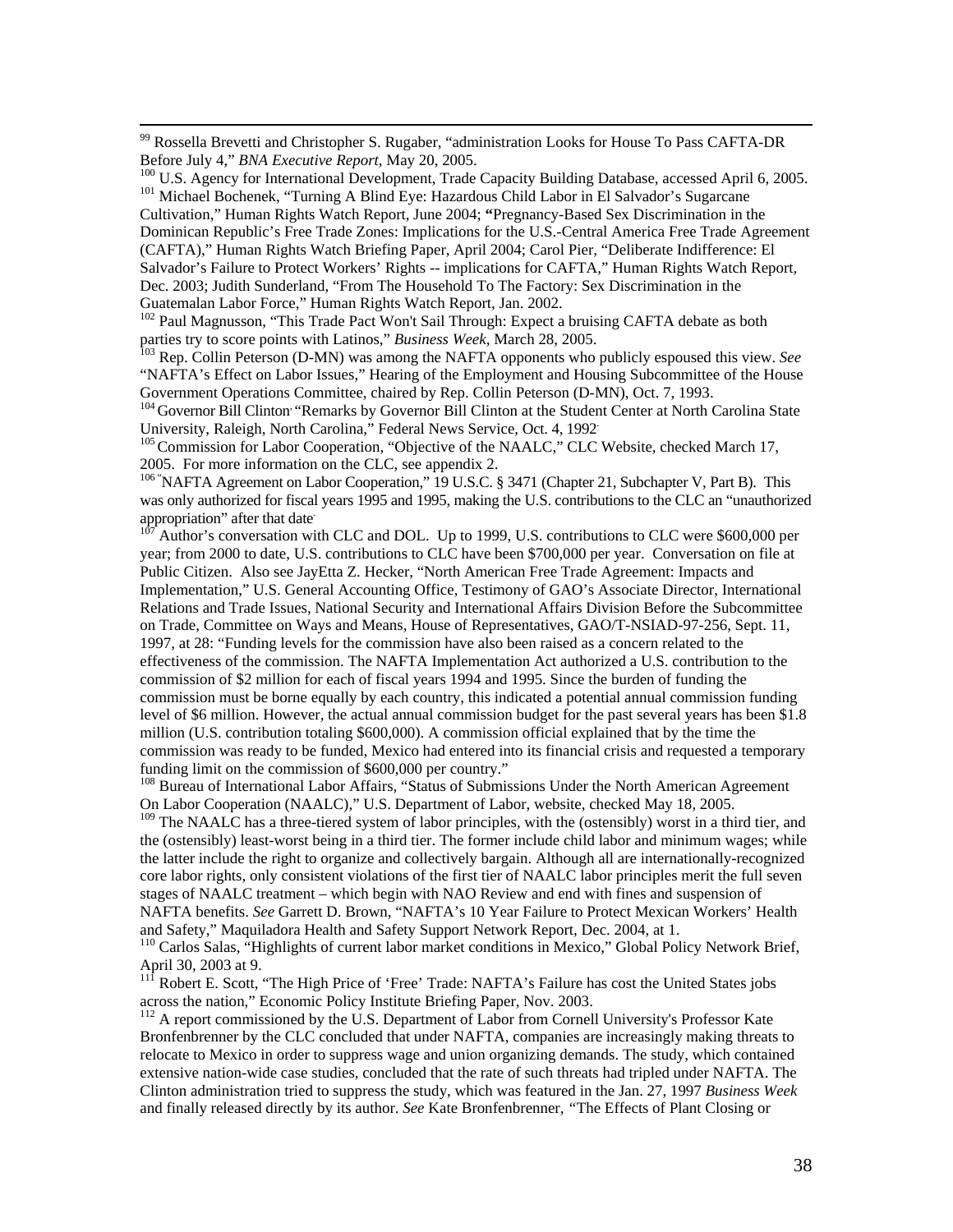Threat of Plant Closing on the Right of Workers to Organize," North American Commission for Labor

Cooperation Report, 1997. 113 Lawrence Mishel, Jared Bernstein, and Sylvia Allegretto, *The State of Working America 2004/05,* 

(Washington, DC: Cornell University Press, 2004), at 69 and 145.<br><sup>114</sup> Lawrence Mishel, Jared Bernstein, and Sylvia Allegretto, *The State of Working America 2004/05*, (Washington, DC: Cornell University Press, 2004), at 1

<sup>115</sup> Number derived from dividing 2005 appropriation for labor and environment in two.<br><sup>116</sup> "Congressman Cuellar Emerges As Early Supporter For DR-CAFTA And Job Growth," Press Release from Rep. Henry Cuellar's Office, March 16, 2005.<br><sup>117</sup> Determined from Department of Labor Certified Trade-Related Job Loss Database, accessed April 6,

2005. 118 Office of the United States Trade Representative, "Environmental Firsts In CAFTA: New Citizen-Participation Process, Benchmarking of Progress," USTR CAFTA Policy Brief, Feb. 2005.

<sup>120</sup> Office of Management and Budget, Pub. L. No. 108-447, Section 570 "Trade Capacity Building" (2004); Office of Management and Budget, "Budget of the United States Government, Fiscal Year 2006."<br><sup>121</sup> U.S. Agency for International Development, Trade Capacity Building Database, accessed April 6, 2005.<br><sup>122</sup> Margrete

(ECA)," Statement by Senior Representative of the Sierra Club's Responsible Trade Program, Feb. 24, 2005; and Sierra Club, "CAFTA's impact on Central America's environment," Sierra Club Report, 2004.<br><sup>123</sup> Office of the United States Trade Representative, Interim Environmental Review of U.S. - Central<br>America Free Trade

<sup>125</sup> David F. Waskow, "Concerning the Dominican Republic-Central American Free Trade Agreement," Testimony of Friends of the Earth International before the House Committee on Energy and Commerce,

 $126$  Finance, Private Sector, and Infrastructure Department, Caribbean Country Management Unit, Latin America and the Caribbean Regional Office, "Project Appraisal Document on a Proposed Learning and Innovation Loan in the Amount of US\$5 million to the Dominican Republic for a Wastewater Disposal in Tourism Centers Project," The World Bank Report No: 18987 DO, April 18, 2000, at 29. 127 In 2003, 6.8 percent of the DR's GDP – or \$1.1 billion – was accounted for by general government

consumption. *See* World Bank Country Data-at-a-glance website, accessed April 6, 2005.<br><sup>128</sup> Governor Bill Clinton, "Remarks by Governor Bill Clinton at the Student Center at North Carolina State

University, Raleigh, North Carolina," Federal News Service, <sup>Oct</sup>.<sup>4, 1992.</sup>

<sup>129</sup> "NAFTA Agreement on Environmental Cooperation," 19 U.S.C. § 3472 (Chapter 21, Subchapter V, Part B).<br><sup>130</sup> Author's conversation with CEC employee, who indicates that the United States disburses \$3 million

per year to the CEC through the EPA. We were unable to find official records of this disbursement, and have been told by OMB employees that such records may not even exist within the U.S. government as CEC is a joint international commission independent of the U.S. government.<br><sup>131</sup> "Finally, despite our overall satisfaction with the creation of the CEC, we are skeptical that an annual

authorization from the U.S. of \$5 million is sufficient." *See* Rodger Schlickeisen, "NAFTA and the Opportunity to Advance Sustainable Trading Practices," Testimony of Defenders of the Wildlife before the House Committee on Merchant Marine and Fisheries, Nov. 10, 1993.<br><sup>132</sup> North American Commission for Environmental Cooperation, "Citizen Submissions on Enforcement

Matters," CEC website, as of May 9, 2005. For a detailed case-by-case analysis, *see* Gary Clyde Hufbauer and Jeffrey J. Schott, "North American Environment Under NAFTA," Institute for International Economics

Briefing Paper, Jan. 2005.<br><sup>133</sup> Katherine Yung, "Progress and pitfalls; NAFTA proves trade goals, environment not a mismatch;<br>Mexico, U.S., Canada, cooperate, but pact's agencies underperform," *Dallas Morning News, July* <sup>134</sup> This includes the paid-in and callable capital portions of the U.S. contribution to the NADBank. The

Mexican government matched that amount.<br><sup>135</sup> Charles Lewis, "The NAFTA-Math: Clinton Got His Trade Deal, but How Many Millions Did It Cost the Nation?" *Washington Post,* Dec. 26, 1993.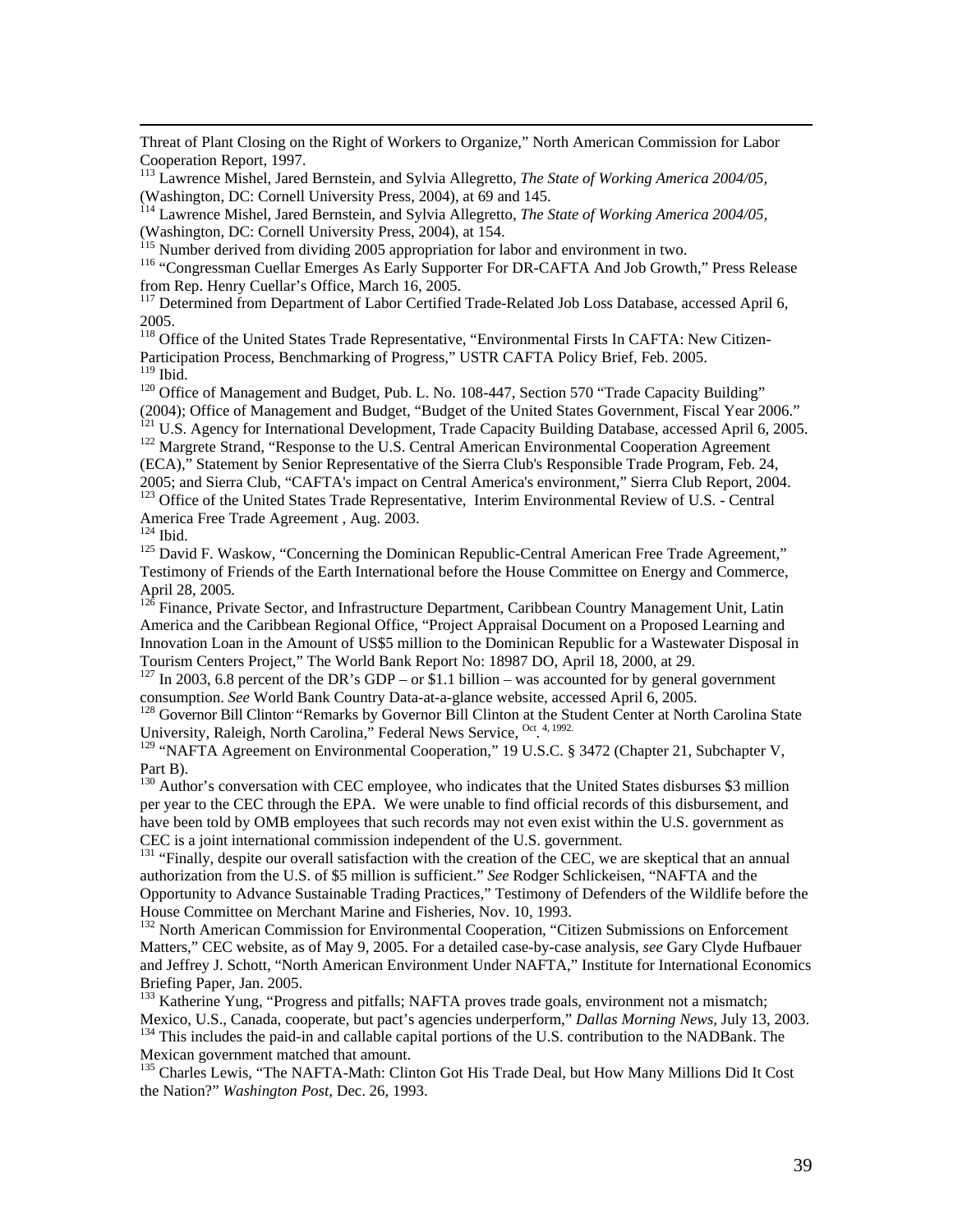<sup>136</sup> U.S. Trade Representative, "The administration's Case for NAFTA," Testimony of the United States Trade Representative before the House Committee on Merchant Marine and Fisheries, Nov. 10, 1993. 137 Stewart J. Hudson**, "**Foreign Policy & NAFTA," Testimony on behalf of National Wildlife Federation

[Subchapter V,](http://assembler.law.cornell.edu/uscode/html/uscode19/usc_sup_01_19_10_21_20_V.html) [Part B,](http://assembler.law.cornell.edu/uscode/html/uscode19/usc_sup_01_19_10_21_20_V_40_B.html) § 3473.

139 Authorizations for the NADBank fall under a different section of U.S. law related to "Foreign Relations and Intercourse." As with other multilateral development banks, government contributions for the NADBank consist of capital subscriptions, or shares, which are each valued at a certain monetary amount. But only a certain amount of the shares are actually paid for, while the rest are promised but only disbursed in extenuating circumstances, such as a severe liquidity problem (meaning cash liabilities exceed assets during a given period.) Shares that are paid for are called "paid-in capital," while shares that are merely promised are called "callable capital." The NADBank implementing legislation authorized \$1.5 billion to be appropriated, but only \$225 million to be used for paid-in capital. The legislation put a further restriction that the Treasury Department should only pay the NADBank "the sum of \$56,250,000 for the paid-in portion of the United States share of the capital stock of the Bank." *See* "North American Development Bank," 22 U.S.C. § 290m ([Chapter 7](http://www.law.cornell.edu/uscode/html/uscode22/usc_sup_01_22_10_7.html),

[Subchapter XXVIII\)](http://www.law.cornell.edu/uscode/html/uscode22/usc_sup_01_22_10_7_20_XXVIII.html).<br><sup>140</sup> Author's conversation with BECC employee. It is difficult to determine from official records if there is a difference between the amount appropriated for BECC by Congress and the amount that BECC actually received, as the account that EPA and DOS use for the program includes other non-BECC programs. Within its internal records, BECC has a separate line item for EPA disbursements that does not count towards the

general U.S. contribution from the Department of State.<br><sup>141</sup> Office of Management and Budget, "Public Budget Database: Budget Authority Table," Budget of the<br>United States Government: Fiscal Year 2006, as of March 16, 200

<sup>142</sup> For 2002 numbers, *see* John B. Taylor, "Prepared Statement of the Honorable Under Secretary of Treasury for International Affairs," U.S. Senate Committee on Banking, Housing, and Urban Affairs, Subcommittee on International Trade and Finance, Hearing on "Instability in Latin America: U.S. Policy and the Role of the International Community," Oct. 16, 2002. Disbursement figures from more recent years are not readily available to the public.<br><sup>143</sup> One of the reasons for the NADBank's failure is the difficulty that border communities had in paying

being able to afford the loan rates. A report by the Government Accounting Office (GAO) states that "U.S. Colonias [unincorporated and impoverished border communities] lack the financial and institutional standing to obtain needed capital because they are unincorporated communities subject to jurisdictional disputes between counties, cities, and providers of environmental services, such as corporations that supply water to rural areas… it is unclear whether poorer communities on either side of the border will be able to afford these loans unless they are combined with grants or with low-interest loans from other sources." Indeed, the GAO report found that NADBank failed to assist the most needy communities. *See* Government Accountability Office, "International Environmental Infrastructure Needs in the U.S.-Mexican Border

Remain Unmet," GAO/RCED-96-179, July 22, 1996, at 3 and 4.<br><sup>144</sup> Mary Tiemann, "NAFTA: Related Environmental Issues and Initiatives," Congressional Research<br>Service Paper 97-291 ENR. March 1. 2000.

<sup>145</sup> J. Michael McCloskey, Sierra Club Chairman's Testimony Before the Senate Environment and Public

Works Committee, Oct. 19, 1993.<br><sup>146</sup> In 2002, the NADBank underwent a change to its charter which allowed it to expand its operating area and lending, but few independent accounts of the impacts of this change are availab

<sup>147</sup> Paul Blustein, "Pro-CAFTA Humane Society Has Sister Groups Fuming," *The Washington Post*, *April* 28, 2005; Andrés Riggioni, et. al, Letter to USTR, Jan. 31, 2005. "Support from Environmental Groups: Environmentalists in Central America Write to Support CAFTA," Available on USTR website; Scott Miller, "USTR Announces \$500,000 contribution to Humane Society CAFTA Fund," Washington File, Oct. 3, 2005; U.S. Government 2003 Trade Capacity Building Assistance, Central America NS, "Rainforest Alliance for Sustainable Economic Growth," US TCB Database, accessed April 1, 2005.

<sup>148</sup> "Finance to Set Timeline for DR-CAFTA Markup, Ways & Means Waits," *Inside U.S. Trade*, May 6,

2005. 149 Kate Bronfenbrenner, "Impact Of U.S.-China Trade Relations On Workers, Wages, And Employment," U.S.-China Security Review Commission/U.S. Trade Deficit Review Commission Report, June 30, 2001,

before the Senate Foreign Relations Committee, Oct, 27, 1993.<br><sup>138</sup> See "Agreement on Border Environment Cooperation Commission," U.S. Code [Title 19](http://assembler.law.cornell.edu/uscode/html/uscode19/usc_sup_01_19.html), [Chapter 21](http://assembler.law.cornell.edu/uscode/html/uscode19/usc_sup_01_19_10_21.html),